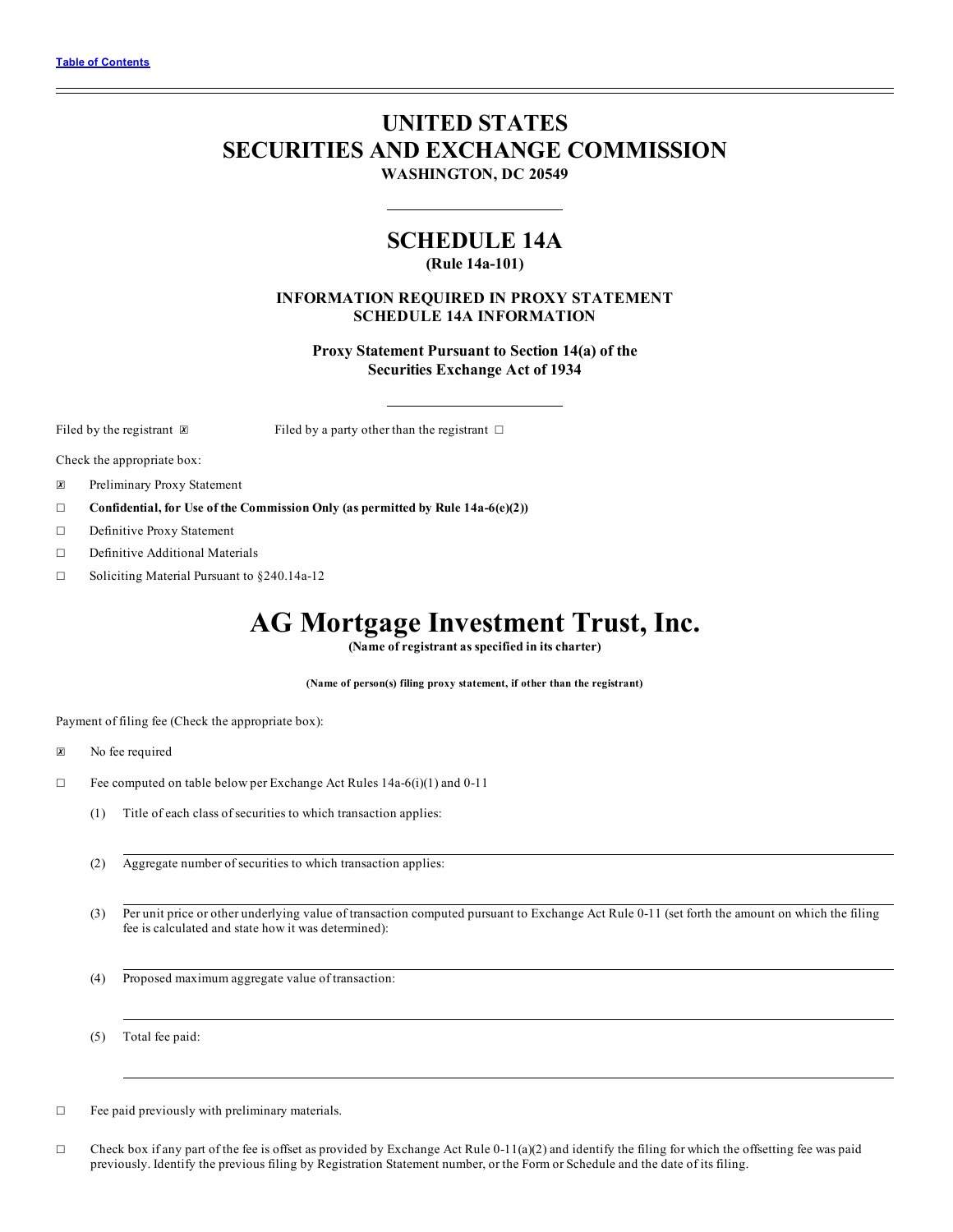(1) Amount previously paid:

| (2) | Form, Schedule, or Registration Statement No.: |
|-----|------------------------------------------------|
| (3) | Filing party:                                  |
| (4) | Date filed:                                    |
|     |                                                |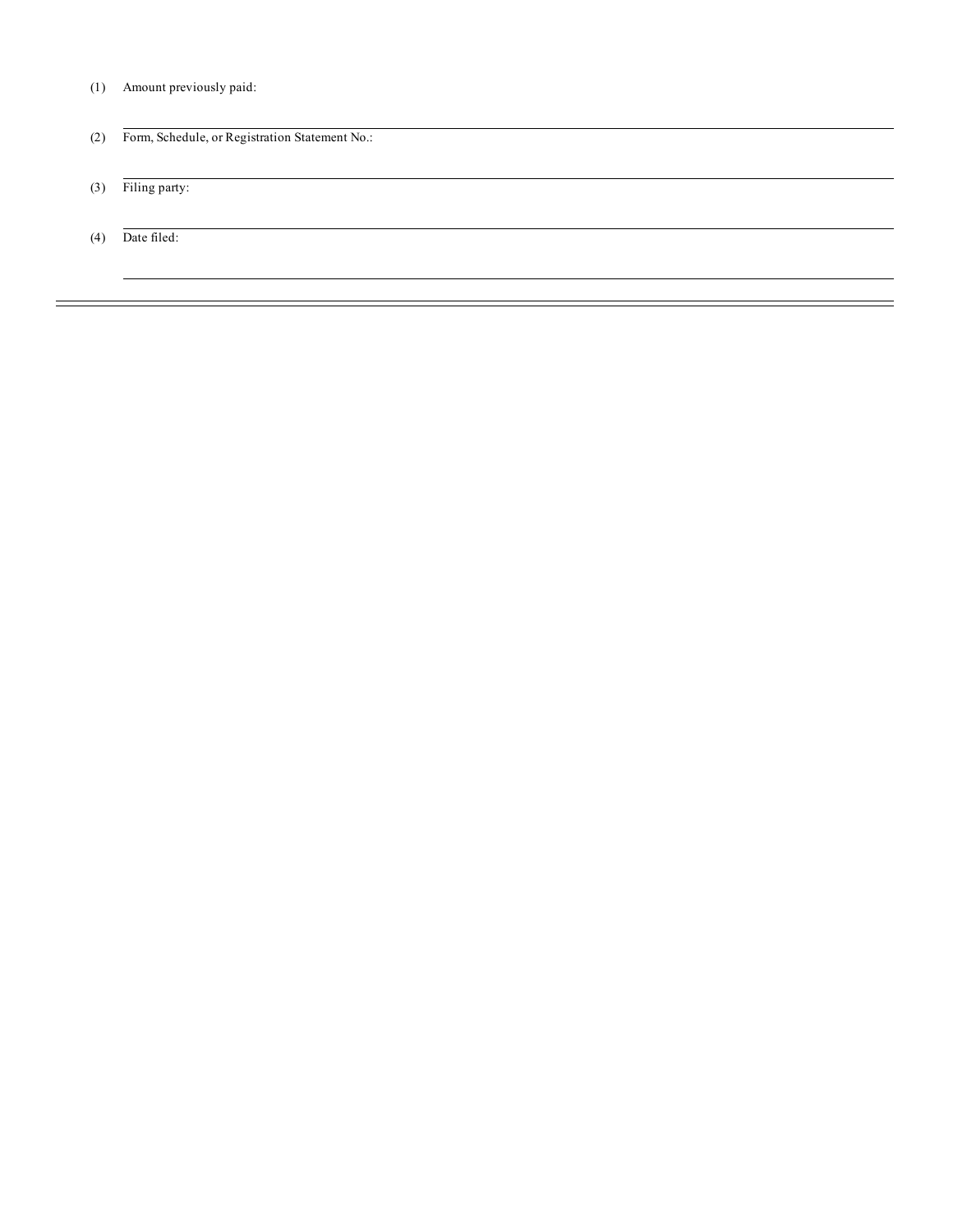### **AG Mortgage Investment Trust, Inc. 245 Park Avenue, 26th Floor New York, New York 10167**

March 22, 2017

Dear stockholder:

You are cordially invited to attend the 2017 annual meeting of stockholders of AG Mortgage Investment Trust, Inc., which will be held on Wednesday, May 3, 2017 at 10:00 a.m., Eastern Time, at the offices of Angelo, Gordon & Co., L.P. ("Angelo, Gordon"), located on the 25<sup>th</sup> Floor of 245 Park Avenue, New York, New York 10167. Details of the business to be presented at the meeting can be found in the accompanying Notice of Annual Meeting of Stockholders and Proxy Statement.

Pursuant to rules adopted by the Securities and Exchange Commission, we have provided access to our proxy materials over the Internet. Accordingly, we are sending a notice regarding the Internet availability of proxy materials ("Notice") on or about March 22, 2017 to our stockholders of record on March 8, 2017. The Notice and Proxy Statement contain instructions for your use of this process, including how to access our proxy statement and annual report over the Internet, how to authorize your proxy to vote online and how to request a paper copy of the proxy statement and annual report if you so desire.

If you are unable to attend the meeting in person, it is very important that your shares be represented and voted at the annual meeting. You may authorize your proxy to vote your shares over the Internet as described in the Notice and Proxy Statement. Alternatively, if you received a paper copy of the proxy card by mail, please complete, date, sign and promptly return the proxy card by mail so that your shares may be voted. You may also vote by telephone as described in your proxy card. If you vote your shares over the Internet, by mail or by telephone prior to the annual meeting, you may nevertheless revoke your proxy and cast your vote personally at the meeting.

On behalf of the board of directors, I extend our appreciation for your participation and continued support.

Sincerely,

David N. Roberts Chief Executive Officer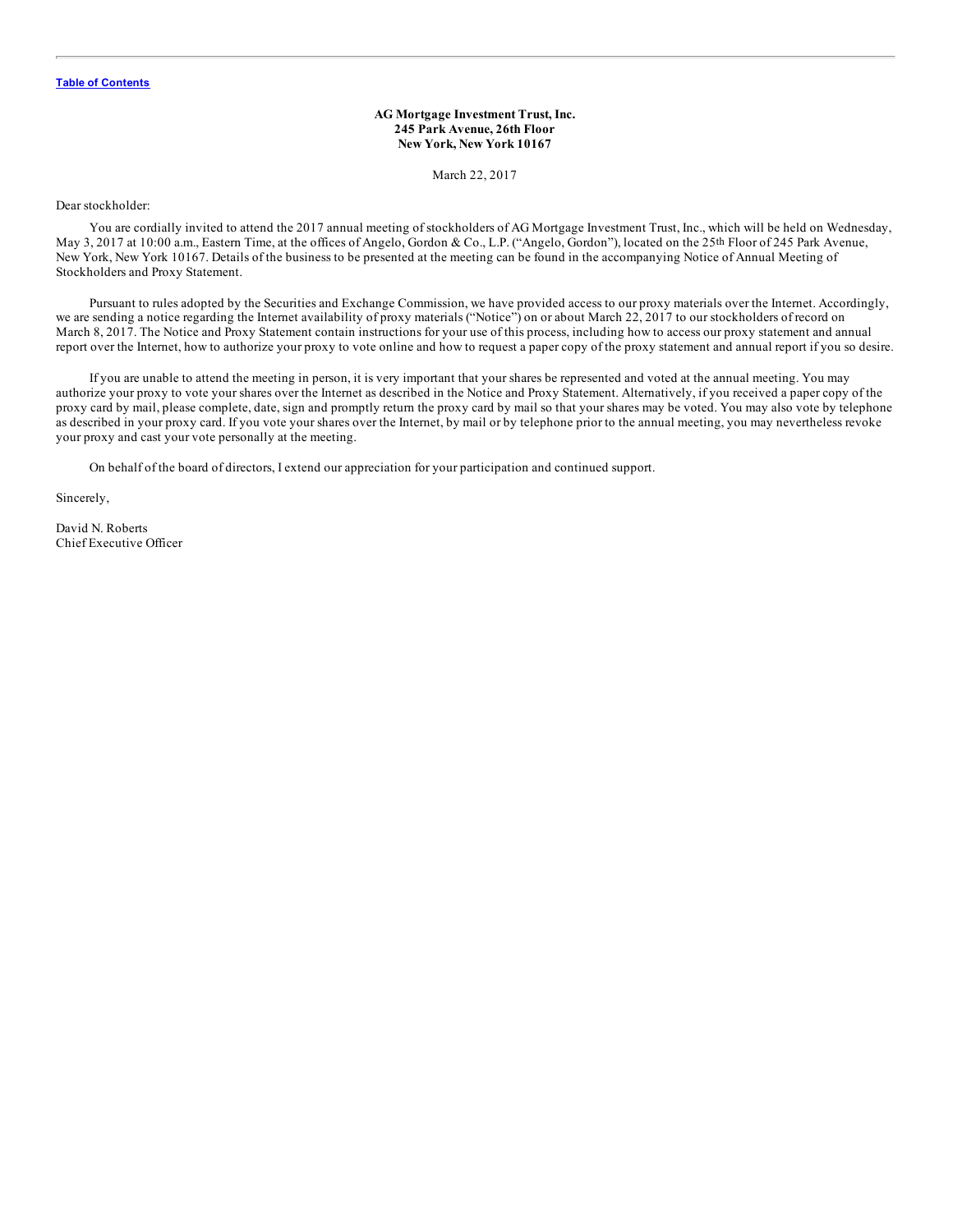### **NOTICE OF ANNUAL MEETING OF STOCKHOLDERS TO BE HELD ON MAY 3, 2017**

NOTICE IS HEREBY GIVEN that the 2017 annual meeting of stockholders ("Annual Meeting") of AG Mortgage Investment Trust, Inc., a Maryland corporation (the "Company"), will be held at the offices of Angelo, Gordon & Co., L.P., located at 245 Park Avenue, 25th Floor, New York, New York 10167, on Wednesday, May 3, 2017 at 10:00 a.m., Eastern Time, for the purposes set forth below:

- 1. election of the board of directors, with each director serving a one-year term and until his successor is elected and qualified;
- 2. ratification of the appointment of PricewaterhouseCoopers LLP as our independent registered public accounting firm for the year ending December 31, 2017;
- 3. approval, on an advisory basis, of our executive compensation; and
- 4. approval of an amendment to our charter removing the provision giving the board of directors the exclusive power to adopt, alter or repeal any Bylaws of the Company;

We will transact no other business at the Annual Meeting, except for business properly brought before the Annual Meeting and any adjournment or postponement thereof.

Only holders of record of our common stock on March 8, 2017 (the "Record Date") are entitled to notice of and to attend and vote at the Annual Meeting and any adjournment or postponement thereof.

If you plan on attending the Annual Meeting in person, you will need to present your admission ticket, or an account statement showing your ownership of our common stock as of the Record Date, and photo identification. Your proxy card will serve as your admission ticket. Whether or not you plan to attend the Annual Meeting in person, please authorize your proxy to vote your shares over the Internet, as described in the Notice Regarding the Availability of Proxy Materials. Alternatively, if you received a paper copy of the proxy card by mail, please mark, sign, date and promptly return the proxy card in the self-addressed stamped envelope provided. You may also authorize your proxy to vote your shares by telephone as described in your proxy card. Stockholders who vote over the Internet, by mail or by telephone prior to the Annual Meeting may nevertheless attend the Annual Meeting, revoke their proxies and vote their shares in person.

By Order of the Board of Directors,

Raul E. Moreno General Counsel and Secretary

March 22, 2017

Important Notice Regarding the Availability of Proxy Materials for the Annual Meeting to Be Held on Wednesday, May 3, 2017. This proxy statement and the Company's Annual Report on Form 10-K for the fiscal year ended December 31, 2016 are available on the "Financial Reports" page of the "Investor Relations" section of our web site at *www.agmit.com*.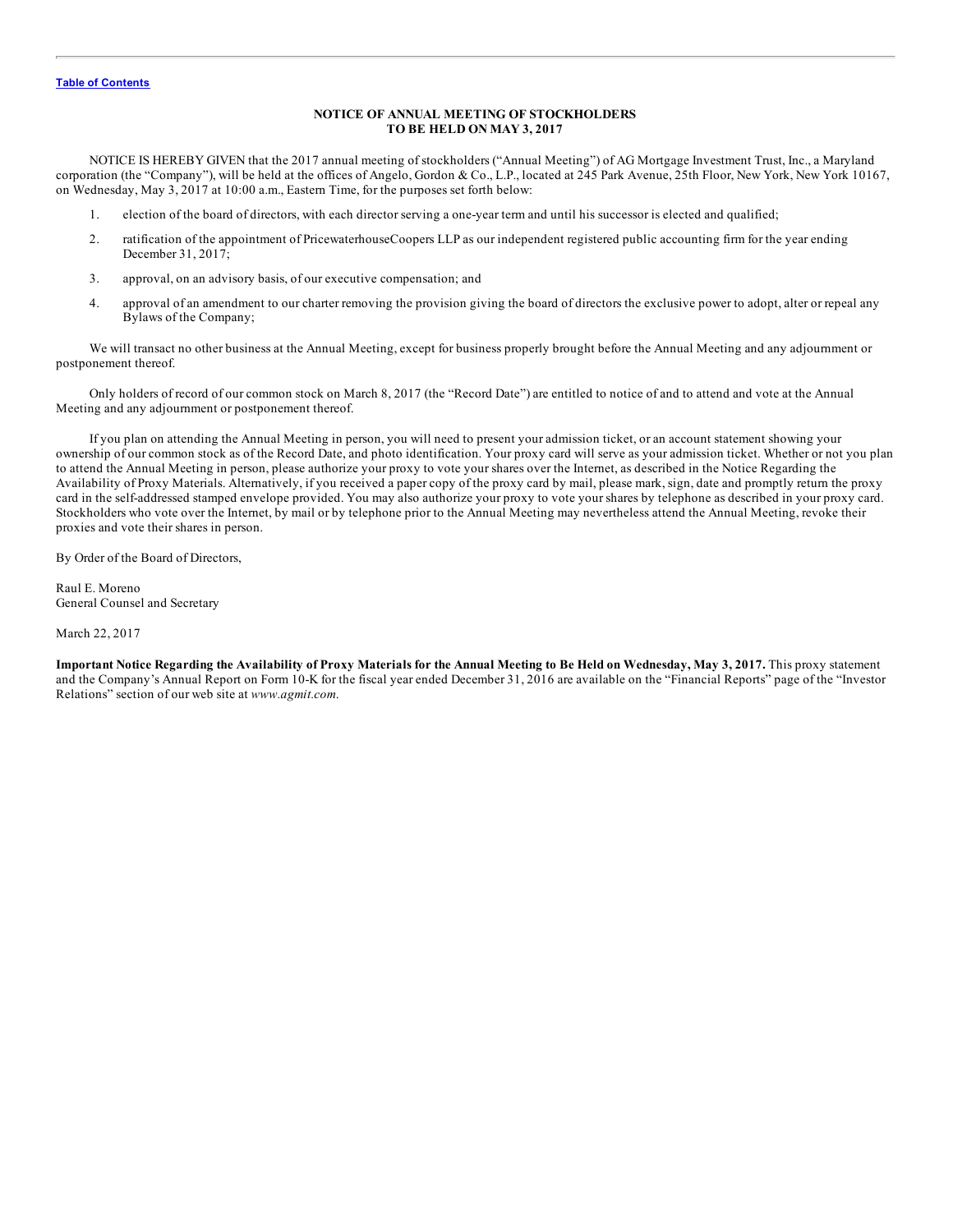### **TABLE OF CONTENTS**

<span id="page-4-0"></span>

|                                                                                   | Page |
|-----------------------------------------------------------------------------------|------|
| <b>PROXY STATEMENT</b>                                                            |      |
| <b>QUESTIONS AND ANSWERS</b>                                                      |      |
| <b>PROPOSAL 1: ELECTION OF DIRECTORS</b>                                          | 4    |
| <b>DIRECTOR NOMINEES AND EXECUTIVE OFFICERS</b>                                   | 5    |
| <b>CORPORATE GOVERNANCE</b>                                                       | 8    |
| <b>PROPOSAL 2: RATIFICATION OF APPOINTMENT OF INDEPENDENT REGISTERED PUBLIC</b>   |      |
| <b>ACCOUNTING FIRM</b>                                                            | 13   |
| <b>AUDIT COMMITTEE MATTERS</b>                                                    | 14   |
| <b>AUDIT COMMITTEE REPORT</b>                                                     | 15   |
| <b>PROPOSAL 3: ADVISORY VOTE APPROVING EXECUTIVE COMPENSATION</b>                 | 17   |
| <b>EXECUTIVE COMPENSATION</b>                                                     | 18   |
| <b>COMPENSATION COMMITTEE REPORT</b>                                              | 22   |
| <b>DIRECTOR COMPENSATION</b>                                                      | 23   |
| <b>COMMON STOCK OWNERSHIP OF OFFICERS, DIRECTORS AND SIGNIFICANT STOCKHOLDERS</b> | 25   |
| <b>PROPOSAL 4: PROPOSAL TO AMEND OUR CHARTER</b>                                  | 27   |
| <b>OTHER MATTERS</b>                                                              | 28   |
|                                                                                   |      |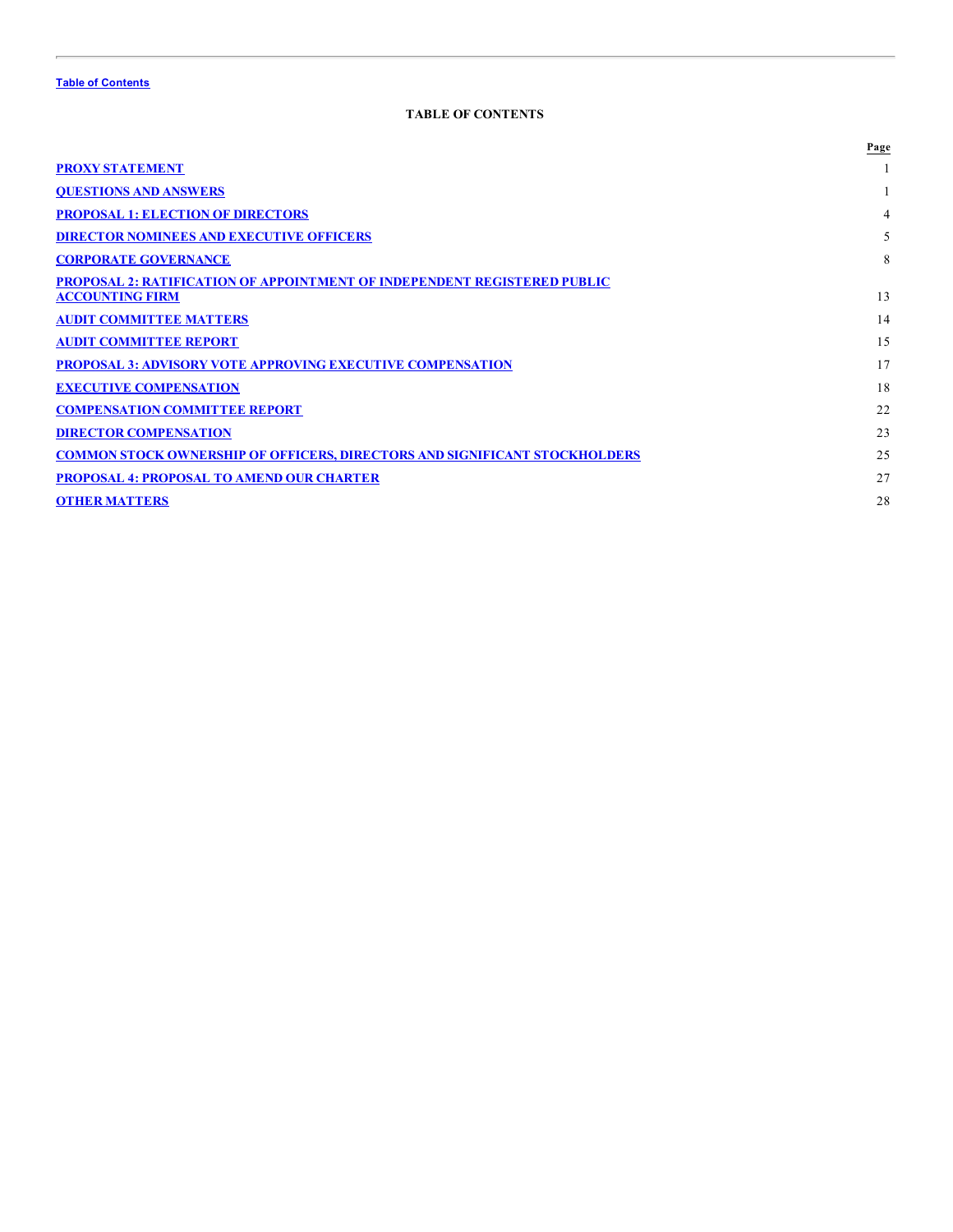### **2017 ANNUAL MEETING OF STOCKHOLDERS OF AG MORTGAGE INVESTMENT TRUST, INC.**

#### **PROXY STATEMENT**

<span id="page-5-0"></span>This proxy statement is furnished in connection with the solicitation of proxies by the board of directors of AG Mortgage Investment Trust, Inc. (the "Company," "we," "us" or "our") for use at our 2017 annual meeting of Stockholders (the "Annual Meeting") to be held on Wednesday, May 3, 2017 at 10:00 a.m., Eastern Time, at the offices of Angelo, Gordon & Co., L.P., located at 245 Park Avenue, 25th Floor, New York, New York 10167, and at any adjournment or postponement thereof. We are sending this proxy statement and the enclosed proxy to our stockholders commencing on or about March 22, 2017.

#### **QUESTIONS AND ANSWERS**

### *Q: What am I voting on?*

- A: (1) Election of seven directors for terms of one year;
	- (2) Ratification of the appointment of PricewaterhouseCoopers LLP as our independent registered public accounting firm for 2017;
	- (3) Approval, on an advisory basis, of our executive compensation; and
	- (4) Approval of the Company's Articles of Amendment to Articles of Amendment and Restatement (the "Charter Amendment") removing the board of directors sole power to adopt, alter or repeal any Bylaws of the Company.

#### *Q: How does the board of directors recommend that I vote on these proposals?*

- A: (1) "FOR" the election of each of the nominees as directors;
	- (2) "FOR" the ratification of the appointment of PricewaterhouseCoopers LLP as our independent registered public accounting firm for 2017;
	- (3) "FOR" the approval of the advisory resolution on executive compensation; and
	- (4) "FOR" the approval of the Charter Amendment.

### *Q: Who is entitled to vote?*

A: Only common stockholders of record as of the close of business on March 8, 2017 (the "Record Date") are entitled to vote at the Annual Meeting.

#### *Q: What is the quorum for the meeting?*

A: A quorum will be present at the Annual Meeting if a majority of the votes entitled to be cast are present, in person or by proxy. No business may be conducted at the Annual Meeting if a quorum is not present. As of the Record Date, 27,701,902 shares of common stock were issued and outstanding. If less than a majority of outstanding shares entitled to vote are represented at the Annual Meeting, we expect that the Annual Meeting will be adjourned to solicit additional proxies. Notice need not be given of the new date, time or place if announced at the Annual Meeting before an adjournment is taken.

### *Q: How many votes do I have?*

A: You are entitled to one vote for each whole share of common stock you hold as of the Record Date. Our stockholders do not have the right to cumulate their votes for directors.

#### *Q: What are the voting requirements that apply to the proposals discussed in this proxy statement?*

|    |                  |                                                               |               | <b>Discretionary</b>   |
|----|------------------|---------------------------------------------------------------|---------------|------------------------|
| A: |                  | Proposal                                                      | Vote Required | <b>Voting Allowed?</b> |
|    | $\left(1\right)$ | Election of directors                                         | Plurality**   | No                     |
|    | (2)              | Ratification of the appointment of PricewaterhouseCoopers LLP | Majority*     | Yes                    |
|    | (3)              | Advisory vote on our executive compensation                   | Majority*     | No.                    |
|    | (4)              | Approval of the Charter Amendment                             | Majority*     | No.                    |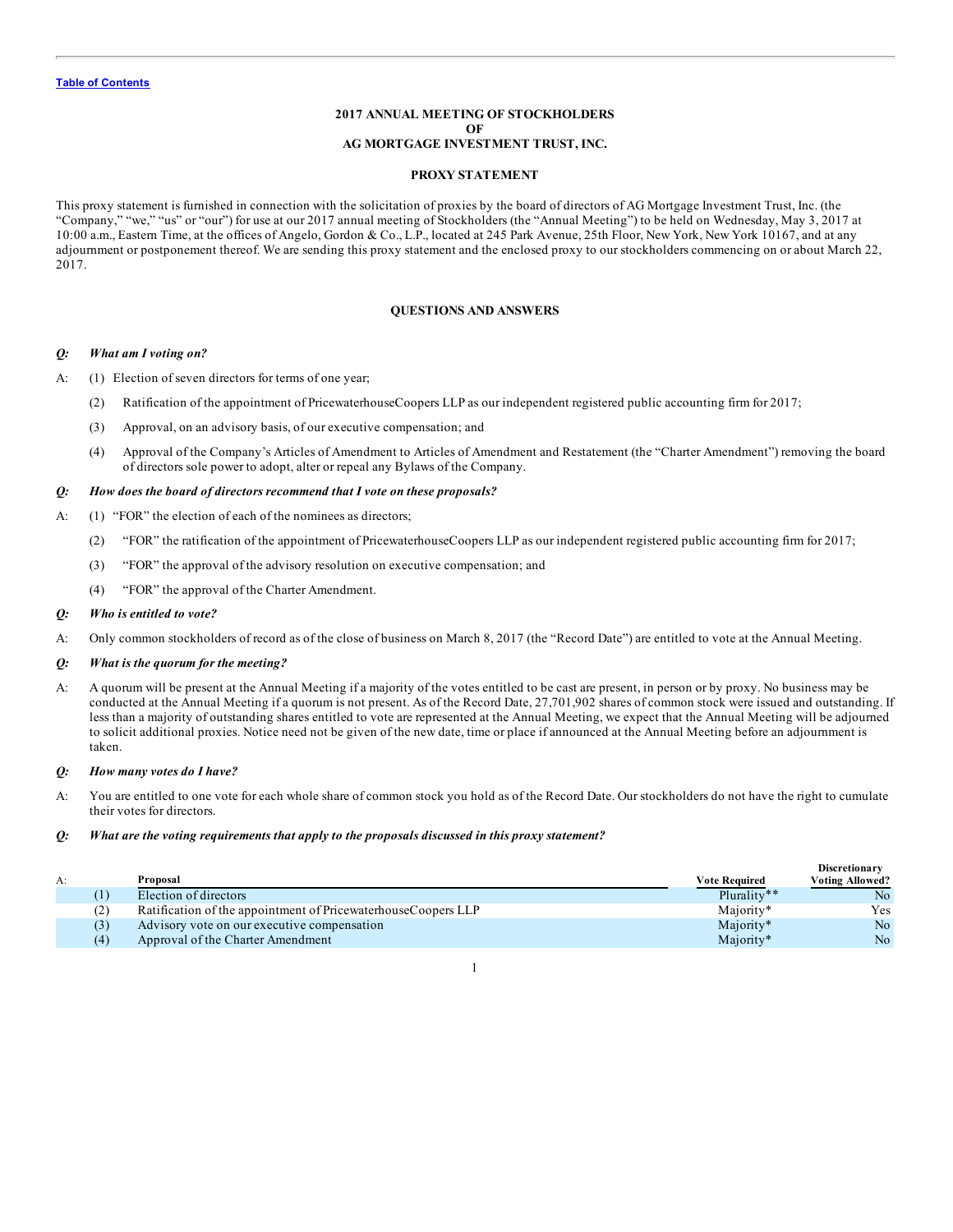\* "Majority" means, with regard to the ratification of the appointment of PricewaterhouseCoopers LLP and the advisory vote on our executive compensation, a majority of the votes cast at the Annual Meeting, and with respect to the Charter Amendment means a majority of the outstanding shares entitled to vote.

\*\* "Plurality" means, with regard to the election of directors, the seven nominees for director receiving the greatest number of "for" votes from our shares cast at the Annual Meeting.

### Q: Whatis the difference between holding shares as a stockholder of record and as a beneficial owner?

A: If your shares are registered in your name with our transfer agent, American Stock Transfer & Trust Company, LLC, you are the "stockholder of record" of those shares.

If your shares are held in a stock brokerage account or by a bank or other holder of record, you are considered the "beneficial owner" of those shares. The Notice Regarding the Availability of Proxy Materials (the "Notice") and proxy statement and any accompanying documents have been forwarded to you by your broker, bank or other holder of record. As the beneficial owner, you have the right to direct your broker, bank or other holder of record how to vote your shares by using the voting instruction card or by following their instructions for voting by telephone or on the Internet.

### *Q: How do I vote?*

A: Whether or not you plan to attend the Annual Meeting, we urge you to authorize your proxy to vote your shares over the Internet as described in the Notice. Alternatively, if you received a paper copy of the proxy card by mail, please complete, date, sign and promptly return the proxy card in the selfaddressed stamped envelope provided. Authorizing your proxy over the Internet, by mailing a proxy card or by telephone will not limit your right to attend the Annual Meeting and vote your shares in person.

### *Q: How do I vote my shares that are held by my broker?*

A: If you have shares held by a broker, you may instruct your broker to vote your shares by following the instructions that the broker provides to you. Most brokers allow you to authorize your proxy by mail, telephone and on the Internet.

#### *Q: How do I attend the Annual Meeting?*

A: All stockholders are invited to attend the Annual Meeting. An admission ticket, or an account statement showing your ownership of our common stock as of the Record Date, and some form of photo identification (such as a valid driver's license or passport) will be required for admission to the Annual Meeting. Only stockholders who own Company common stock as of the close of business on the Record Date and invited guests will be entitled to attend the Annual Meeting. Your proxy card will serve as your admission ticket and as verification of your ownership.

### *Q: Why did I not receive my proxy materials in the mail?*

A: As permitted by rules of the Securities and Exchange Commission (the "SEC"), we are making this proxy statement and our 2016 annual report, which includes our annual report on Form 10-K for the fiscal year ended December 31, 2016 ("Annual Report"), available to our stockholders electronically via the Internet. The "e-proxy" process expedites stockholders' receipt of proxy materials and lowers the costs and reduces the environmental impact of our Annual Meeting.

On or about March 22, 2017, we mailed to stockholders of record, as of the close of business on the Record Date, the Notice containing instructions on how to access this proxy statement, our Annual Report and other soliciting materials via the Internet. If you received the Notice by mail, you will not receive a printed copy of the proxy materials in the mail unless you had previously indicated that you wanted to receive a printed copy. The Notice instructs you on how to access the proxy statement and Annual Report and how you may submit your proxy.

### *Q: Will there be any other items of business on the agenda?*

A: The board of directors does not know of any other matters that may be brought before the Annual Meeting nor does it foresee or have reason to believe that proxy holders will have to vote for substitute or alternate nominees for election to the board of directors. In the event that any other matter should come before the Annual Meeting or any nominee is not available for election, the persons named in the enclosed proxy will have discretionary authority to vote all proxies with respect to such matters in accordance with their discretion.

### *Q: Will anyone contact me regarding this vote?*

A: No arrangements or contracts have been made with any solicitors as of the date of this proxy statement, although we reserve the right to engage solicitors if we deem them necessary. Such solicitations may be made by mail, telephone, facsimile, e-mail or in person.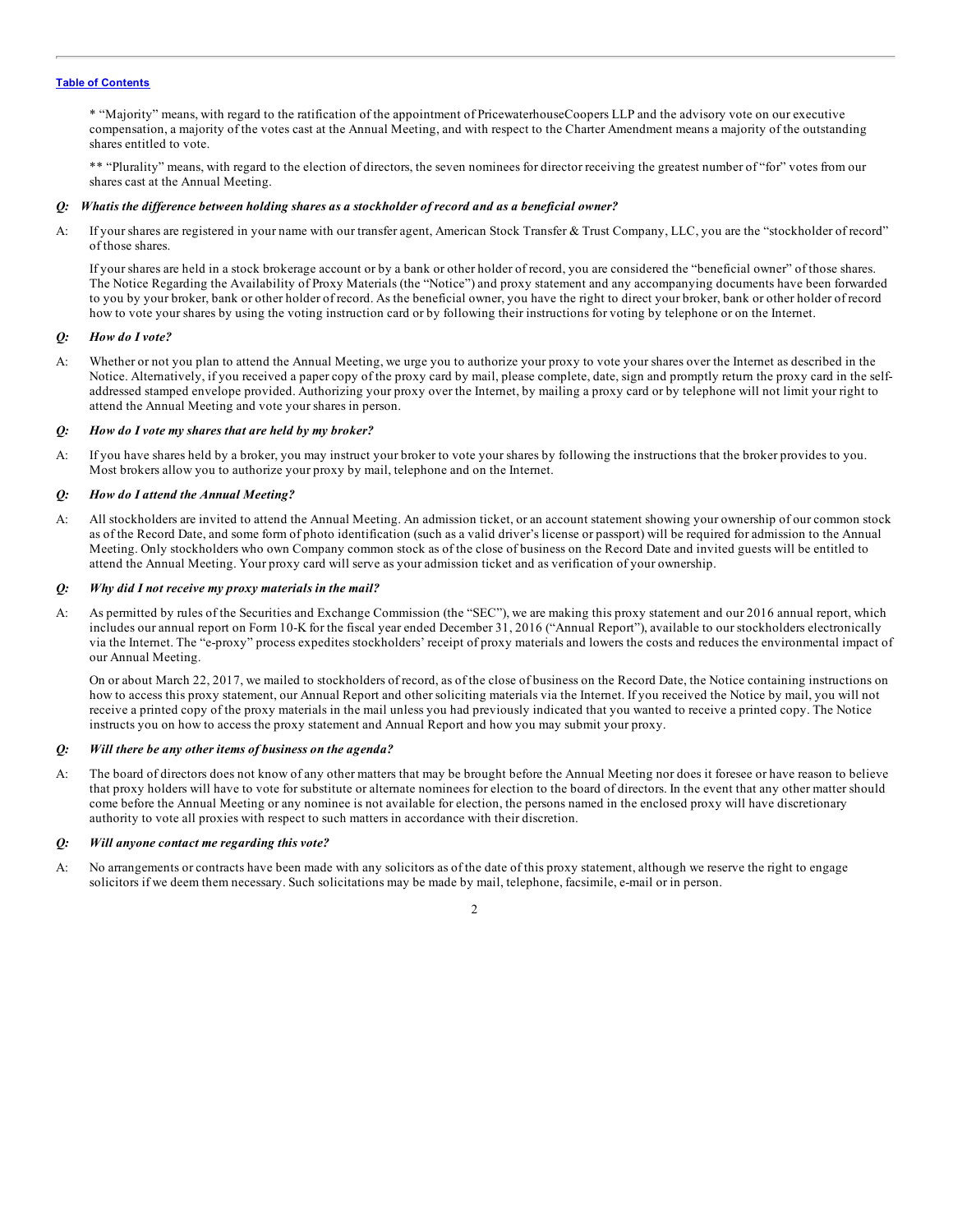### *Q: Who has paid for this proxy solicitation?*

A: We pay for the cost of preparing, printing and mailing the Notice and, to the extent requested by our stockholders, the proxy materials and any additional materials furnished to stockholders. Proxies may be solicited by our directors or our officers or by officers of AG REIT Management, LLC (our "Manager") personally or by telephone without additional compensation for such activities. We will also request persons, firms and corporations holding shares in their names or in the names of their nominees, which are beneficially owned by others, to send appropriate solicitation materials to such beneficial owners, and we will pay such holders their standard and ordinary fees. We will also reimburse such holders for their reasonable out-ofpocket expenses.

### *Q: May stockholders ask questions at the Annual Meeting?*

A: Yes. There will be time allotted at the end of the meeting when our representatives will answer questions from the floor.

### *Q: What does it mean if I receive more than one Notice?*

A: It probably means your shares are registered differently and are in more than one account. Sign and return all proxy cards to ensure that all your shares are voted.

### Q: What if I return a signed proxy or voting instruction card, but do not specify how my shares are to be voted?

A: If you are a stockholder of record and you submit a proxy, but you do not provide voting instructions, all of your shares will be voted FOR Proposals 1, 2, 3 and 4.

If you are a beneficial owner and you do not provide the broker or other nominee that holds your shares with voting instructions, the broker or other nominee will determine if it has the discretionary authority to vote on the particular matter. Under the rules of the New York Stock Exchange ("NYSE"), brokers and other nominees have the discretion to vote on routine matters, such as Proposal 2, but do not have discretion to vote on nonroutine matters, such as Proposals 1, 3 and 4. Therefore, if you do not provide voting instructions to your broker or other nominee, your broker or other nominee may only vote your shares on Proposal 2 and any other routine matters properly presented for a vote at the Annual Meeting.

### *Q: How are abstentions and broker non-votes treated?*

A: Under NYSE rules, brokers or other nominees who hold shares for a beneficial owner have the discretion to vote on a limited number of "routine" proposals when they have not received voting instructions from the beneficial owner at least ten days prior to the Annual Meeting. A "broker nonvote" occurs when a broker or other nominee does not receive such voting instructions and does not have the discretion to vote the shares. The uncontested election of directors, the advisory vote on executive compensation and the vote on the approval of the Charter Amendment are not considered "routine" matters for which brokers have discretionary authority to vote shares held by account holders. Pursuant to Maryland law, abstentions and broker non-votes are not included in the determination of the shares of common stock voting on such matters, but are counted for quorum purposes.

### *Q: Can I change my vote after I have voted?*

A: Yes. Proxies properly submitted over the Internet, by mail or by telephone do not preclude a stockholder from voting in person at the Annual Meeting. A stockholder may revoke a proxy at any time prior to its exercise by filing a duly executed revocation of proxy with our corporate secretary by properly submitting, either by Internet, mail or telephone, a proxy to our corporate secretary bearing a later date or by appearing at the Annual Meeting and voting in person. Attendance at the Annual Meeting will not by itself constitute revocation of a proxy.

### *Q: Can I find additional information on the Company's web site?*

A: Yes. Our web site (the "Company's Web Site") is located at *www.agmit.com*. Although the information contained on the Company's Web Site is not part of this proxy statement, you can view additional information on the Company's Web Site, such as our corporate governance guidelines, our code of business conduct and ethics, charters of our board committees and reports that we file with the SEC.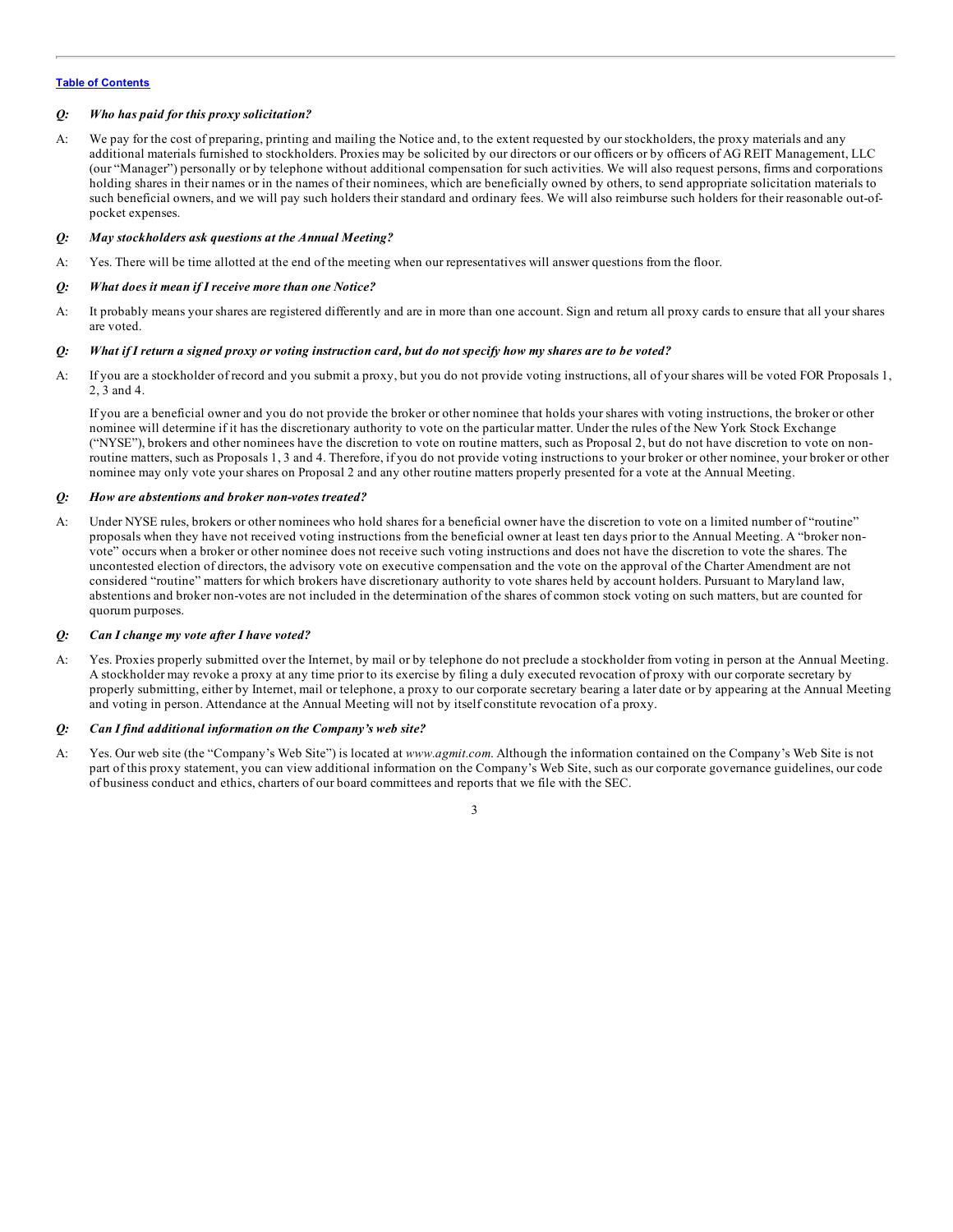### **PROPOSAL 1: ELECTION OF DIRECTORS**

<span id="page-8-0"></span>Our board of directors currently consists of seven members. Each director serves a one-year term and until his or her successor is duly elected and qualified. The term for each director expires at each annual meeting of stockholders.

Our nominating and corporate governance committee analyzes the composition of our board of directors each year. In connection with this review, the nominating and corporate governance committee concluded that each of our current board members should be nominated to serve another term. Accordingly, our board of directors agreed with all of these conclusions.

At the Annual Meeting, directors will be elected to serve until the 2018 annual meeting and until their successors are duly elected and qualified. Our board of directors has nominated the following current directors, David N. Roberts, Jonathan Lieberman, Frank Stadelmaier, Arthur Ainsberg, Andrew L. Berger, Joseph LaManna and Peter Linneman (each a "Nominee," and, collectively, the "Nominees"), to serve as directors until the 2018 annual meeting and until their successors are duly elected and qualified. The board of directors anticipates that, if elected, each Nominee will serve as a director. However, if any Nominee is unable to accept election, the proxies will be voted for the election of such other person or persons as the board of directors may recommend.

### **RECOMMENDATION OF THE BOARD:**

### THE BOARD OF DIRECTORS UNANIMOUSLY RECOMMENDS A VOTE "FOR" THE ELECTION OF EACH OF THE NOMINEES TO THE **BOARD OF DIRECTORS.**

The voting requirements for this proposal are described above and in the "Questions and Answers" section.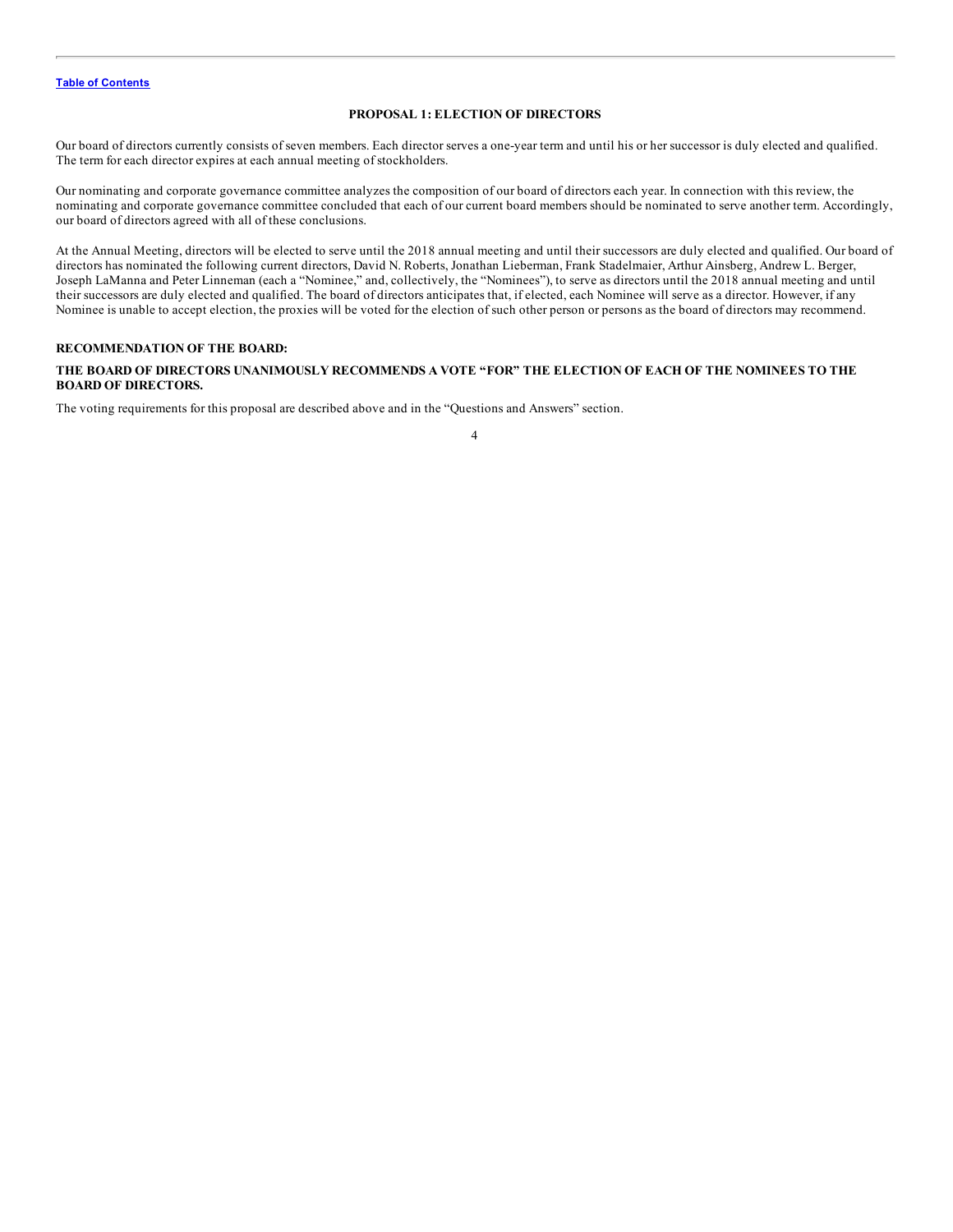### **DIRECTOR NOMINEES AND EXECUTIVE OFFICERS**

### <span id="page-9-0"></span>**Information Regarding Director Nominees**

We believe that all of the Nominees are intelligent, collegial, insightful, proactive with respect to management and risk oversight, diligent and exercise good judgment. The biographical descriptions below set forth certain information with respect to each Nominee for election as a director at the Annual Meeting, including the age of each Nominee as of the date of this proxy statement, and the experience, qualifications, attributes or skills of each Nominee that led us to conclude that such person should serve as a director.

| David N. Roberts<br>Chairman of the Board,<br>Chief Executive Officer<br>and Chief Investment<br><i><b>Officer</b></i><br>Age: 55 | Mr. Roberts joined Angelo, Gordon in 1993 and is Head of Strategy. He is a Senior Managing Director and a member of the firm's<br>executive committee. At Angelo, Gordon, Mr. Roberts has been responsible for helping start and grow a number of the firm's<br>businesses, including opportunistic real estate, private equity, net lease real estate, residential mortgage-backed securities and<br>energy lending. Within private equity, Mr. Roberts has focused in particular on investments in the specialty finance area,<br>including Angelo, Gordon's investment in PRA Group, Inc. (formerly Portfolio Recovery Associates, Inc.), a leading publicly<br>traded acquiror of unpaid and normal-course accounts receivable, where he serves as lead director of the board. Prior to Angelo,<br>Gordon, Mr. Roberts was a Principal at Gordon Investment Corporation, a Canadian merchant bank, from 1989 to 1993, where he<br>participated in a wide variety of principal transactions. He also worked in the Corporate Finance Department at L.F. Rothschild<br>where he specialized in mergers and acquisitions. Mr. Roberts has a B.S. degree from The Wharton School of the University of<br>Pennsylvania. He serves as our Chairman, Chief Executive Officer and Chief Investment Officer and has served as a director of<br>the Company since 2011. |
|-----------------------------------------------------------------------------------------------------------------------------------|-------------------------------------------------------------------------------------------------------------------------------------------------------------------------------------------------------------------------------------------------------------------------------------------------------------------------------------------------------------------------------------------------------------------------------------------------------------------------------------------------------------------------------------------------------------------------------------------------------------------------------------------------------------------------------------------------------------------------------------------------------------------------------------------------------------------------------------------------------------------------------------------------------------------------------------------------------------------------------------------------------------------------------------------------------------------------------------------------------------------------------------------------------------------------------------------------------------------------------------------------------------------------------------------------------------------------------------------------------------------|
|                                                                                                                                   | Due to his senior management and finance experience and his experience as a director of public and private boards, we believe<br>Mr. Roberts should serve as a member of our board of directors.                                                                                                                                                                                                                                                                                                                                                                                                                                                                                                                                                                                                                                                                                                                                                                                                                                                                                                                                                                                                                                                                                                                                                                  |
| Jonathan Lieberman<br><b>President and Director</b><br>Age: 53                                                                    | Mr. Lieberman joined Angelo, Gordon in June 2008 as head of the firm's residential mortgage securities business and in 2017<br>became Co-Head of the Firm's Structured Credit Platform. He is a Managing Director and a member of the firm's executive<br>committee. Prior to joining Angelo, Gordon, Mr. Lieberman worked from April 1997 to June 2008 at Bear, Stearns & Co. Inc.<br>ultimately as a Senior Managing Director in the Strategic Finance/Financial Institutions Group, primarily focused on the<br>Specialty Finance Sector. Before that, Mr. Lieberman was a Senior Analyst in the Structured Finance Group of Moody's Investors<br>Service and an attorney in the New York and Los Angeles offices of the law firm Dewey Ballantine LLP, where he specialized in<br>securities law and structured finance. Mr. Lieberman holds a B.A. degree from Vassar College and a J.D. degree from Hofstra<br>University School of Law. He is also on the Board of Managers for Arc Home LLC. He serves as our President and has served as a<br>director of the Company since 2011.                                                                                                                                                                                                                                                                        |
|                                                                                                                                   | Due to his vast industry and management experience, we believe Mr. Lieberman should serve as a member of our board of<br>directors.                                                                                                                                                                                                                                                                                                                                                                                                                                                                                                                                                                                                                                                                                                                                                                                                                                                                                                                                                                                                                                                                                                                                                                                                                               |
| <b>Frank Stadelmaier</b><br>Director<br>Age: 42                                                                                   | Mr. Stadelmaier joined Angelo, Gordon in July 2008 and is the firm's Chief Financial Officer. Mr. Stadelmaier served as our<br>Chief Financial Officer from the date of our initial public offering until September 4, 2013. Previously, Mr. Stadelmaier was a<br>Senior Manager at Ernst & Young LLP from 1997 to 2008 where he served clients in the real estate and financial services<br>industries. Mr. Stadelmaier is a Certified Public Accountant and holds a B.S. degree from the State University of New York at<br>Albany. He has served as a director of the Company since 2012.<br>Due to his broad experience in accounting and real estate finance, together with his management experience, we believe Mr.<br>Stadelmaier should serve as a member of our board of directors.                                                                                                                                                                                                                                                                                                                                                                                                                                                                                                                                                                     |
| <b>Arthur Ainsberg</b><br><b>Independent Director</b><br>Age: 70<br>Committees:<br>• Audit (Chair)<br>• Compensation              | Mr. Ainsberg currently serves as a director of Medley Capital Corporation, a closed-end, externally managed financial services<br>company that trades on the New York Stock Exchange, where he is the lead independent director, the Chairman of the<br>Nominating and Corporate Governance Committee and a member of the Audit Committee. Previously, Mr. Ainsberg served as<br>Chairman of the Audit Committee and member of the Compliance Committee of the board of directors of Nomura Securities<br>International, Inc. (the U.S. based broker-dealer of The Nomura Group) from 1996 through December 2014. In September 2012,<br>Mr. Ainsberg was named to the board of directors of Nomura Global Financial Products, Inc., and in July 2013, he was named to<br>the board of directors of Nomura Holding America, Inc. He served on each board through December 2014. From July 2003 until<br>May 2012, Mr. Ainsberg served as a director of National Financial Partners Corporation, an independent financial                                                                                                                                                                                                                                                                                                                                           |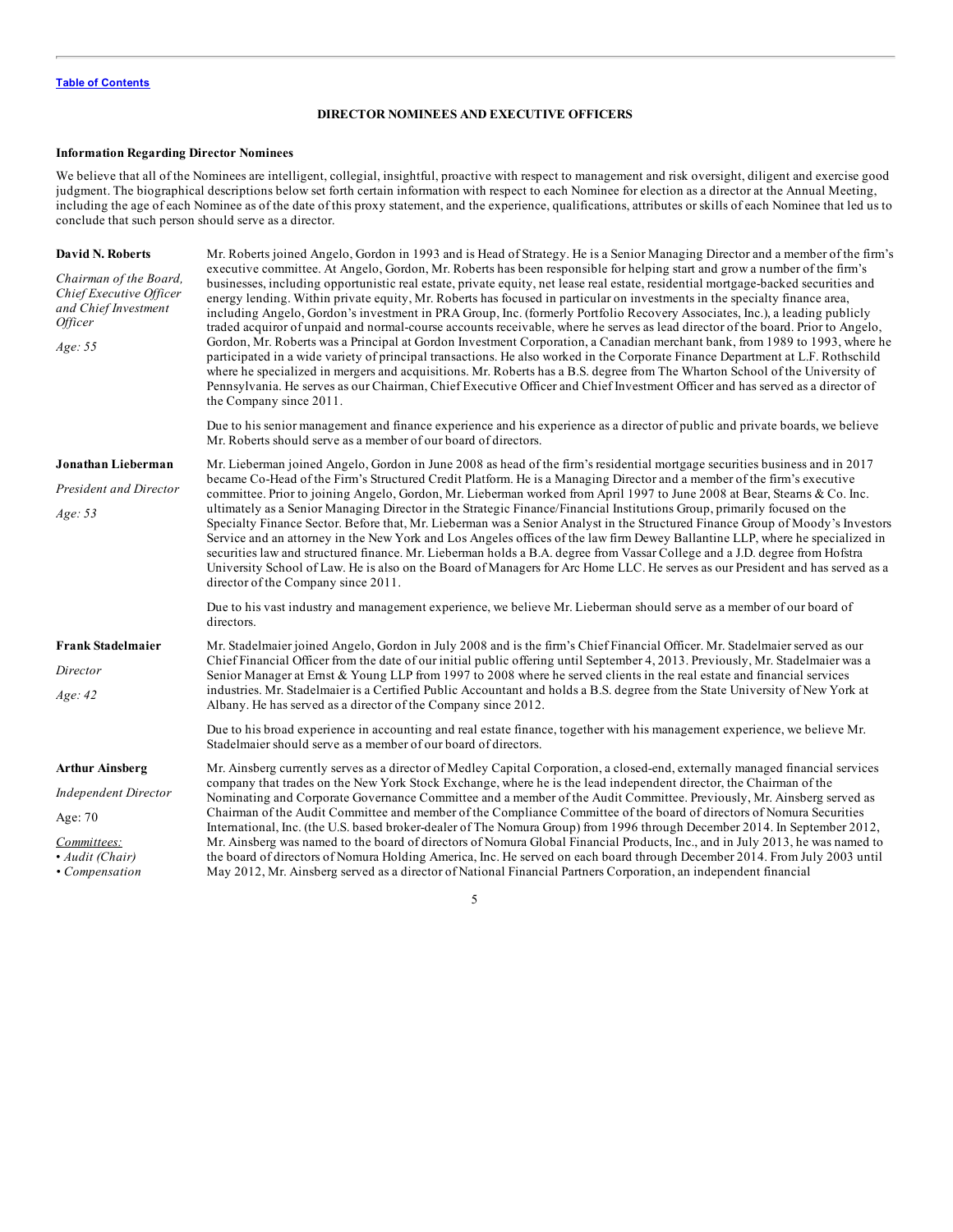**Andrew L. Berger**

*Independent Director*

*Age: 70*

*Committees:*

*• Nominating and Corporate*

*Governance (Chair)*

• *Audit*

### **Joseph LaManna**

*Lead Independent Director*

*Age: 57*

- *Committees:*
- *• Compensation*
- *(Chair)*
- *• Audit*
- *• Nominating and Corporate Governance*

#### **Peter Linneman**

*Independent Director*

*Age: 66*

*Committees:*

*• Compensation • Nominating and Corporate Governance*

services distribution company. From August 2009 until June 2011, Mr. Ainsberg served as Chief Operating Officer of Lehman Brothers Inc. in liquidation. From December 2003 until July 2009, Mr. Ainsberg served as the Independent Consultant for Morgan Stanley & Co. under the Global Research Settlement and was responsible for selecting and monitoring the providers of independent research for clients of Morgan Stanley. Previously, Mr. Ainsberg was Chief Operating Officer at two investment partnerships, Brahman Capital Corp. from 1996 to 2000 and Bessent Capital Corp. during 2001. He also served as Chairman of the New York State Board for Public Accountancy from 1999 to 2000 and was a member of that board from 1993 to 2001. From 1998 to 2000, he was also a member of the Board of District 10 of the National Association of Securities Dealers. He has served as a director of the Company since 2013.

Due to his over 40 years of experience in the financial services industry, his deep understanding of accounting matters for public financial services companies and his experience as a board member of a large U.S.-based broker-dealer, we believe Mr. Ainsberg should serve as a member of our board of directors.

Mr. Berger was vice chairman of the executive committee of Sterne, Agee & Leach, a registered broker-dealer and a member of the NYSE, from 2007 until 2009. From 2003 until 2006, he was a Senior Managing Director of C.E. Unterberg, Towbin, a U.S. investment bank. Mr. Berger has also held senior positions in financial institutions in New York, London and Geneva, and has practiced law in New York and Paris. He is now an independent consultant. Mr. Berger was a member of the board of directors of Thermadyne Holdings Corp., a NASDAQ listed company from 2003 until the sale of the company in December 2010. He served as chairman of the nominating and corporate governance committee and as a member of the compensation committee. He also has served as a member of the Board of Governors of the National Association of Securities Dealers. Mr. Berger has a bachelor's degree in finance from Lehigh University and a J.D. degree from Columbia University. He has served as a director of the Company since 2011.

Due to the depth of his experience as a member of senior management at various investment banking and financial management institutions, and his experience on public and private boards, we believe Mr. Berger should serve as a member of our board of directors.

Mr. LaManna worked at William Blair & Company, LLC from 1987 until his retirement in 2005. During his tenure at William Blair, he served in several different roles, including senior specialty finance analyst, head of the business services group, and director of research. In addition, he was a member of the firm's executive committee, equity capital markets committee and audit committee for four years. Mr. LaManna has served on the boards of directors of several privately-held companies in the financial services industry. He is a Chartered Financial Analyst, and he holds a B.A. degree in economics and business administration from Knox College and an M.B.A. degree in finance from The University of Chicago. He has served as a director of the Company since 2011.

Due to his extensive financial and investment experience, as well as his experience as a director for several other financial services companies, we believe Mr. LaManna should serve as a member of our board of directors.

Dr. Linneman is currently the Emeritus Albert Sussman Professor of Real Estate, Finance, and Public Policy at the University of Pennsylvania, Wharton School of Business where he has been on the faculty since 1979. At Wharton, he was the Director of the Samuel Zell and Robert Lurie Real Estate Center from 1986-1998 and the Chairperson of the Wharton Real Estate Department from 1994-1997. He holds both a masters and a doctorate degree in economics from the University of Chicago. Dr. Linneman is also the founding principal of Linneman Associates, a real estate advisory firm, and the CEO of American Land Funds and KL Realty Fund, private real estate acquisition firms. He currently serves on the board of directors of Atrium European Real Estate Ltd. (VIE: ATRS), a public European real estate company, Regency Centers Corporation (NYSE: REG), Paramount Group, Inc. (NYSE: PGRE) and Equity Commonwealth (NYSE: EQC), each of which is a public real estate investment trust. Dr. Linneman joined the board of Regency Centers Corporation when Equity One, Inc., where he was a director, merged with and into Regency Centers Corporation on March 1, 2017. Additionally, Dr. Linneman has notified Atrium European Real Estate Ltd. that he will not stand for re-election as a board member at its next annual general meeting in April 2017. Dr. Linneman has served on over 20 public and private company boards, including as a director of eight New York Stock Exchange listed companies. He has served as a director of the Company since 2011.

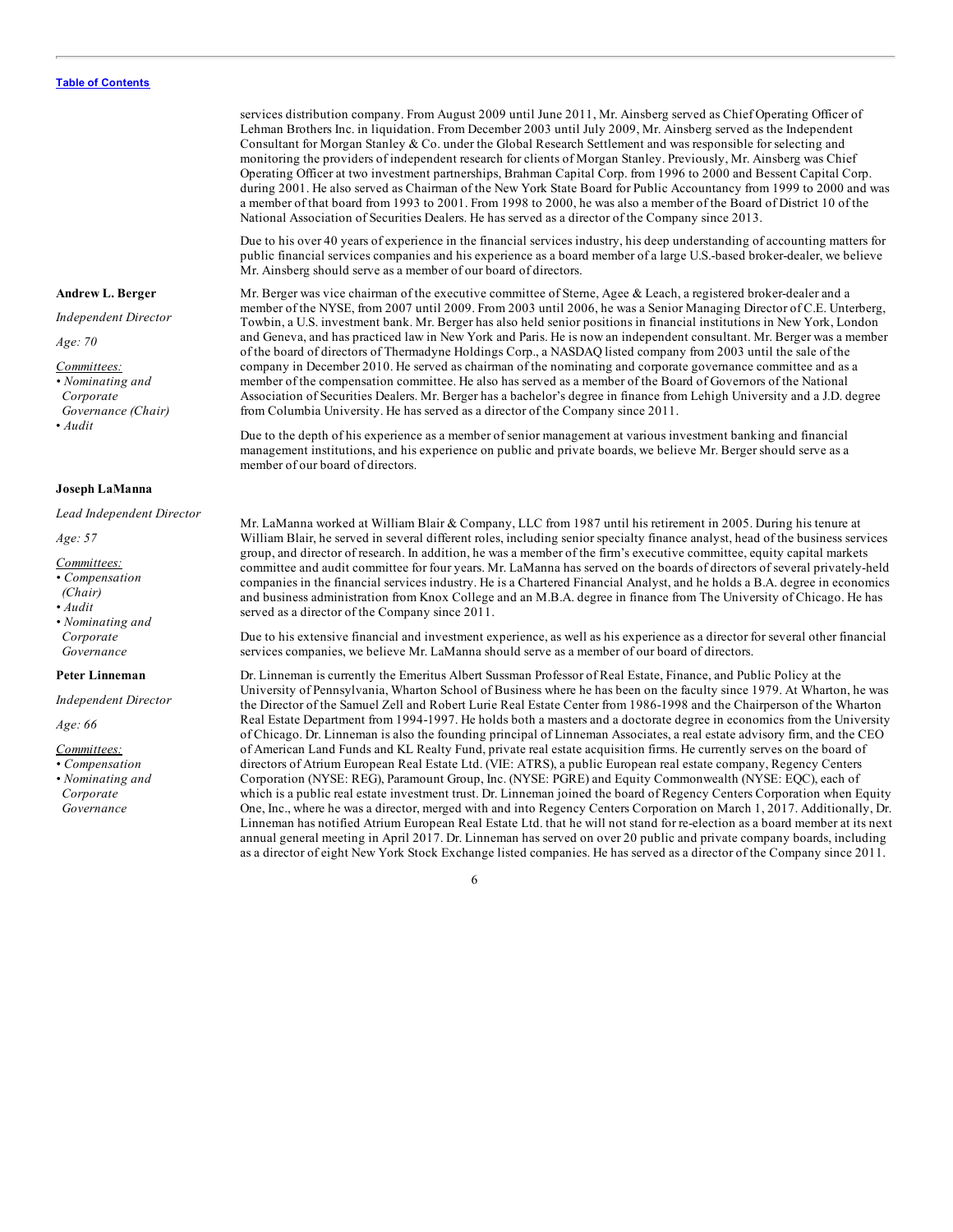Due to his extensive academic and business experience in real estate, his understanding of complex financial structures and his experience as a member of several public and private boards, including many real estate investment companies, we believe Dr. Linneman should serve as a member of our board of directors.

### **Biographical Information Regarding Executive Officers Who Are Not Directors**

The following is a list of individuals serving as executive officers of the Company. All of our executive officers serve at the discretion of the board of directors or the chief executive officer.

| Brian C. Sigman<br><b>Chief Financial Officer</b><br>and Treasurer<br>Age:39 | Mr. Sigman was appointed as our Chief Financial Officer on September 4, 2013. Previously, he was the Chief Financial Officer,<br>Principal Accounting Officer and Treasurer of Newcastle Investment Corp. ("Newcastle") from August 2008 to May 2013. He<br>was also a Managing Director of Newcastle's external manager, an affiliate of Fortress Investment Group LLC. Mr. Sigman<br>served as Vice President of Finance of Newcastle from 2006 to 2008 and as Assistant Controller from 2003 through 2006. From<br>1999 to 2003, Mr. Sigman was a Senior Auditor at Ernst & Young LLP. He has served as an executive officer of the Company<br>since $2013$ .                                                                                                                                                            |
|------------------------------------------------------------------------------|-----------------------------------------------------------------------------------------------------------------------------------------------------------------------------------------------------------------------------------------------------------------------------------------------------------------------------------------------------------------------------------------------------------------------------------------------------------------------------------------------------------------------------------------------------------------------------------------------------------------------------------------------------------------------------------------------------------------------------------------------------------------------------------------------------------------------------|
| <b>Andrew Parks</b>                                                          | Mr. Parks joined Angelo, Gordon in August 2009 as Chief Risk Officer. Before joining Angelo, Gordon, Mr. Parks was                                                                                                                                                                                                                                                                                                                                                                                                                                                                                                                                                                                                                                                                                                          |
| Chief Risk Officer<br>Age:44                                                 | associated with Morgan Stanley where he served as an Executive Director overseeing the risk management group for the ultra<br>high net worth division in the U.S. and Latin America. Prior to joining Morgan Stanley, Mr. Parks worked as a corporate<br>attorney at Cravath, Swaine & Moore in New York in the areas of mergers and acquisitions, debt and equity capital markets,<br>secured corporate credit and real estate acquisition/finance. Mr. Parks holds a B.A. degree from Tulane University and a J.D.<br>degree from The University of Texas School of Law. He has served as an executive officer of the Company since 2011.                                                                                                                                                                                 |
| Raul E. Moreno<br>General Counsel<br>and Secretary<br>Age: 36                | Mr. Moreno joined Angelo, Gordon in November 2015 as Senior Counsel and was appointed as our General Counsel and<br>Secretary on November 24, 2015. Prior to joining Angelo, Gordon, Mr. Moreno was a Senior Associate at Kaye Scholer LLP<br>from 2010 to 2015 where he focused on private equity, M&A, securities, and corporate governance matters. Prior to that, Mr.<br>Moreno was a private equity associate at both Ropes & Gray LLP and Weil, Gotshal & Manges LLP. Before law school, Mr.<br>Moreno worked as a technology investment banker in Morgan Stanley's Silicon Valley office. Mr. Moreno graduated magna<br>cum laude from Harvard University with an A.B. degree in economics and from Stanford Law School where he earned his J.D.<br>He has served as an executive officer of the Company since 2015. |

Our executive officers are elected by the board of directors for an initial term which continues until the board meeting immediately following the next annual statutory meeting of stockholders, and thereafter are elected for a term ending at the following year's board meeting and until their respective successors are elected and qualified. All of our executive officers and Mr. Stadelmaier are employed by Angelo, Gordon in various executive, managerial and administrative positions.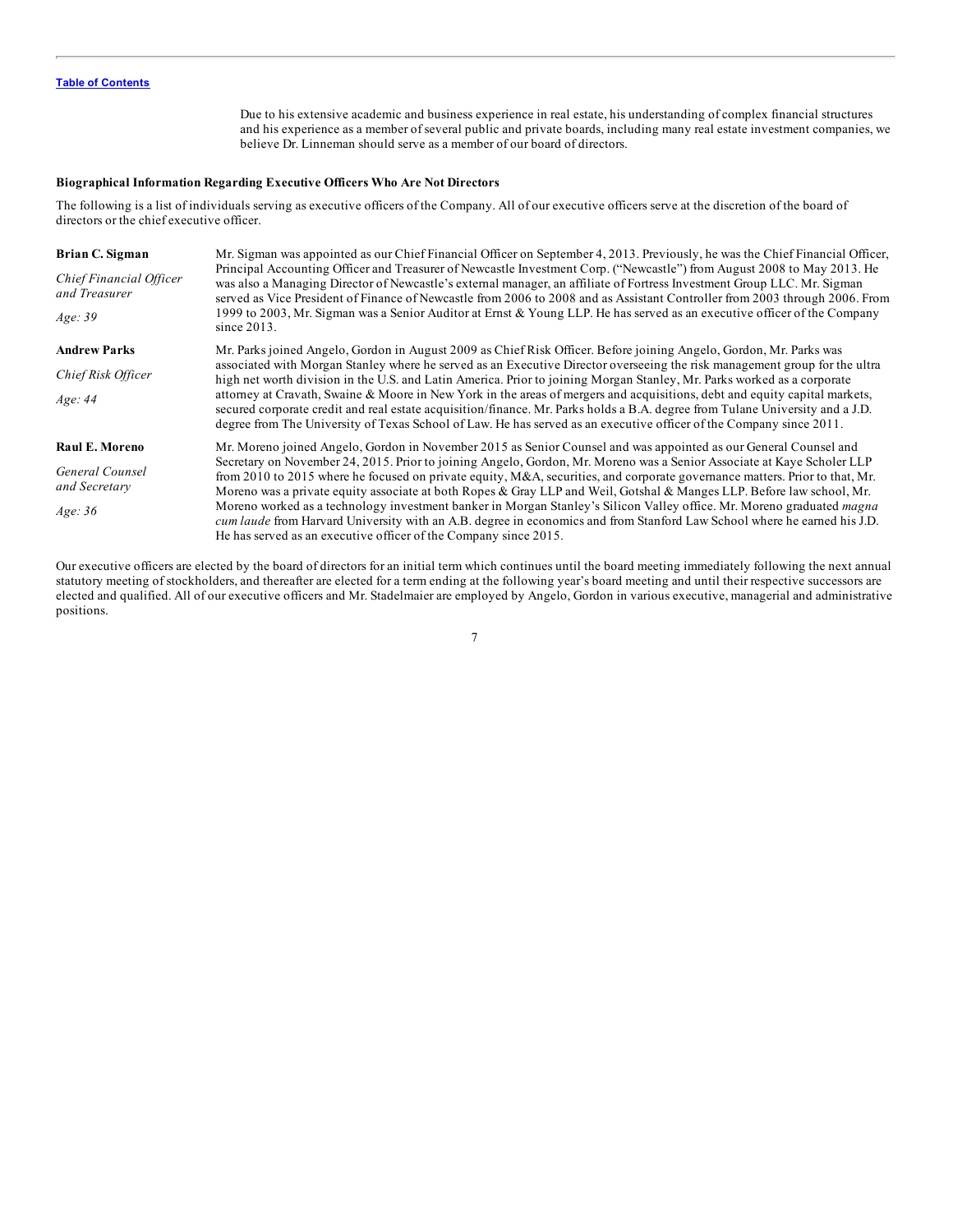### **CORPORATE GOVERNANCE**

### <span id="page-12-0"></span>**Board of Directors and Committees**

Our Manager manages our day-to-day operations, subject to the supervision of our board of directors. Our Manager, pursuant to a delegation agreement dated as of June 29, 2011, has delegated to Angelo, Gordon the overall responsibility with respect to our Manager's day-to-day duties and obligations arising under our management agreement. Members of our board of directors are kept informed of our business through discussions with our Manager's executive officers, by reviewing materials provided to them and by participating in meetings of the board of directors and its committees. A majority of the members of our board of directors are "independent," as determined by the requirements of the NYSE and the regulations of the SEC. Our directors also keep informed about our business through supplemental reports and communications. Our independent directors meet in executive sessions without the presence of our corporate officers or non-independent directors.

Our board of directors has formed an audit committee, a compensation committee and a nominating and corporate governance committee and has adopted charters for each of these committees. Each of these committees has three directors and is composed exclusively of independent directors, as defined by the listing standards of the NYSE and, as it relates to the audit committee, Rule 10A-3(b)(1) promulgated under the Securities Exchange Act of 1934, as amended (the "Exchange Act"). Moreover, the compensation committee is composed exclusively of individuals intended to be, to the extent provided by Rule 16b-3 of the Exchange Act, non-employee directors and will, at such times as we are subject to Section 162(m) of the Internal Revenue Code of 1986, as amended (the "Code"), qualify as outside directors for purposes of Section 162(m) of the Code.

### **Board Leadership**

Our business is conducted day-to-day by our officers and our Manager, under the direction of our chief executive officer and the oversight of our board of directors, to enhance our long-term value for our stockholders. Our board of directors is elected by our stockholders to oversee our officers and our Manager and to assure that the long-term interests of the stockholders are being served.

The board of directors annually appoints a chairman of the board, who may or may not be our chief executive officer. If the individual appointed as chairman of the board is our chief executive officer, the board of directors will also appoint a lead independent director. David N. Roberts has served as chief executive officer of the Company since our initial public offering in 2011 and as chairman of the board since the 2012 annual meeting of stockholders. In these capacities, Mr. Roberts is involved in both our day-to-day operations and the strategic decision making at the board level.

We believe that it is in the best interests of our stockholders for Mr. Roberts to serve as both chairman of the board and chief executive officer because of his decisive, consistent and effective leadership. We also believe that having a lead independent director mitigates the risk that having our chief executive officer serve as our chairman may cause management to have undue influence on our board of directors. Joseph LaManna serves as our lead independent director. Our lead independent director chairs executive sessions of the independent directors of the board, and meetings of the full board of directors when the chairman is absent, and otherwise serves as a liaison between the independent directors, the full board of directors and management.

The board of directors recognizes that one of its key responsibilities is to evaluate and determine its optimal leadership structure so as to provide independent oversight of management. The board of directors understands that there is no single, generally accepted approach to providing board leadership and the right board leadership structure may vary as circumstances warrant. Consistent with this understanding, our independent directors consider the board's leadership structure on an annual basis.

#### **Director Independence**

Under the corporate governance standards of the NYSE, at least a majority of our directors, and all of the members of our audit, compensation and nominating and corporate governance committees, must be "independent," as such term is defined in the NYSE Listed Company Manual. The NYSE standards provide that to qualify as an "independent" director, in addition to satisfying certain bright-line criteria, the board of directors must affirmatively determine that a director has no material relationship with us (either directly or as a partner, stockholder or officer of an organization that has a relationship with us). Our board of directors has affirmatively determined that each of Arthur Ainsberg, Andrew L. Berger, Joseph LaManna and Peter Linneman satisfies the bright-line independence criteria of the NYSE and that none has a relationship with us that would interfere with such person's ability to exercise independent judgment as a member of the board of directors. Therefore, we believe that all of these directors, who constitute a majority of our board of directors, are independent under the NYSE rules.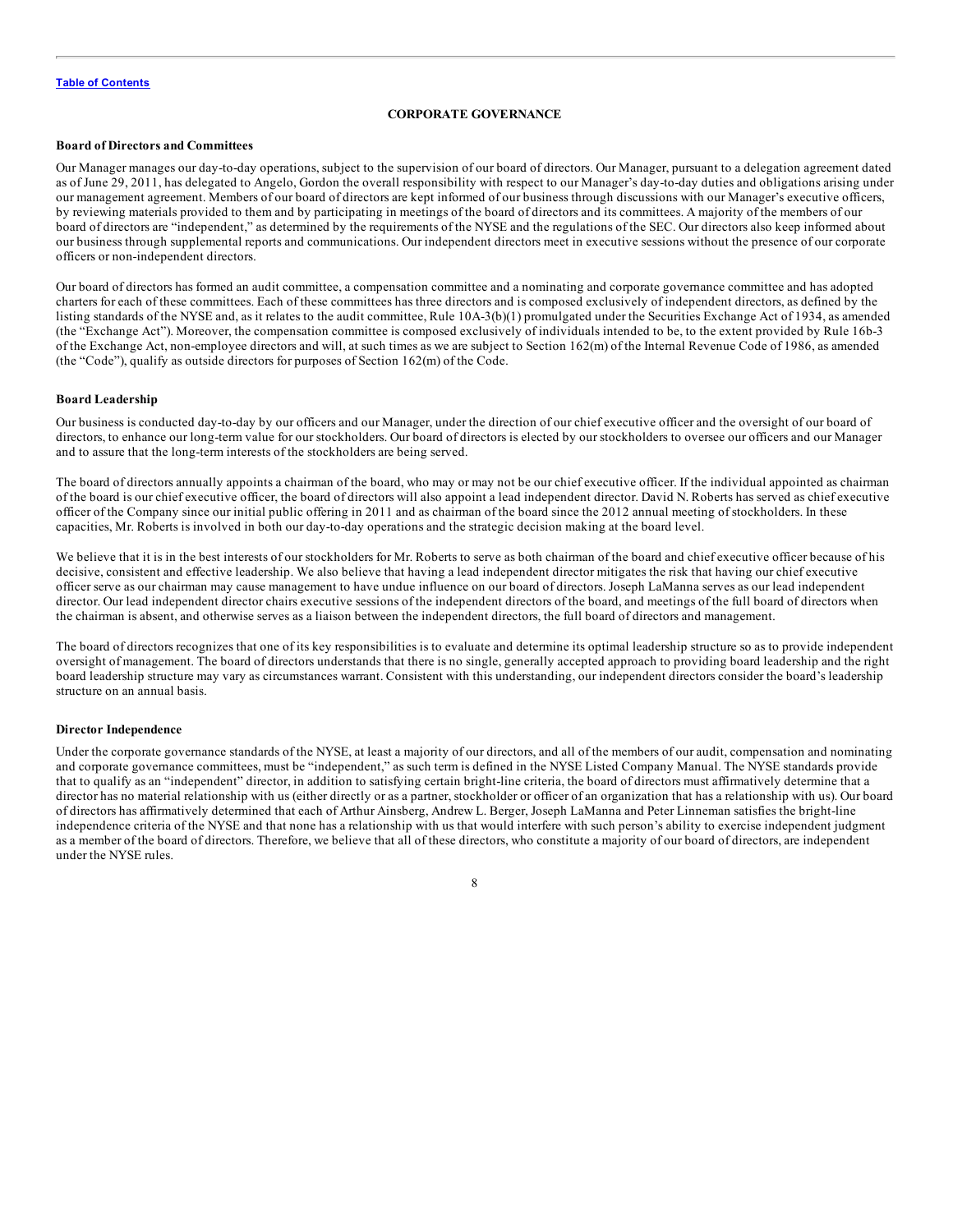We have implemented procedures for interested parties, including stockholders, to communicate directly with our independent directors. We believe that providing a method for interested parties to communicate directly with our independent directors, rather than the full board of directors, provides a more confidential, candid and efficient method of relaying any interested party's concerns or comments. See "Communication with the Board of Directors and Independent Directors."

### **Nomination of Directors**

Before each annual meeting of stockholders, the nominating and corporate governance committee considers the nomination of all directors whose terms expire at the next annual meeting of stockholders and also considers new candidates whenever there is a vacancy on the board of directors or whenever a vacancy is anticipated due to a change in the size or composition of the board of directors, a retirement of a director or for any other reasons. The nominating and corporate governance committee identifies director candidates based on recommendations from directors, stockholders, management and others. The committee may in the future engage the services of third-party search firms to assist in identifying or evaluating director candidates. No such firm was engaged in 2016.

Our nominating and corporate governance committee charter provides that the nominating and corporate governance committee will consider nominations for board membership by stockholders. The rules that must be followed to submit nominations are contained in our bylaws and include the following: (i) the nomination must be received by the committee at least 120 days, but not more than 150 days, before the first anniversary of the mailing date for proxy materials applicable to the annual meeting prior to the annual meeting for which such nomination is proposed for submission and (ii) the nominating stockholder must submit certain information regarding the director nominee, including the nominee's written consent.

The nominating and corporate governance committee evaluates annually the effectiveness of the board of directors as a whole and of each individual director and identifies any areas in which the board of directors would be better served by adding new members with different skills, backgrounds or areas of experience. The board of directors considers director candidates, including those nominated by stockholders, based on a number of factors including: whether the board member will be "independent," as such term is defined by the NYSE listing standards; whether the candidate possesses the highest personal and professional ethics, integrity and values; whether the candidate contributes to the overall diversity of the board of directors; and whether the candidate has an inquisitive and objective perspective, practical wisdom and mature judgment. Candidates are also evaluated on their understanding of our business, experience and willingness to devote adequate time to carrying out their duties. The nominating and corporate governance committee also monitors the mix of skills, experience and background to assure that the board of directors has the necessary composition to effectively perform its oversight function.

We do not have a formal policy about diversity, but the nominating and corporate governance committee does consider certain types of diversity when nominating director candidates to the board of directors, including differences of viewpoint, professional experience, education, skill and other personal qualities and attributes.

#### **Corporate Governance Guidelines**

Our board of directors has also adopted corporate governance guidelines, which are available in the corporate governance section of the Company's Web Site. These guidelines set forth the practices the board of directors follows with respect to, among other matters, the composition of the board of directors, director responsibilities, board committees, director access to officers, the Manager and independent advisors, director compensation and performance evaluation of the board of directors.

### **Code of Business Conduct and Ethics**

Our board of directors has established a code of business conduct and ethics that applies to our officers and directors as well as the employees, officers and directors of our affiliates who provide us services (the "Code of Ethics"). Among other matters, our Code of Ethics is designed to deter wrongdoing and to promote:

- honest and ethical conduct, including the ethical handling of actual or apparent conflicts of interest between personal and professional relationships;
- accurate, complete, objective, relevant, timely and understandable disclosure in our SEC reports and other public communications;
- compliance with applicable governmental laws, rules and regulations;
- prompt internal reporting of violations of the Code of Ethics to appropriate persons identified in the Code of Ethics; and
- accountability for adherence to the Code of Ethics.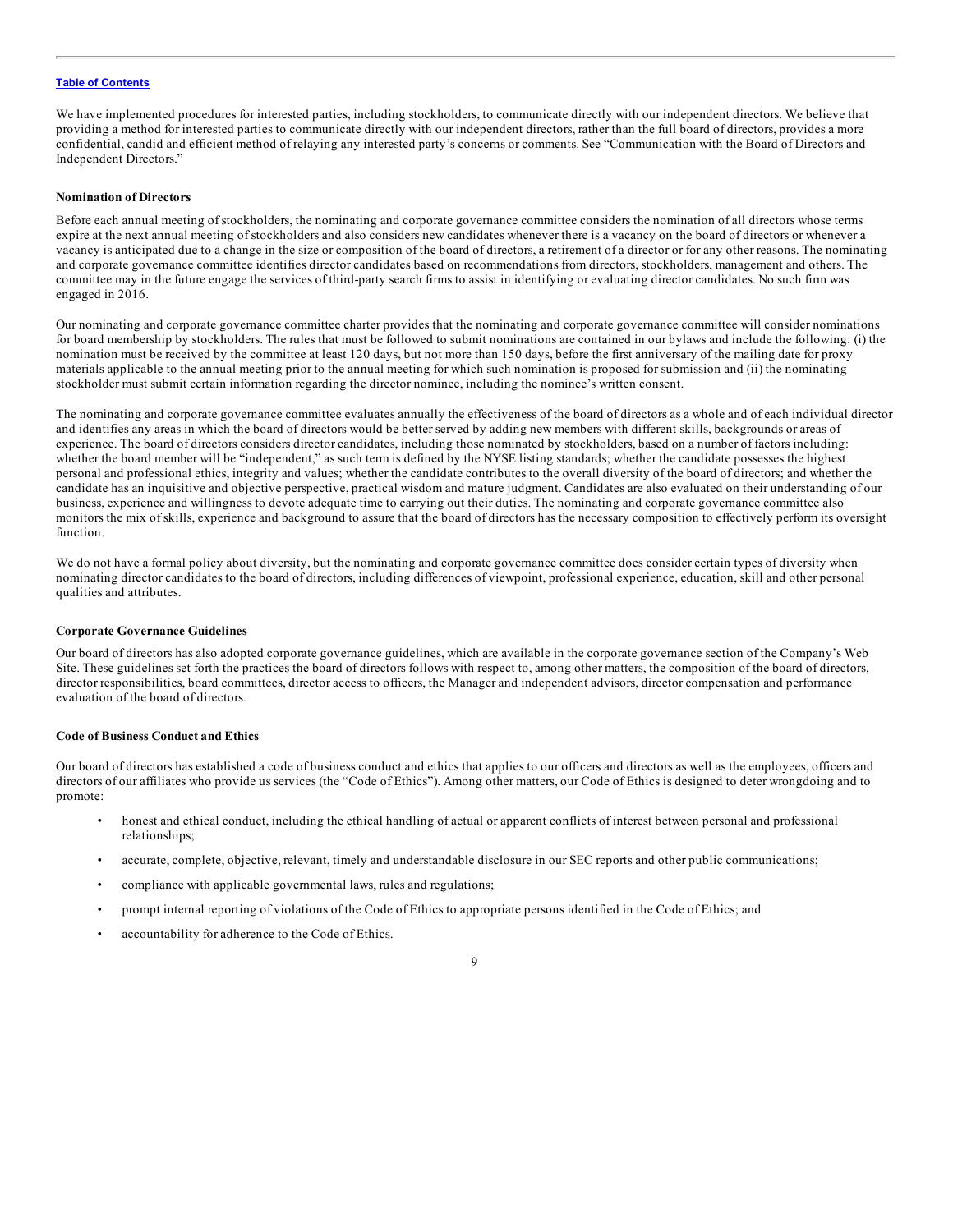Any waiver of the Code of Ethics may be made only by our board of directors or one of our board committees. The Code of Ethics is posted in the corporate governance section of the Company's Web Site. We intend to satisfy the disclosure requirement regarding any amendment to, or a waiver of, a provision of the Code of Ethics by posting such information on the Company's Web Site.

#### **Board's Role in Risk Oversight**

The board of directors is responsible for overseeing our risk management policies and practices. Our executive officers, who are responsible for our day-today risk management practices, regularly present to the board of directors on our overall risk profile and the processes by which such risks are mitigated. Our Manager also regularly reports to the board on various matters related to our risk exposure. Through regular and consistent communication, our Manager provides reasonable assurances to our board of directors that all of our material operational and investment risks, including among others, liquidity risk, interest rate risk and capital market risk, are being addressed.

#### **Board Meetings and Annual Meeting of Stockholders**

The board of directors held eight meetings (including regularly scheduled and special meetings) in 2016, and each director attended at least 75% of the board meetings and each director's respective committee meetings. We have a policy that directors attend each annual meeting of stockholders; however, some or all of our directors may be unable to attend the Annual Meeting due to scheduling conflicts or other obligations that may arise. All of our directors attended the 2016 annual meeting. The independent directors meet in executive session at least once per year during a regularly scheduled board meeting without management. As lead director, Mr. LaManna, a non-executive and an independent director, presides at the executive sessions of the independent directors.

#### **Committee Membership**

The current committees of the board of directors are the audit committee, the compensation committee and the nominating and corporate governance committee. The table below provides current membership information.





#### **Board Committees**

Below is a description of each committee of the board of directors. The board of directors has affirmatively determined that each committee consists entirely of independent directors pursuant to rules established by the NYSE and rules promulgated under the Exchange Act.

#### *Audit Committee*

Our audit committee consists of Messrs. Ainsberg, LaManna and Berger, each of whom is an independent director and "financially literate" under the rules of the NYSE. Mr. Ainsberg chairs our audit committee and serves as our audit committee financial expert, as that term is defined by the SEC. Our audit committee assists the board of directors in overseeing:

- our accounting and financial reporting processes;
- the integrity and audits of our consolidated financial statements;
- our compliance with legal and regulatory requirements;
- the qualifications and independence of our independent auditors; and
- the performance of our independent and internal auditors.

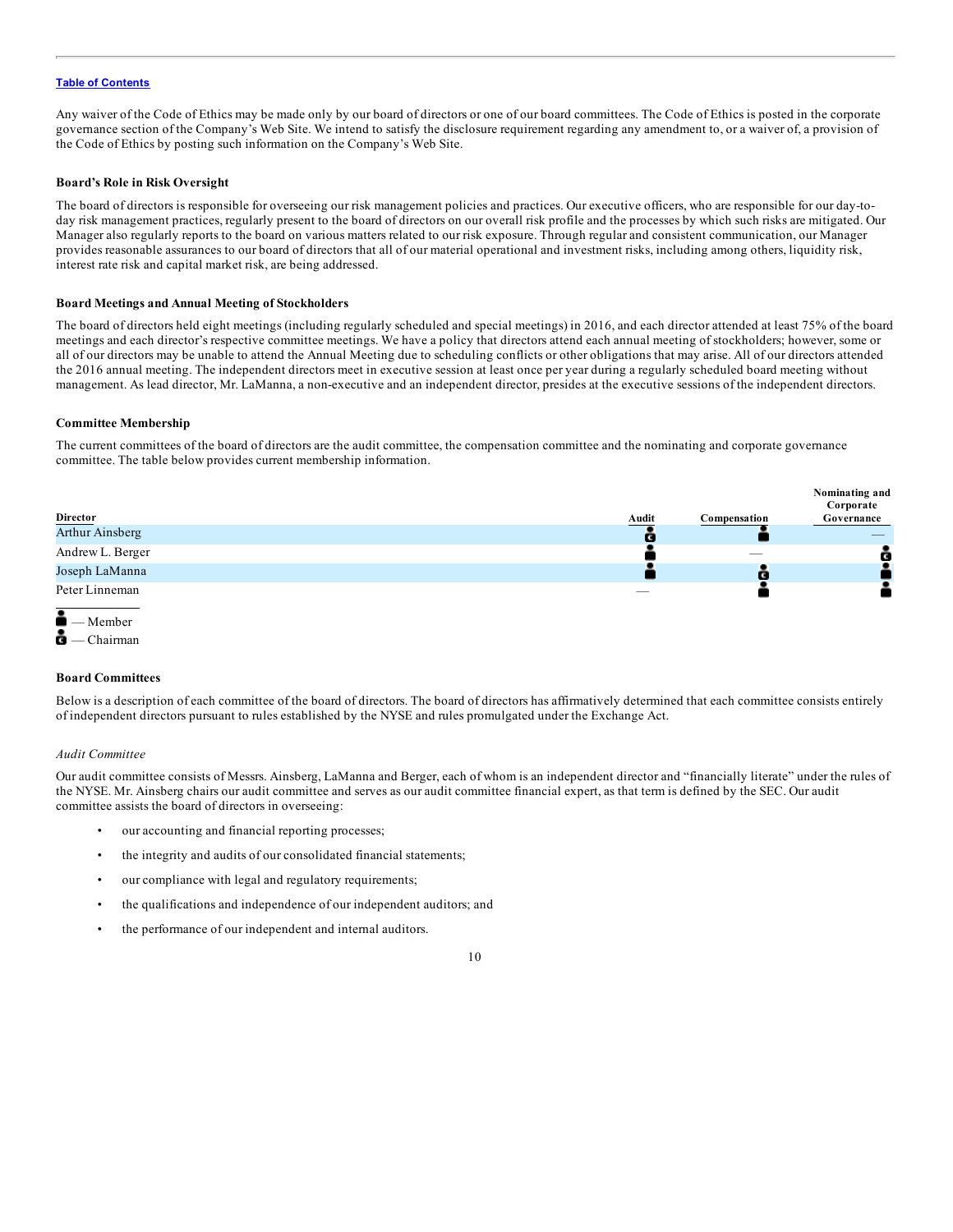Our audit committee is responsible for engaging independent registered public accounting firms, reviewing with the independent registered public accountants the plans and results of the audit engagement, approving professional services provided by the independent registered public accountants, reviewing the independence of the independent registered public accountants, considering the range of audit and non-audit fees and reviewing the adequacy of our internal accounting controls.

The audit committee held six meetings in 2016.

#### *Compensation Committee*

Our compensation committee consists of Messrs. LaManna, Ainsberg and Linneman, each of whom is an independent director under the rules of the NYSE. Mr. LaManna chairs our compensation committee. The responsibilities of our compensation committee include evaluating the performance of our executive officers, reviewing the compensation of our executive officers, evaluating the performance of our Manager, reviewing the equity compensation and fees payable to our Manager under the management agreement, administering our equity incentive plans and any other compensation plans, policies and programs, discharging the board of director's responsibilities relating to compensation payable to our independent directors and reviewing and recommending to the board of directors compensation structure, policies and programs. No executive officer of the Company is involved in determining or recommending non-executive director compensation levels.

The compensation committee held five meetings in 2016.

### *Nominating and Corporate Governance Committee*

Our nominating and corporate governance committee consists of Messrs. Berger, LaManna and Linneman, each of whom is an independent director under the rules of the NYSE. Mr. Berger chairs our nominating and corporate governance committee. Our nominating and corporate governance committee is responsible for seeking, considering and recommending to our board of directors qualified candidates for election as directors and recommending a slate of nominees for election as directors at each annual meeting of stockholders. The committee also recommends to our board of directors the appointment of each of our executive officers. It also periodically prepares and submits to our board of directors for adoption the committee's selection criteria for director nominees. It reviews and makes recommendations on matters involving the general operation of our board of directors and our corporate governance and annually recommends to our board of directors the nominees for each committee of the board of directors. In addition, the committee annually conducts an evaluation of our board of directors performance.

The nominating and corporate governance committee held five meetings in 2016.

### *Other Committees*

Our board of directors may from time to time establish other committees to facilitate the management of the Company.

### **Stock Ownership Guidelines**

Our minimum share ownership guidelines for directors became effective in February 2014 and require that each director acquire and maintain a minimum equity investment in our company of 6,000 shares of our common stock by no later than January 2, 2017. Any director elected after the minimum share ownership guidelines became effective must be compliant within three years of the date of his or her election. From time to time, the nominating and corporate governance committee of the board of directors will review each director's compliance with the guidelines and may grant exceptions to the guidelines as it deems appropriate and market-competitive on a case-by-case basis. All of our directors are currently in compliance with the minimum share ownership guidelines.

Our minimum share ownership guidelines for executive officers became effective in February 2014 and require that our Chief Executive Officer, Chief Investment Officer and Chief Financial Officer acquire and maintain a minimum equity investment in our company of 15,000 shares of our common stock by no later than January 2, 2017. Any executive officer elected to an office subject to the minimum share ownership guidelines after the minimum share ownership guidelines became effective must be compliant within three years of the date of his or her election. Until the minimum equity investment is met, an executive officer subject to the guidelines must retain all of our common stock granted to him or her as compensation. From time to time, the nominating and corporate governance committee of the board of directors will review each executive officer's compliance with the guidelines and may grant exceptions to the guidelines as it deems appropriate and market-competitive on a case-by-case basis. All of our executive officers subject to the minimum share ownership guidelines are currently in compliance therewith.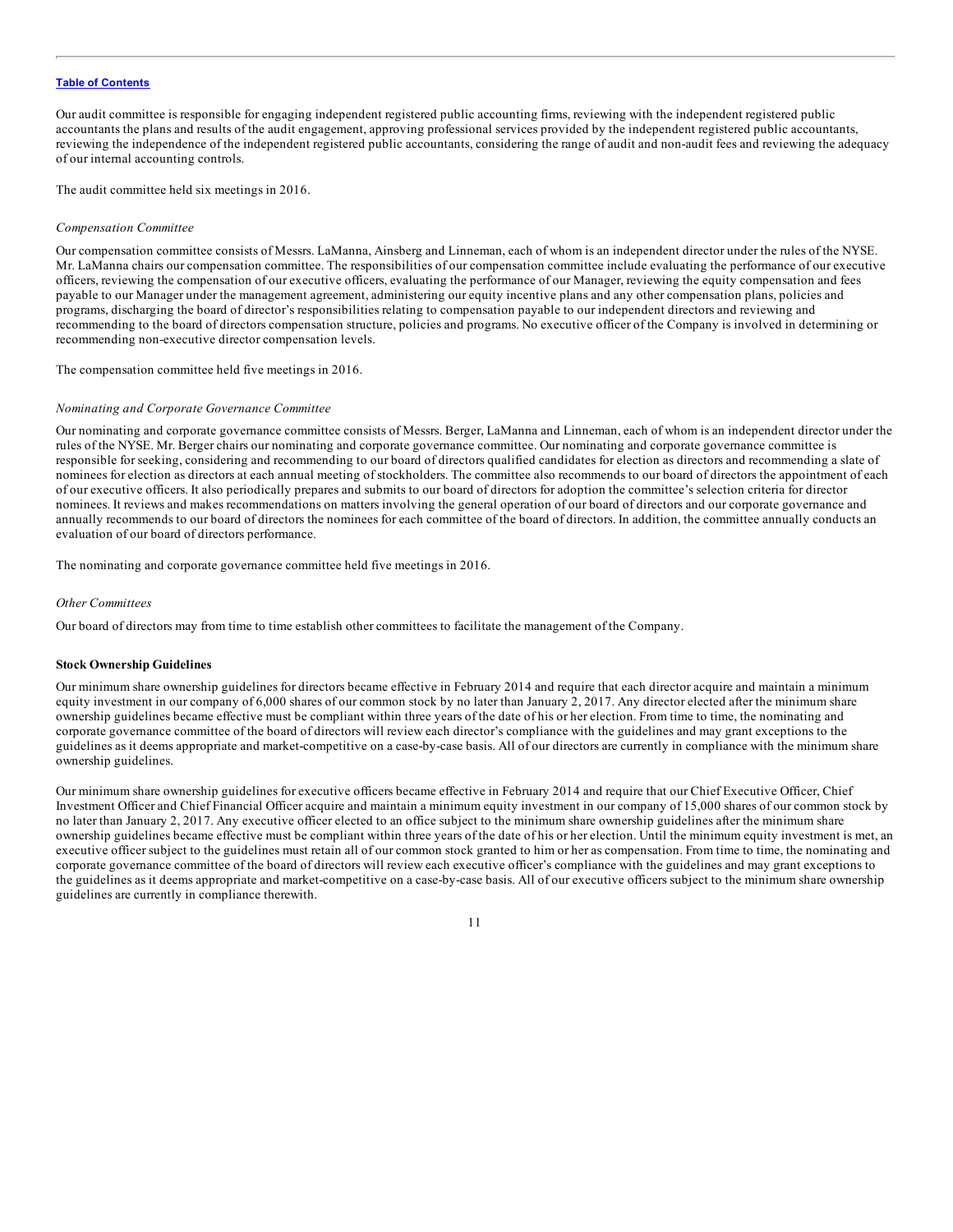### **Policy Prohibiting Pledging and Hedging of Our Securities**

Our Policy Prohibiting Pledging and Hedging of AG Mortgage Investment Trust, Inc. Securities, which became effective in February 2014, applies to each of our directors and officers, and states that each such person is prohibited from (i) making or maintaining any pledges of our securities or otherwise holding our securities in a margin account and (ii) engaging in any hedging transactions with respect to our securities, including, without limitation, the use of financial instruments, such as prepaid variable forward contracts, equity swaps, collars and exchange funds.

#### **Compensation Committee Interlocks and Insider Participation**

Our compensation committee is comprised solely of the following independent, non-employee directors: Messrs. LaManna, Ainsberg and Linneman. None of the members of our compensation committee is or has been an employee or officer of us or any of our affiliates. None of our executive officers currently serves, or during the past fiscal year has served, as a member of the board of directors or compensation committee of another entity that has one or more executive officers serving on our board of directors or compensation committee.

### **Communication with the Board of Directors and Independent Directors**

Our board of directors or any individual director may be contacted by any party via mail at the address listed below:

Board of Directors AG Mortgage Investment Trust, Inc. 245 Park Avenue, 26th Floor New York, New York 10167 Attn: Secretary

We believe that providing a method for interested parties to communicate directly with our independent directors, rather than the full board of directors, provides a confidential, candid and efficient method of relaying any interested party's concerns or comments. As discussed above, our lead independent director is Mr. LaManna. The independent directors can be contacted by any party via mail at the address listed below:

Independent Directors AG Mortgage Investment Trust, Inc. 245 Park Avenue, 26th Floor New York, New York 10167 Attn: Secretary

The Company does not screen mail except when warranted for security purposes, and all letters will be forwarded to our board of directors, any specified committee or individual directors.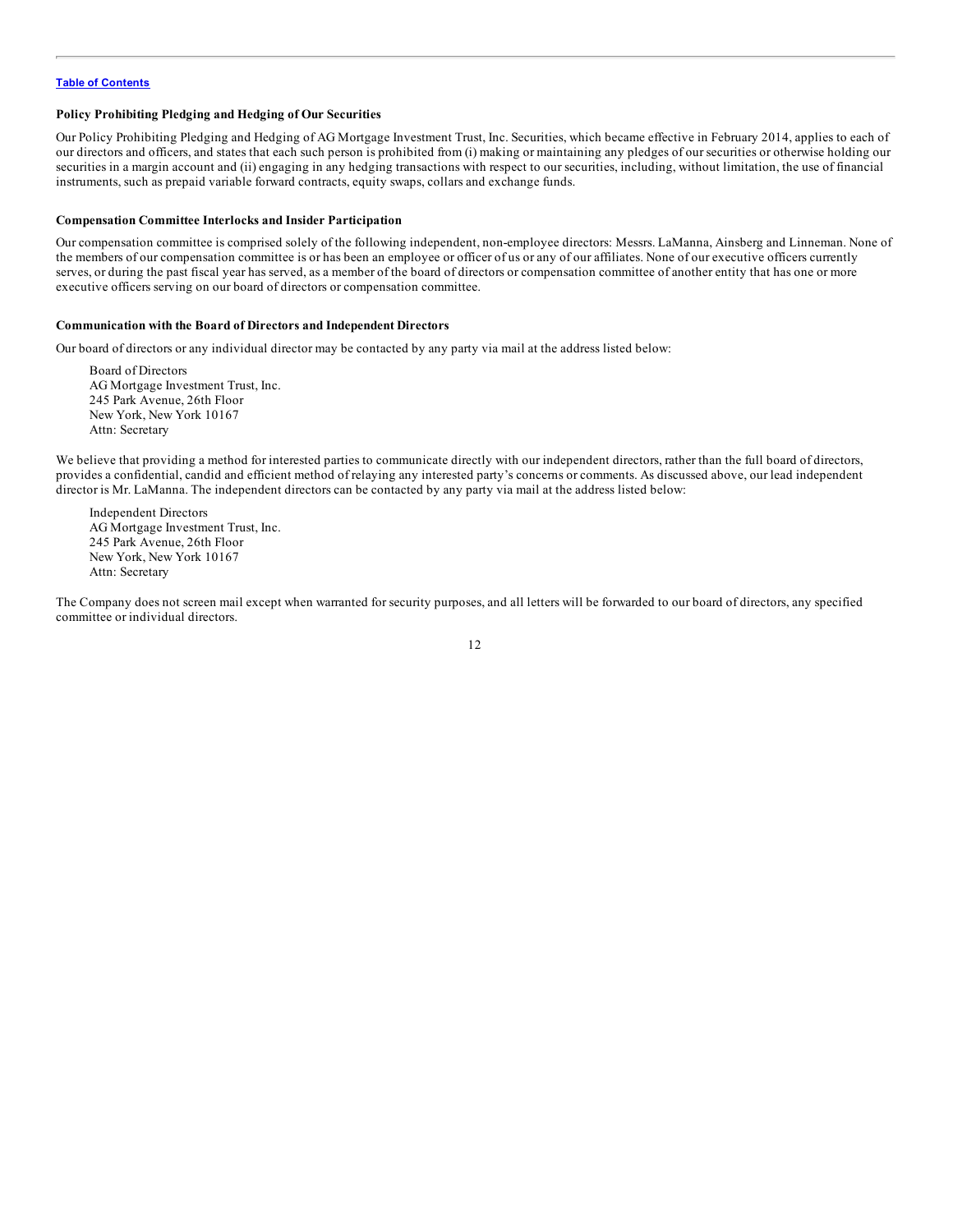### **PROPOSAL 2: RATIFICATION OF APPOINTMENT OF INDEPENDENT REGISTERED PUBLIC ACCOUNTING FIRM**

<span id="page-17-0"></span>The audit committee of our board of directors has recommended the accounting firm of PricewaterhouseCoopers LLP for reappointment as our independent registered public accountants for the year ending December 31, 2017, subject to ratification of this appointment by our stockholders. PricewaterhouseCoopers LLP has served as our independent registered public accountants since our initial public offering in July 2011 and is considered by our management to be well qualified.

We expect that a representative of PricewaterhouseCoopers LLP will be present at the Annual Meeting, will be given the opportunity to make a statement if he or she so desires and will also be available to respond to appropriate questions.

### **RECOMMENDATION OF THE BOARD:**

**THE BOARD UNANIMOUSLY RECOMMENDS A VOTE "FOR" THE RATIFICATION OF THE APPOINTMENT OF PRICEWATERHOUSECOOPERS LLP AS THE COMPANY'S INDEPENDENT REGISTERED PUBLIC ACCOUNTING FIRM FOR THE FISCAL YEAR ENDING DECEMBER 31, 2017.**

The voting requirements for this proposal are described above and in the "Questions and Answers" section.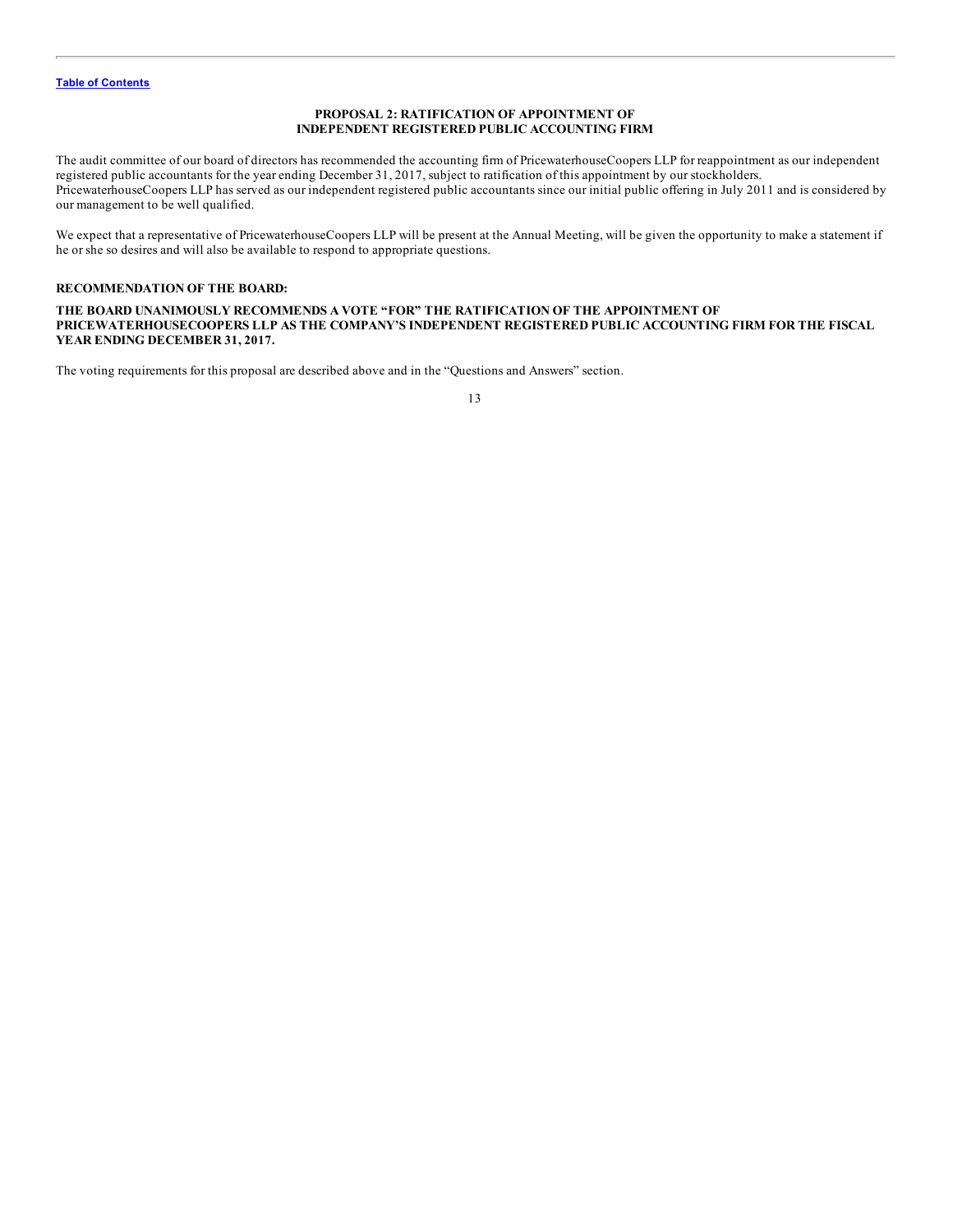### **AUDIT COMMITTEE MATTERS**

### <span id="page-18-0"></span>**Fee Disclosure**

The following is a summary of the fees billed to the Company by PricewaterhouseCoopers LLP for professional services rendered for the fiscal years ended December 31, 2016 and 2015:

|                           | <b>Fiscal Year Ended December 31,</b> |                 |
|---------------------------|---------------------------------------|-----------------|
|                           | 2016                                  | 2015            |
| Audit Fees                | \$1,145,682                           | 1,130,000<br>\$ |
| <b>Audit-Related Fees</b> |                                       |                 |
| Tax Fees                  | 185.239                               | 184,966         |
| All Other Fees            |                                       |                 |
| Total                     | 1,330,921                             | 1,314,966<br>\$ |

### **Audit Fees**

"Audit Fees" consist of fees and expenses billed for professional services rendered for the audit of the financial statements and services that are normally provided by PricewaterhouseCoopers LLP in connection with statutory and regulatory filings or engagements. Audit Fees include fees for professional services rendered in connection with quarterly and annual financial statements and fees and expenses related to the issuance of consents and comfort letters by PricewaterhouseCoopers LLP related to our public offerings and registration statements. In 2016 and 2015, fees and expenses related to the issuance of consents and comfort letters included in the total Audit Fees were \$0 and \$10,000, respectively.

### **Audit-Related Fees**

"Audit-Related Fees" consist of fees and related expenses for products and services other than services described under "Audit Fees" and "Tax Fees." PricewaterhouseCoopers LLP did not provide any such products or services for us during the years ended December 31, 2016 and 2015.

### **Tax Fees**

"Tax Fees" consist of fees and related expenses billed for professional services for tax compliance, tax advice and tax planning. These services included assistance regarding federal and state tax compliance and tax planning and structuring.

### **All Other Fees**

"All Other Fees" consist of fees and expenses for products and services that are not "Audit Fees," "Audit-Related Fees" or "Tax Fees." In 2016 and 2015, PricewaterhouseCoopers LLP did not provide any such other products or services.

#### **Pre-Approval Policy**

All audit, tax and other services provided to us were reviewed and pre-approved by the audit committee. The audit committee concluded that the provision of such services by PricewaterhouseCoopers LLP was compatible with the maintenance of that firm's independence in the conduct of its auditing functions. Circumstances may arise during the following twelve-month period when it may become necessary to engage PricewaterhouseCoopers LLP to provide additional services or additional effort that were not contemplated in the original pre-approval by the audit committee.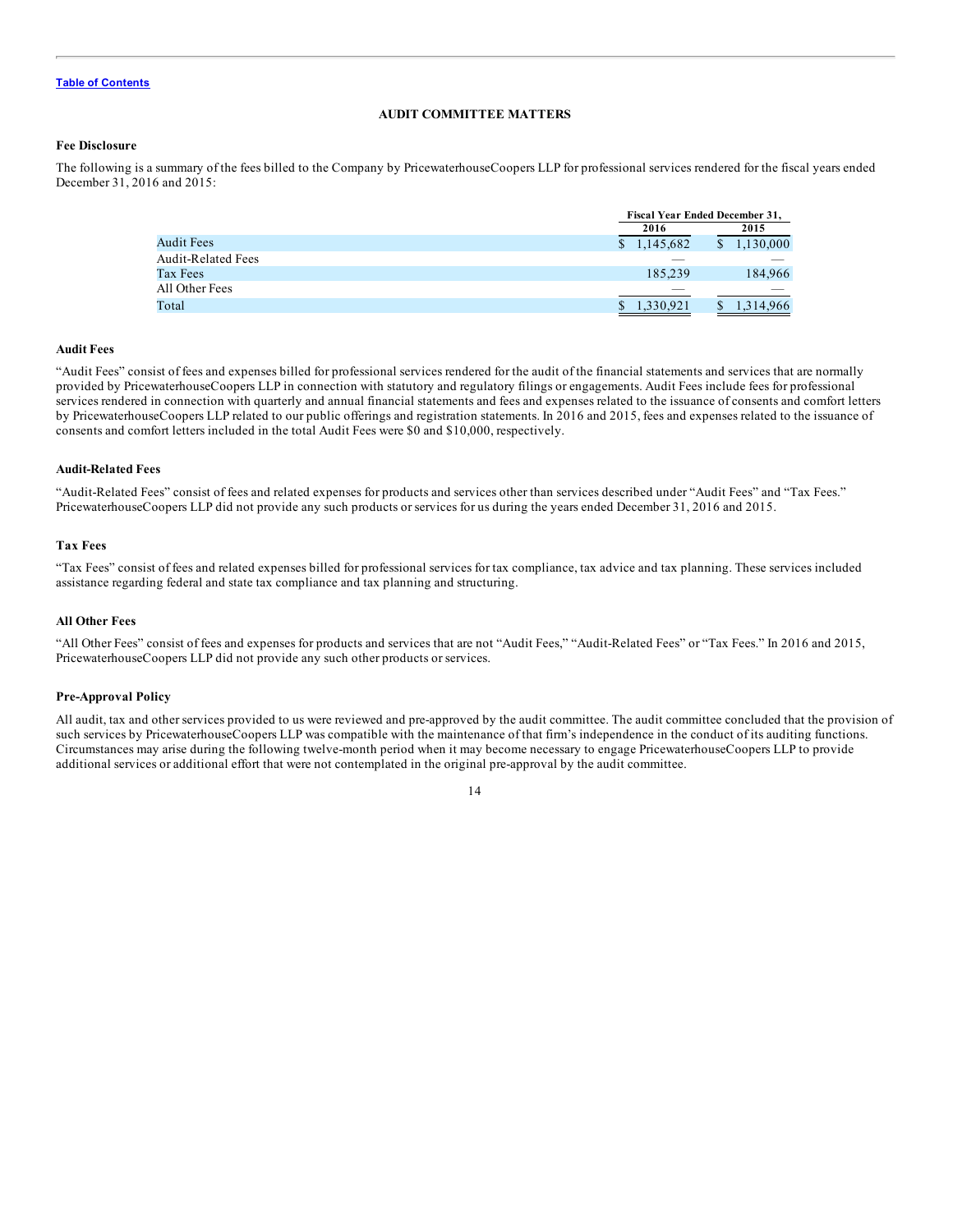#### **AUDIT COMMITTEE REPORT**

<span id="page-19-0"></span>The audit committee has furnished the following report to stockholders of the Company in accordance with rules adopted by the SEC.

The Company's management has primary responsibility for establishing and maintaining effective internal controls over financial reporting, preparing the Company's consolidated financial statements in accordance with U.S. generally accepted accounting principles, and managing the public reporting process. PricewaterhouseCoopers LLP, the Company's independent registered public accounting firm ("PwC"), is responsible for forming and expressing opinions on the conformity of the Company's audited consolidated financial statements in accordance with U.S. generally accepted accounting principles, in all material respects, and on the effectiveness of the Company's internal control over financial reporting.

The audit committee reviewed and discussed with management the Company's audited consolidated financial statements for the year ended December 31, 2016, including a discussion of the acceptability and appropriateness of significant accounting policies and management's assessment of the effectiveness of the Company's internal control over financial reporting. The audit committee discussed with the Company's independent registered public accounting firm matters related to the conduct of the audits of the Company's consolidated financial statements and internal control over financial reporting. The audit committee also reviewed with management and the independent registered public accounting firm the reasonableness of significant estimates and judgments made in preparing the consolidated financial statements, as well as the clarity of the disclosures in the consolidated financial statements and related notes.

The audit committee has discussed with the Company's independent registered public accounting firm the matters required to be discussed by the Statement on Auditing Standards No. 61, as amended (AICPA, Professional Standards, Vol. 1. AU Section 380), as adopted by the Public Company Accounting Oversight Board ("PCAOB") in Rule 3200T. These discussions included, among other things:

- The independent registered public accounting firm's judgments about the quality, not just the acceptability, of the Company's accounting principles as applied in the Company's consolidated financial statements;
- The critical accounting policies and practices used by the Company;
- Any alternative treatments within U.S. generally accepted accounting principles for policies and practices related to material items that have been discussed with management, including ramifications of the use of such alternative disclosures and treatments and the treatment preferred by the independent registered public accounting firm;
- Methods used to account for significant or unusual transactions;
- The effect of significant accounting policies in controversial or emerging areas for which there is a lack of authoritative guidance or consensus;
- The process used by management in formulating particularly sensitive accounting estimates and the basis for the firm's conclusions regarding the reasonableness of these estimates;
- Any disagreements with management over the application of accounting principles, the basis for management's accounting estimates, and the disclosures in the consolidated financial statements;
- Any audit adjustments and any uncorrected consolidated financial statement misstatements; and
- Other material written communications between the independent registered public accounting firm and management.

The audit committee has also received written communications from PwC as required by the PCAOB Rules, including Rule 3526, "Communication with Audit Committees Concerning Independence," and has discussed with PwC their independence. In connection with those discussions, PwC advised the audit committee that it identified an issue related to its independence under Rule 2-01 (c)(1)(ii)(A) of Regulation S-X (referred to as the "Loan Rule").

The Loan Rule specifically provides that an accounting firm would not be independent if it receives a loan from an audit client or "record or beneficial owners of more than ten percent of the audit client's equity securities" (referred to as a "more than ten percent owner"). For purposes of the Loan Rule, audit clients include the Company as well as all affiliates of the Manager, including other subsidiaries of the Manager's parent company, Angelo, Gordon (collectively, the Angelo, Gordon Investment Complex). PwC informed us that it has relationships with lenders who hold, as record owner, more than ten percent of the shares of certain funds within the Angelo, Gordon Investment Complex, which may implicate the Loan Rule.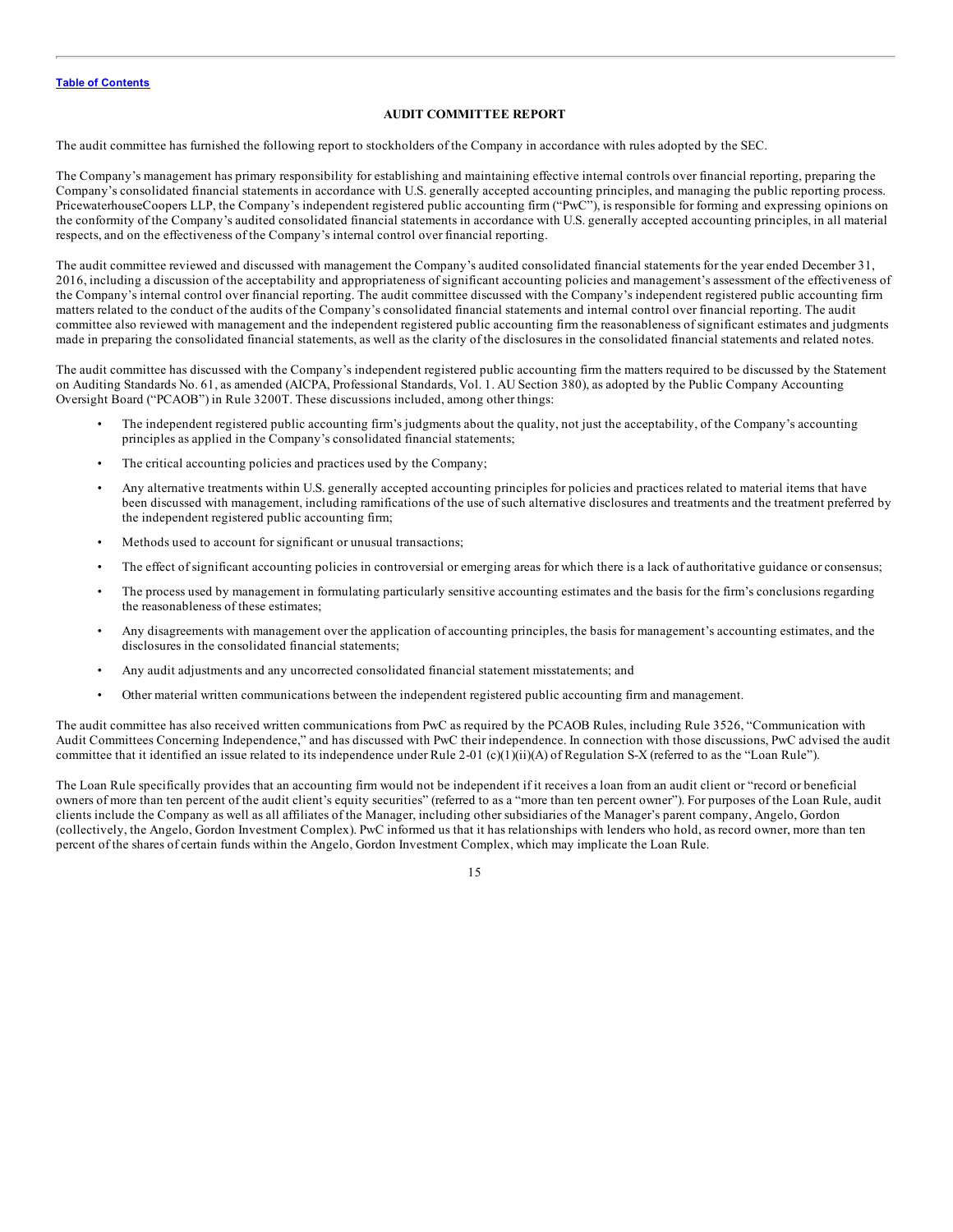On June 20, 2016, the SEC Staff issued a "no-action" letter to another mutual fund complex (see Fidelity Management & Research Company et al., No-Action Letter) related to the audit independence issue described above. In that letter, the SEC confirmed that it would not recommend enforcement action against a fund that relied on audit services performed by an audit firm that was not in compliance with the Loan Rule in certain specified circumstances. In connection with prior independence determinations, PwC communicated, as contemplated by the no-action letter, that it believes that it remains objective and impartial and that a reasonable investor possessing all the facts regarding its borrowing and audit relationships would conclude that PwC is able to exhibit the requisite objectivity and impartiality to report on the Company's financial statements as the independent registered public accounting firm.

PwC also represented that it has complied with PCAOB Rule 3526 and affirmed that it is an independent accountant within the meaning of PCAOB Rule 3520. Therefore the audit committee concluded, and the board of directors confirmed, that PwC should continue as the Company's independent public accounting firm. If a subsequent determination is made that PwC's objectivity and impartiality has been impaired with respect to the planning for and execution of the Company's audit, then the Company may no longer be able to continue to utilize PwC as the Company's auditor and would need to obtain audit services from a different independent registered public accounting firm.

The audit committee reviewed with management the Company's audited consolidated financial statements and related notes and the acceptability and appropriateness of significant accounting policies. Based on the reviews and discussions described in this report, and subject to the limitations on the role and responsibilities of the audit committee referred to in this report and in the Company's audit committee charter, the audit committee recommended to the board of directors (and the board of directors approved) that the audited consolidated financial statements and related notes be included in the Annual Report on Form 10-K for the year ended December 31, 2016 for filing with the SEC. The audit committee also selected and appointed PwC as the Company's independent registered public accounting firm for the fiscal year ending December 31, 2017, and is presenting this appointment to the Company's stockholders for ratification.

*By the audit committee*

Arthur Ainsberg (Chair) Joseph LaManna Andrew L. Berger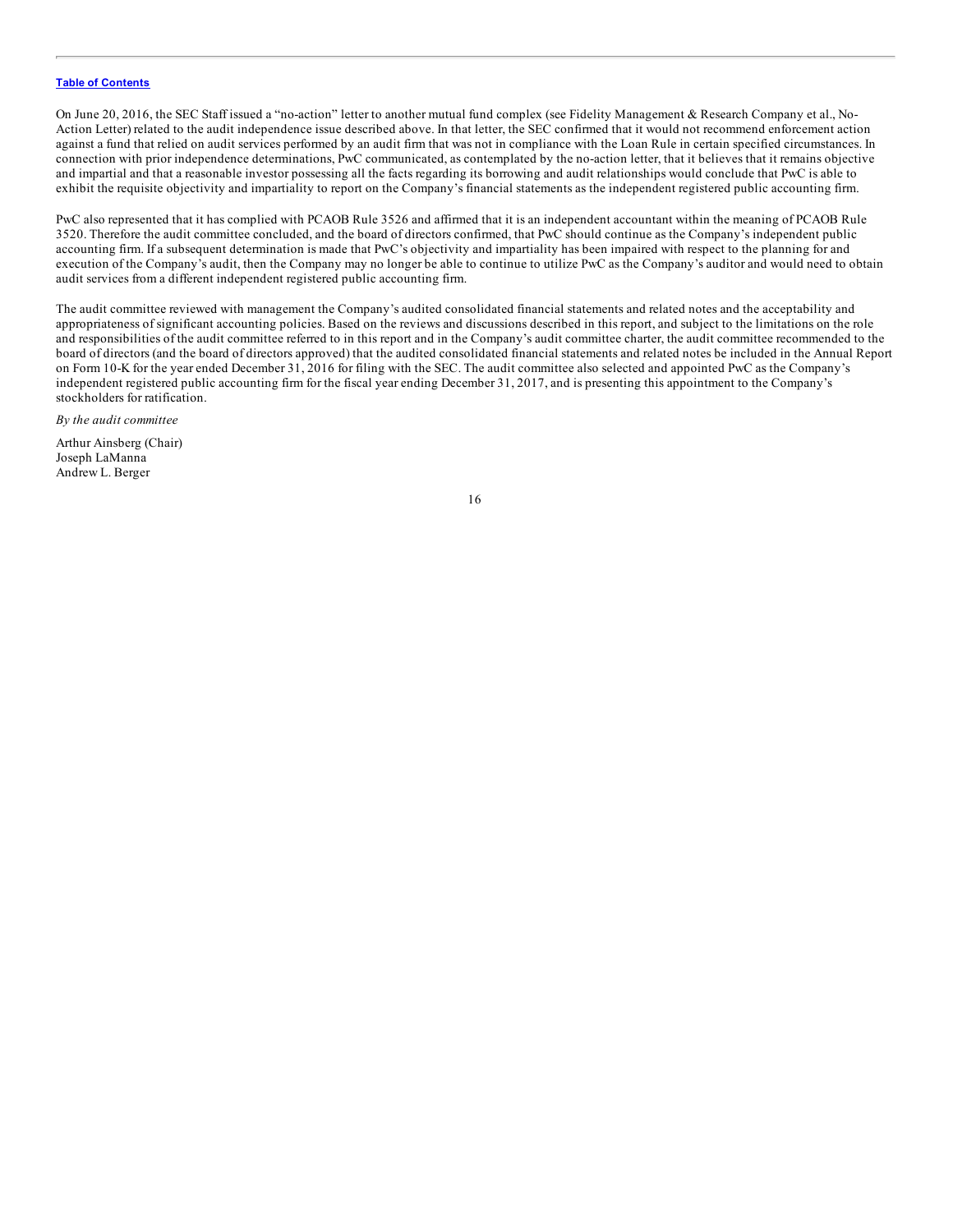### **PROPOSAL 3: ADVISORY VOTE APPROVING EXECUTIVE COMPENSATION**

<span id="page-21-0"></span>At our 2012 annual meeting, we asked our stockholders to vote, on an advisory basis, to recommend the frequency with which we would provide future advisory votes on named executive officer compensation. At our 2012 annual meeting, 63% of our stockholders voted, on an advisory basis, to hold future advisory votes on named executive officer compensation each year. Taking into consideration the recommendation of the stockholders, our board of directors elected to hold advisory votes on named executive officer compensation each year. In the future, our board of directors may reconsider the frequency with which we hold advisory votes on named executive officer compensation.

Our board of directors is committed to corporate governance best practices and recognizes the significant interest of stockholders in executive compensation matters. We are providing this advisory vote as required pursuant to the rules of the SEC. We are asking our stockholders to indicate their support for our named executive officer compensation as disclosed in this proxy statement. This vote is not intended to address any specific item of compensation, but rather the overall policies and practices that apply to the compensation of our named executive officers. We will ask our stockholders to vote "FOR" the following resolution at the Annual Meeting:

"RESOLVED, that the stockholders approve, on an advisory basis, the compensation of the Company's named executive officers, as disclosed in the Company's Proxy Statement for the 2017 Annual Meeting of Stockholders pursuant to the compensation disclosure rules of the SEC, including the Compensation Discussion and Analysis, the compensation tables and the other related disclosure."

While this vote is advisory and not binding on us or the compensation committee, it will provide information to us and the compensation committee regarding stockholder sentiment about our executive compensation policies and practices. Our board of directors and our compensation committee value the opinions of our stockholders. To the extent there is any significant vote against the named executive officer compensation as disclosed in this proxy statement, we will consider our stockholders' concerns, and the compensation committee will evaluate whether any actions are necessary to address those concerns.

As described in detail under the heading "Executive Compensation" below, we are externally managed by AG REIT Management, LLC, our Manager, pursuant to the management agreement between our Manager and us. Our Manager, pursuant to a delegation agreement dated as of June 29, 2011, has delegated to Angelo, Gordon the overall responsibility with respect to our Manager's day-to-day duties and obligations arising under our management agreement. In 2016, we did not have any employees whom we compensated directly with salaries, other cash compensation or stock-based compensation. A portion of our named executive officers' compensation was paid out of funds from the management fees we pay to our Manager and the expense reimbursement we pay to our Manager. We have not paid, and do not intend to pay, any cash compensation to our named executive officers. We do not provide our named executive officers with pension benefits, termination payments or other incidental payments.

### **RECOMMENDATION OF THE BOARD:**

### **THE BOARD OF DIRECTORS UNANIMOUSLY RECOMMENDS A VOTE "FOR" THE APPROVAL, ON AN ADVISORY BASIS, OF OUR EXECUTIVE COMPENSATION.**

The voting requirements for this proposal are described in the "Questions and Answers" section above.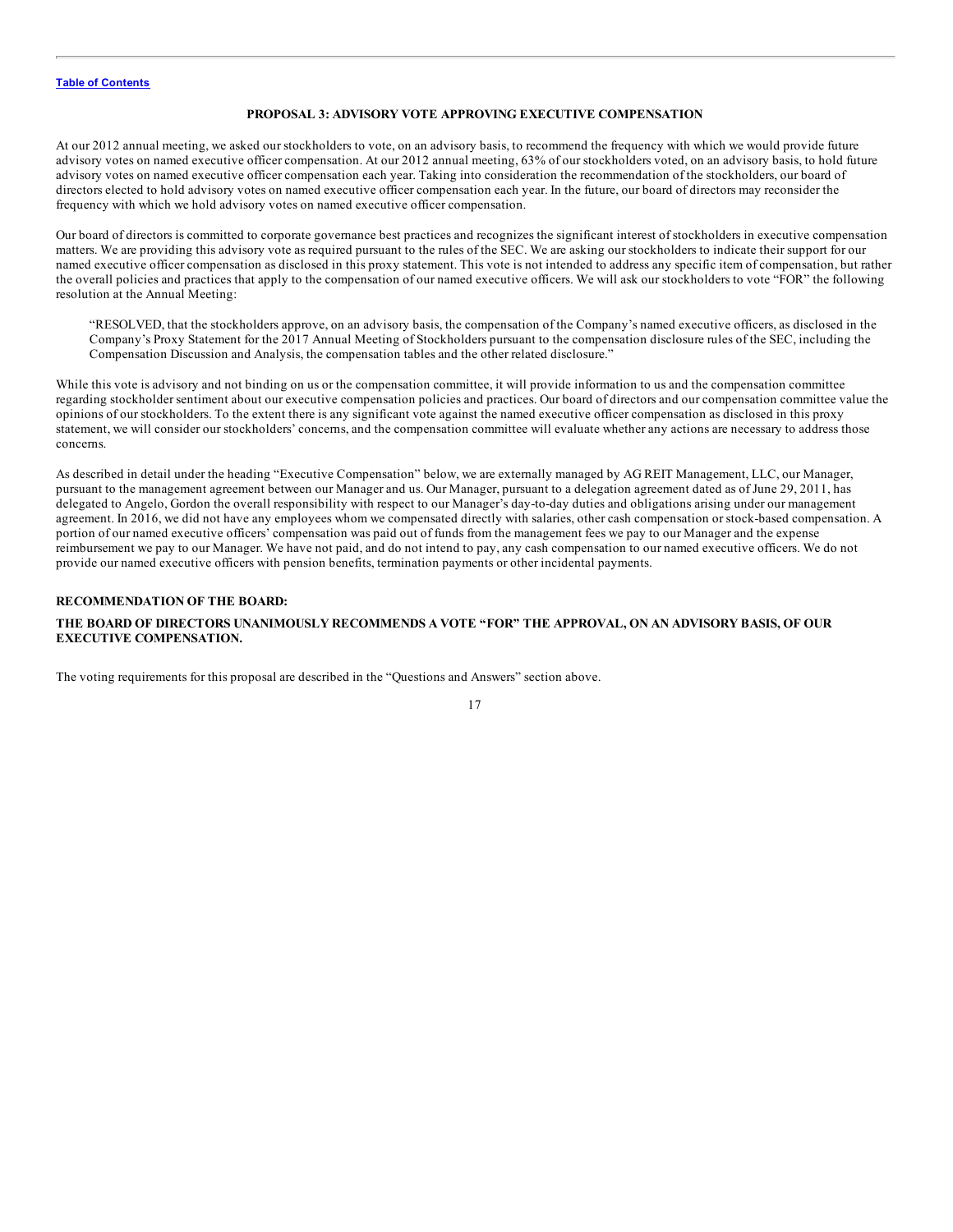### **EXECUTIVE COMPENSATION**

### <span id="page-22-0"></span>**Compensation Discussion and Analysis**

Our Compensation Discussion and Analysis describes our compensation program, objectives and policies for the executive officers named in this proxy statement and our executive officers generally.

#### *Overview of Compensation Program*

We have no employees. We are externally managed by our Manager, pursuant to a management agreement between our Manager and us. Because the management agreement provides that our Manager is responsible for managing our affairs, our executive officers, all of whom are employees of our Manager, or an affiliate of our Manager, do not receive cash compensation from us. Instead, our executive officers are compensated by our Manager, or an affiliate of our Manager, in part, with the management fee we pay to our Manager and with the expense reimbursement we provide to our Manager related to compensation. The management agreement provides for our reimbursement to the Manager of the allocable share of annual base salary, bonus, and any related withholding taxes and employee benefits paid to our chief financial officer, general counsel and other non-investment personnel based on the percentage of time those individuals spent on our affairs. We do not determine the compensation payable to personnel, including our executive officers, by our Manager or its affiliates. Our Manager or its affiliates, in their discretion, determine the levels of base salary, cash incentive compensation and other benefits earned by our executive officers. We have reported the compensation that we reimburse to our Manager for our named executive officers in the Summary Compensation Table and in "Other Matters – Certain Relationships and Related Transactions" set forth below.

#### *Cash and Other Compensation*

Our named executive officers and other personnel who conduct our business are employees of our Manager or its affiliates. Accordingly, we do not pay or accrue any salaries or bonuses for our officers.

#### *Equity-Based Compensation*

Our compensation committee may, from time to time, grant equity awards in the form of restricted stock, stock options, restricted stock units or other types of awards to our Manager or to our named executive officers pursuant to our equity incentive plans. These awards are designed to align the interests of our named executive officers with those of our stockholders by allowing our named executive officers to share in the creation of value for our stockholders through stock appreciation and dividends. These equity awards are generally subject to vesting requirements over a number of years and are designed to promote the retention of management and to achieve strong performance for our Company. These awards further provide flexibility to us in enabling our Manager to attract, motivate and retain talented individuals.

We believe our equity-based compensation policies are particularly appropriate since we are an externally managed real estate investment trust, or REIT. REIT regulations require us to pay at least 90% of our earnings to stockholders as dividends. As a result, we believe that our stockholders are principally interested in receiving attractive risk-adjusted dividends and growth in dividends and book value. Accordingly, we want to provide an incentive to our executive officers that rewards success in achieving these goals. Because we do not have the ability to retain a significant amount of earnings, we believe that equity-based awards serve to align the interests of our executive officers with the interests of our stockholders in receiving attractive riskadjusted dividends and growth. Additionally, we believe that equity-based awards are consistent with our stockholders' interest in book value growth as these individuals will be incentivized to grow book value for stockholders over time. We believe that this alignment of interests provides an incentive to our executive officers to implement strategies that will enhance our long-term performance and promote growth in dividends and growth in book value.

Our equity incentive plans permit the granting of options to purchase shares of common stock intended to qualify as incentive stock options under the Code, and stock options that do not qualify as incentive stock options. The exercise price of each stock option may not be less than 100% of the fair market value of our shares of common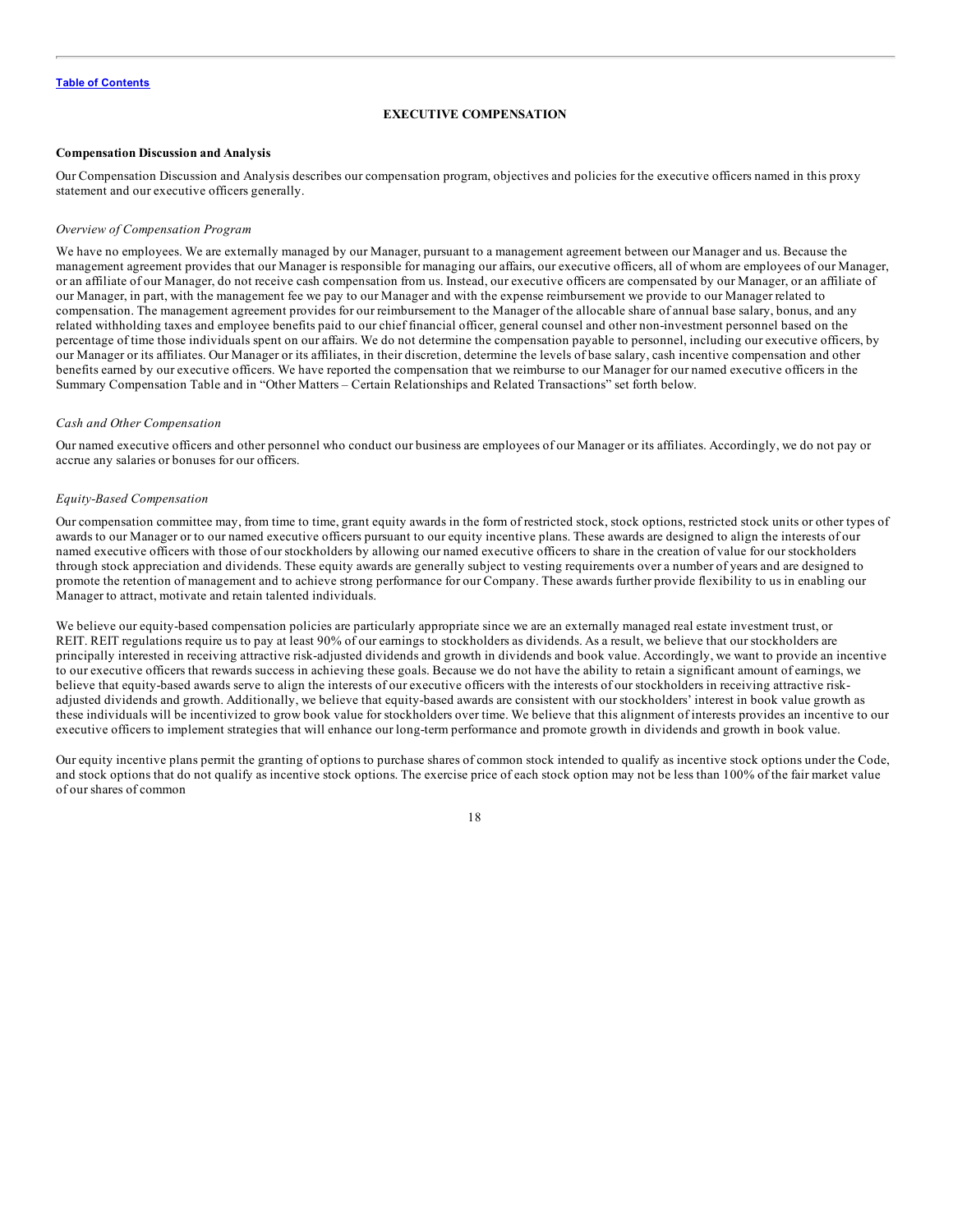stock on the date of grant. The compensation committee will determine the terms of each option, including when each option may be exercised and the period of time, if any, after retirement, death, disability or termination of employment during which options may be exercised. Options become vested and exercisable in installments, and the exercisability of options may be accelerated by the compensation committee. To date, we have not granted any options under our equity plans.

Our equity incentive plans also permit the granting of shares of our common stock in the form of restricted common stock. A restricted common stock award is an award of shares of common stock that may be subject to forfeiture (vesting), restrictions on transferability and such other restrictions, if any, as the compensation committee may impose at the date of grant. The shares may vest and the restrictions may lapse separately or in combination at such times, under such circumstances, including, without limitation, a specified period of employment or the satisfaction of pre-established criteria, in such installments or otherwise, as our compensation committee may determine.

We may also grant unrestricted shares of common stock, which are shares of common stock awarded at no cost to the participant or for a purchase price determined by the compensation committee, under our equity incentive plans. The compensation committee may also grant restricted stock units, stock appreciation rights, dividend equivalent rights, and other stock and non-stock-based awards under the equity incentive plans. These awards may be subject to such conditions and restrictions as the compensation committee may determine, including, but not limited to, the achievement of certain goals or continued service to us through a specific period. Each award under the plan may not be exercisable more than ten years after the date of grant.

Our equity incentive plans provide that in the event of a change of control of the Company, any award granted thereunder that was not previously vested shall become fully vested and/or payable, and any performance conditions imposed with respect to the awards shall be deemed to be fully achieved.

The compensation committee does not use a specific formula to calculate the number of equity awards and other rights awarded to executives under our incentive plans. Additionally, the compensation committee does not explicitly set future award levels on the basis of what the executives earned from prior awards. While the compensation committee will take past awards into account, it will not solely base future awards in view of those past awards. Generally, in determining the specific amounts to be granted to an individual, the compensation committee will take into account factors such as the individual's position, his or her contribution to our Company, market practices, and the recommendations of our Manager. Neither we nor any committee of the board of directors retained any compensation consultants during 2016.

We have not and do not intend to either backdate stock options or grant stock options retroactively. Presently, we do not have designated dates on which we grant stock option awards. We do not intend to time stock options grants with our release of material nonpublic information for the purpose of affecting the value of executive compensation.

#### *Tax Considerations*

Section 162(m) of the Code generally disallows a tax deduction to public corporations for compensation, other than performance-based compensation, over \$1 million paid to the chief executive officer and next four highest compensated executive officers to the extent that compensation of a particular executive exceeds \$1 million in any one year. There are certain exceptions for qualified performance-based compensation in accordance with the Code and corresponding regulations. We expect our Equity Incentive Plan awards paid to our executive officers will qualify as performance-based compensation deductible for federal income tax purposes under Section 162(m), but do not expect any non-performance based equity awards such as time vested restricted stock or stock units to qualify for such treatment. However, given the fact that we are presently externally managed by our Manager and the only compensation that currently may be paid to our executive officers are long-term incentive awards pursuant to our equity incentive plans, it is unlikely that Section  $162(m)$  will have any material effect on us.

### **Compensation in 2016**

We did not pay any compensation of any kind to our named executive officers during the year ended December 31, 2016. We do not provide any of our executive officers with any cash compensation, pension benefits or nonqualified deferred compensation plans. We have reported the compensation that we reimburse to our Manager for our named executive officers in the Summary Compensation Table set forth below.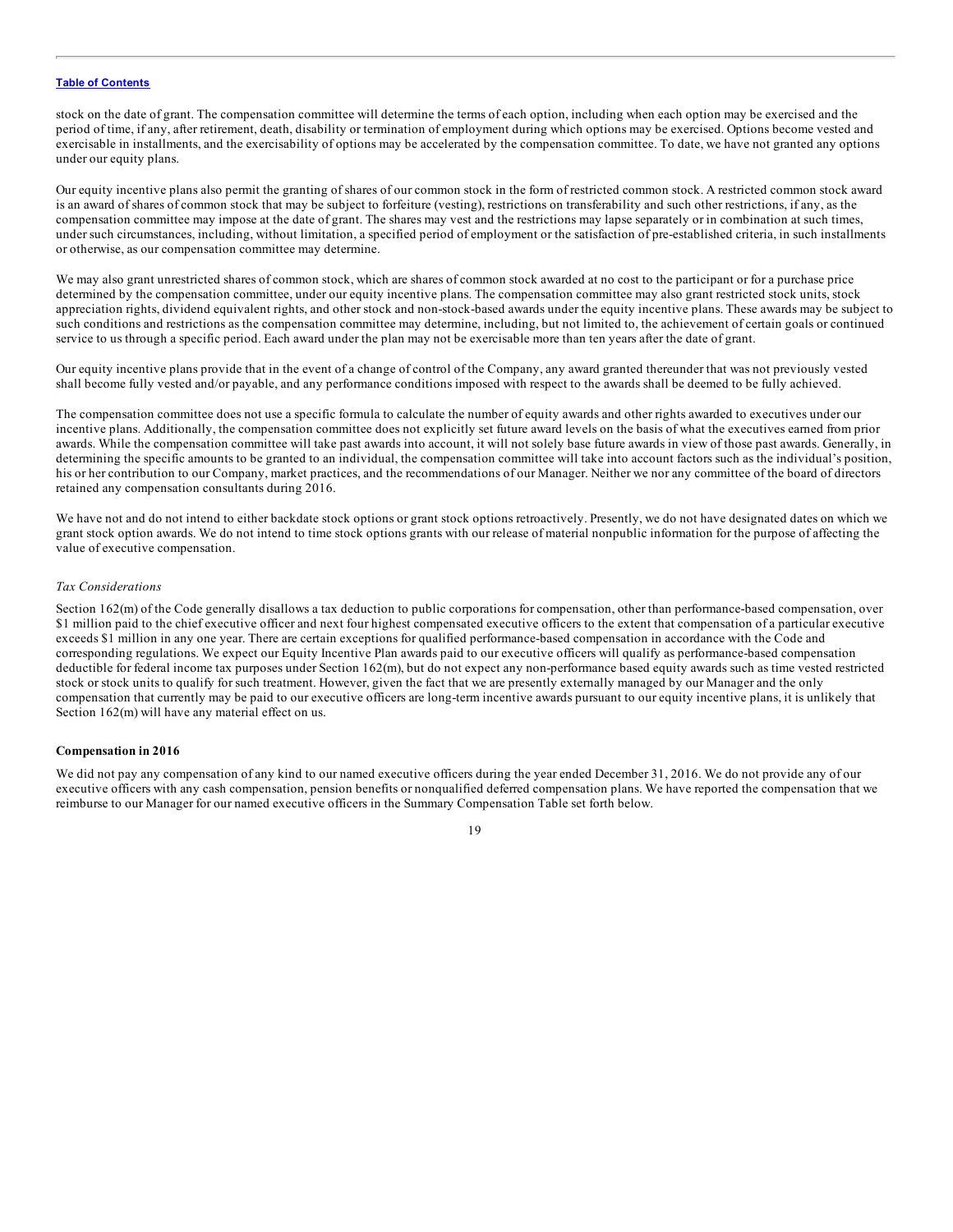For the fiscal year ended December 31, 2016, 58.2% of the management fee paid by the Company to the Manager, which was \$5.7 million, was allocated to the compensation of our named executive officers for their service to us. Of this compensation, 4.3% was fixed and 95.7% was variable or incentive pay.

Our Manager and its affiliates do not use a specific formula to calculate the variable or incentive pay portion of our named executive officers' compensation. Additionally, our Manager and its affiliates do not explicitly set future variable or incentive compensation on the basis of the compensation the named executive officers earned in prior years. Generally, in determining each executive's variable or incentive pay, our Manager and its affiliates will take into account factors such as the individual's position, his or her contribution to our Company, market practices, and the recommendations of our compensation committee. We did not, nor did our Manager or its affiliates, retain a compensation consultant in connection with the compensation of our named executive officers in 2016.

### **Grants of Plan Based Awards in 2016**

We did not grant any shares of restricted stock, options, restricted stock units or other incentive compensation to our named executive officers during the year ended December 31, 2016.

On July 1, 2014, we granted 60,000 restricted stock units to our Manager that represent the right to receive an equivalent number of shares of our common stock to be issued if and when the units vest. Annual vesting of approximately 20,000 units occurred or will occur on each of July 1, 2015, July 1, 2016, and July 1, 2017. The units do not entitle the participant to the rights of a holder of our common stock, such as dividend and voting rights, until shares are issued in settlement of the vested units.

On June 30, 2015, our Manager allocated 29,500 of our restricted stock units to certain of our named executive officers – 27,500 restricted stock units to Jonathan Lieberman, our President, and 2,000 restricted stock units to Brian C. Sigman, our Chief Financial Officer. On December 7, 2015, 1,407 of those restricted stock units were re-allocated to Raul E. Moreno, our General Counsel. Additionally, on June 30, 2016, 500 restricted stock units forfeited by employees of Angelo, Gordon were re-allocated to Jonathan Lieberman. Each allocation decision made by the Manager was reported to and discussed with our board of directors. As of December 31, 2016, approximately 20,000 total restricted stock units remained unvested with 10,083 of those unvested units allocated to our named executive officers.

### **Outstanding Equity Awards at Fiscal Year-End**

As of December 31, 2016, there were no outstanding awards of equity made to our named executive officers.

### **Options Exercised and Stock Vested**

As of December 31, 2016, we had not issued any outstanding options to purchase shares of common stock to our named executive officers. No options to purchase shares of our common stock or restricted shares of common stock for any of our named executive officers vested in 2016.

### **Pension Benefits**

We do not provide any of our named executive officers with pension benefits.

### **Nonqualified Deferred Compensation**

We do not provide any of our named executive officers with any nonqualified deferred compensation plans.

### **Potential Payments Upon Termination Of Employment**

We do not have any employment agreements with any of our named executive officers and are not obligated to make any payments to them upon termination of employment.

### **Potential Post-Employment Payments and Payments on a Change in Control**

We do not have any employment agreements with any of our named executive officers and are not obligated to make any post-employment payments to them or any payments upon a change of control, except as described above related to the vesting of equity-based awards upon a change of control.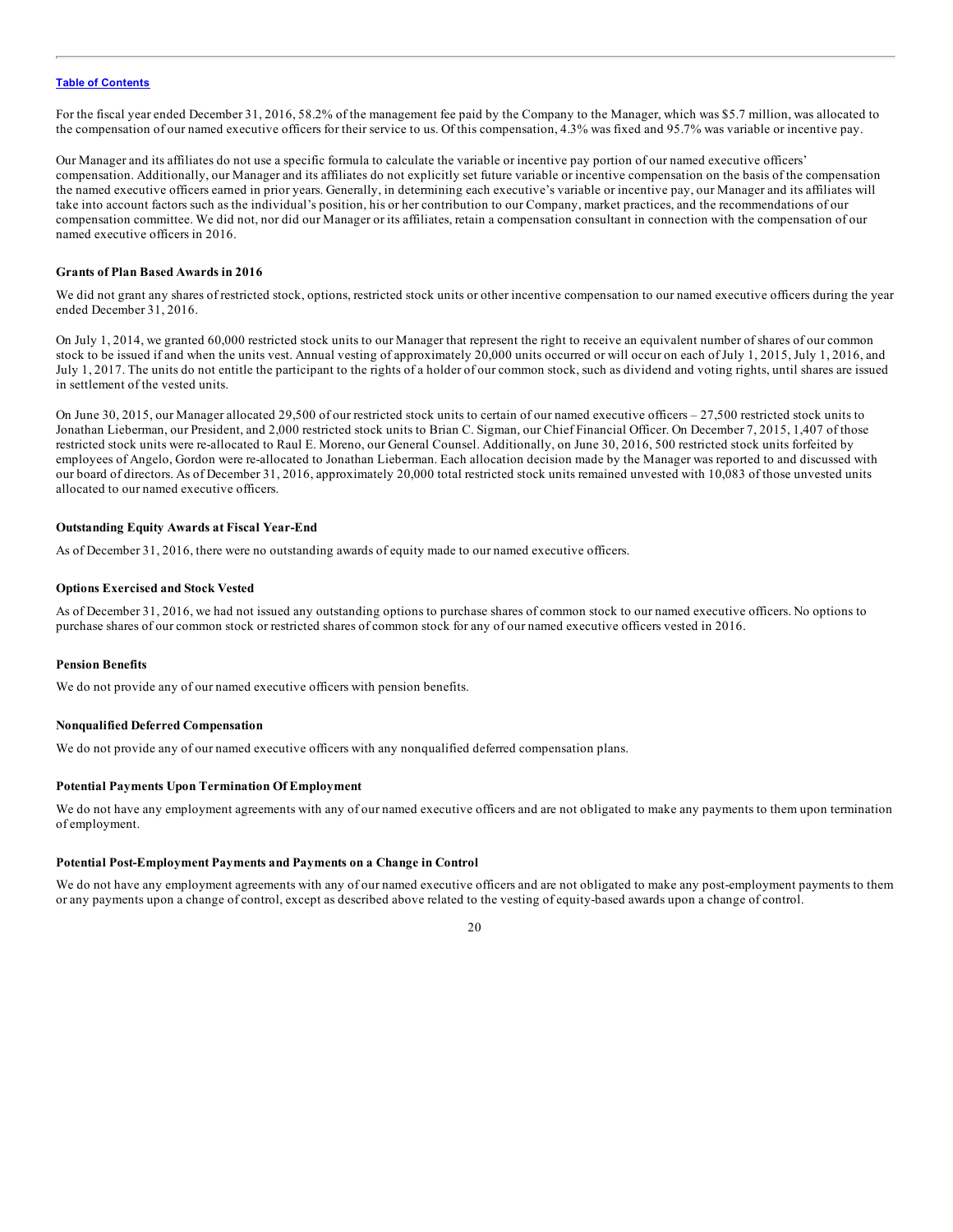### **Compensation Policies and Practices as They Relate to Risk Management**

We did not pay any compensation of any kind to our named executive officers and did not have any employees during the year ended December 31, 2016. Therefore, our compensation policies and practices are not reasonably likely to have a material adverse effect on us. We pay our Manager a management fee that is a percentage of our stockholders' equity, as that term is defined in the management agreement. We believe this management fee structure helps guard against our Manager making higher risk investments to achieve higher management fees as might be the case if the management fee was based on total assets or returns on investments. We have designed our compensation policy in an effort to provide the proper incentives to our executive officers and our Manager to maximize our performance in order to serve the best interests of our stockholders. These compensation policies and practices do not place undue emphasis on or incentivize the maximization of net income at the expense of other criteria, such as preservation of capital. Our board of directors monitors our compensation policies and practices to determine whether our risk management objectives are being met.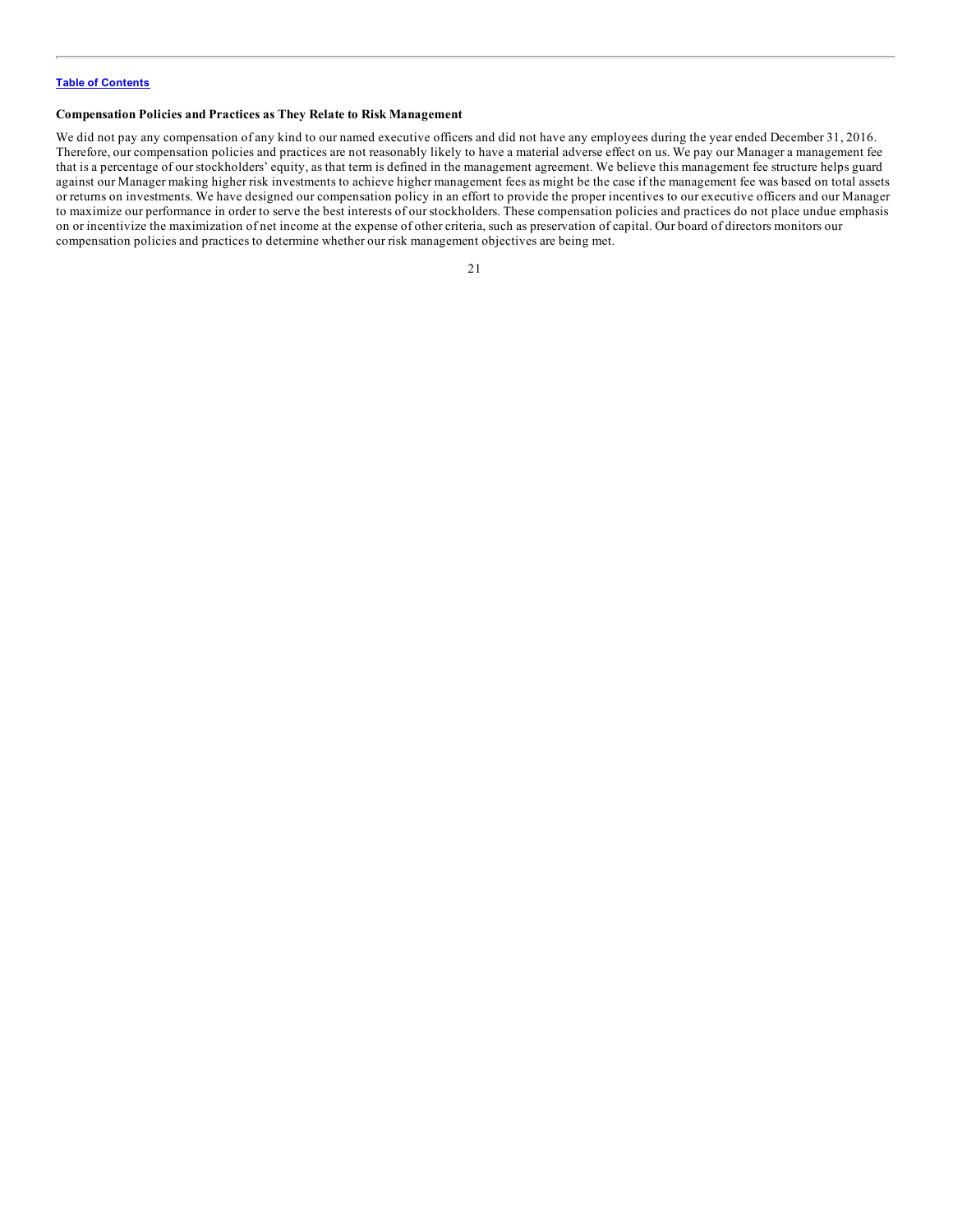### **COMPENSATION COMMITTEE REPORT**

<span id="page-26-0"></span>The compensation committee has reviewed and discussed the Compensation Discussion and Analysis contained in this proxy statement with management of the Company. Based on that review and discussion, the compensation committee recommended to the board of directors (and the board of directors has approved) that the Compensation Discussion and Analysis be included in the Company's proxy statement.

*By the compensation committee*

Joseph LaManna (Chair) Arthur Ainsberg Peter Linneman

### **Summary Compensation Table**

The following table summarizes the Company's allocable share of annual compensation reimbursed to our Manager for our current named executive officers in the 2016, 2015 and 2014 fiscal years. The named executive officers in the following table are the only executive officers of the Company for whom the Company reimbursed our Manager during those periods for a portion of their annual compensation.

| <b>Name and Principal</b> |      |            |                    |               |                         | <b>All Other</b>      |               |  |
|---------------------------|------|------------|--------------------|---------------|-------------------------|-----------------------|---------------|--|
| Position                  | Year | Salary (1) | <b>Bonus</b> $(1)$ |               | <b>Stock Awards</b> (2) | Compensation $(1)(3)$ | Total         |  |
| Brian C. Sigman           | 2016 | \$130,000  | \$863,200          | S             | _                       | 50,149                | \$1,043,349   |  |
| Chief Financial Officer   | 2015 | 150,000    | 1.009.500          |               |                         | 47,190                | 1,206,690     |  |
|                           | 2014 | 150,000    | 1,006,500          |               | __                      | 47,130                | 1,203,630     |  |
| <b>Andrew Parks</b>       | 2016 | \$ 20,000  | 120,000<br>S.      | S             |                         | $\qquad \qquad$       | 140,000       |  |
| Chief Risk Officer        | 2015 | 22.466     | 123,562            |               |                         |                       | 146,028       |  |
|                           | 2014 | 24.959     | 137.274            |               |                         |                       | 162,233       |  |
| Raul E. Moreno (4)        | 2016 | \$162,432  | 162,432<br>S.      | <sup>\$</sup> |                         | 37,672                | 362,536<br>S. |  |
| General Counsel           | 2015 | 28.493     | 25,000             |               |                         |                       | 53,493        |  |
|                           | 2014 |            | __                 |               |                         |                       |               |  |

(1) Messrs. Sigman, Parks and Moreno are not our employees and are not paid compensation by us. Amounts in these columns for such individuals represent the share of the officers' compensation which is allocable to us based on the percentage of time such officer spent managing our affairs in their capacity as named executive officers of the Company. The amounts set forth in the table above reflect the amounts we reimbursed to our Manager related to the compensation of our named executive officers.

(2) We did not grant any stock-based awards in 2016 to our named executive officers, and we do not reimburse the Manager for any stock compensation that it provides to our named executive officers. No stock-based compensation that we grant to the Manager pursuant to our equity incentive plans is included in this column as compensation to our named executive officers although our Manager may subsequently elect to allocate some or all of the stock-based compensation that it receives under our equity incentive plans to our named executive officers. For a description of the stock awards allocated by our Manager to our named executive officers, see the "Grants of Plan Based Awards in 2016" section of this proxy statement.

(3) Amounts in this column represent the costs of each named executive officer's benefits allocable to us. These costs include premiums for health and life insurance, short and long term disability insurance, vision insurance, and profit sharing and are calculated by our Manager to be 20% and 3% of the annual salary and bonus, respectively, for such named executive officer.

(4) Mr. Moreno was appointed as our General Counsel and Secretary effective November 24, 2015.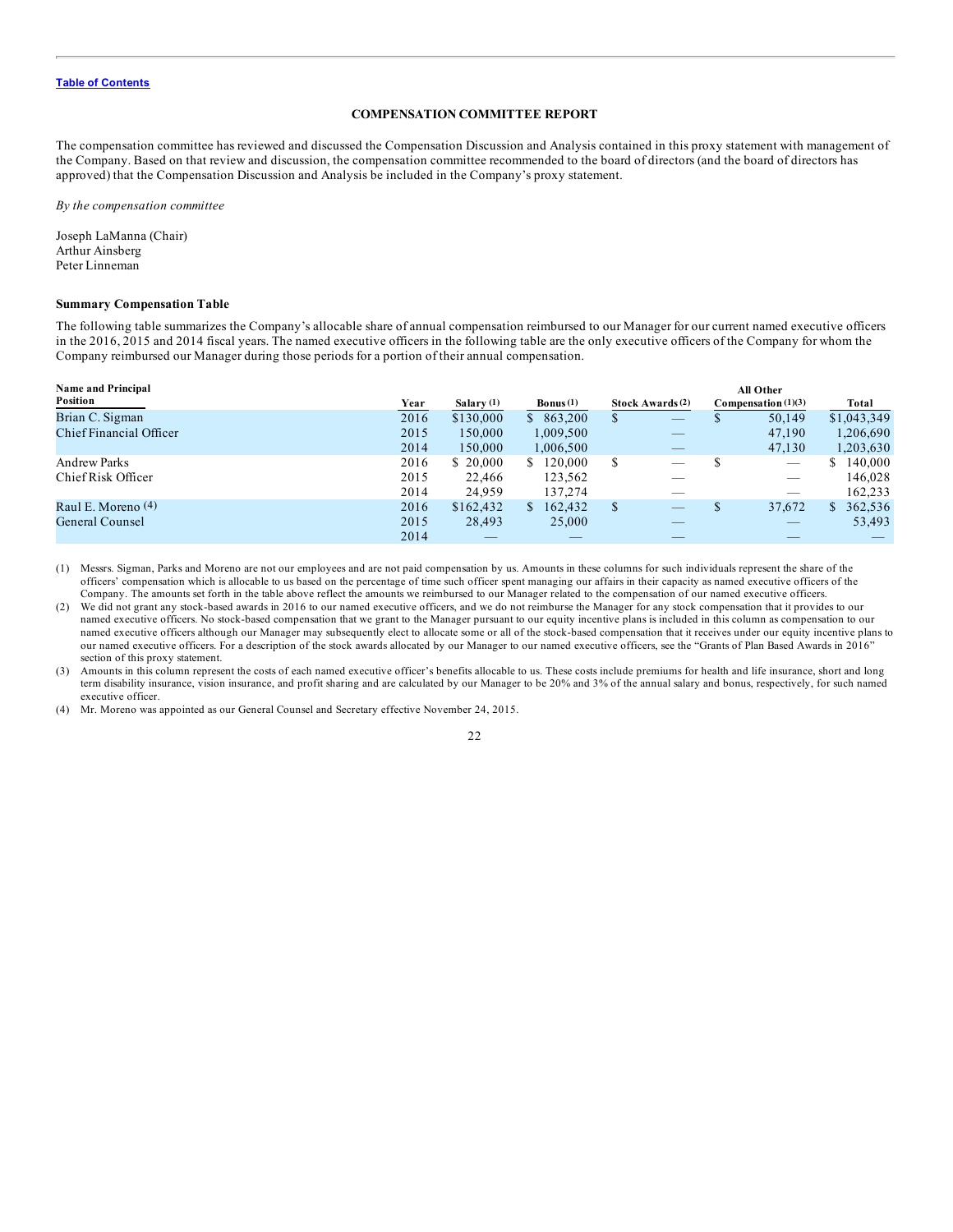### **DIRECTOR COMPENSATION**

### <span id="page-27-0"></span>**Director Compensation for 2016**

Each member of our board of directors who is not an employee of our Manager or its affiliates received annual compensation for service as a director during 2016 as follows:

- Each non-employee director received an annual base fee for services in the amount of \$90,000, \$60,000 of which is payable on a quarterly basis in cash, and \$30,000 of which is payable on a quarterly basis in shares of restricted common stock that may not be sold or transferred during such director's term of service on the board of directors.
- The lead independent director received an additional annual fee of \$15,000, payable in cash on a quarterly basis.
- In addition, the chairman of our audit committee received an annual fee of \$25,000, and the chairs of our compensation and nominating and corporate governance committees each received an annual fee of \$10,000, each payable in cash on a quarterly basis.

Each member of our board of directors is also reimbursed for reasonable out-of-pocket expenses associated with service on our behalf and with attendance at or participation in board meetings or committee meetings, including reasonable travel expenses.

Non-employee directors participate in our Equity Incentive Plan. In the event of a change in control of our Company, all outstanding shares of restricted stock granted under the plan to our non-employee directors will become fully vested. Our board of directors (or a duly formed committee thereof) may revise our director compensation in its discretion.

The following table summarizes the compensation that we paid to our directors in 2016:

#### **2016 Director Compensation Table**

|                        | <b>Fees Earned</b> | <b>Stock</b> |           |
|------------------------|--------------------|--------------|-----------|
| <b>Name</b>            | or Paid in Cash    | Awards (1)   | Total     |
| <b>Arthur Ainsberg</b> | 85,025             | \$29,965     | \$114,990 |
| Andrew L. Berger       | 70,025             | 29,965       | 99.990    |
| Joseph LaManna         | 85,025             | 29.965       | 114,990   |
| Peter Linneman         | 60.025             | 29.965       | 89,990    |
| David N. Roberts       |                    |              |           |
| Jonathan Lieberman     |                    |              |           |
| Frank Stadelmaier      |                    |              |           |

 $(1)$  Stock awards for services in the fourth quarter of 2016 were granted as of the first business day following the end of such quarter.

At a meeting held November 3, 2016, our board of directors revised the annual compensation for service as director as follows, with such revision effective beginning with the 2017 fiscal year:

• Each non-employee director will receive an annual base fee for services in the amount of \$120,000, \$60,000 of which is payable on a quarterly basis in cash, and \$60,000 of which is payable on a quarterly basis in shares of restricted common stock that may not be sold or transferred during such director's term of service on the board of directors.

### **Equity Incentive Plans Information**

We have adopted equity incentive plans to provide incentive compensation to attract and retain qualified directors, officers, advisors, consultants and other personnel, including our Manager and its affiliates and personnel of our Manager and its affiliates to stimulate their efforts toward our continued success, long-term growth and profitability and to attract, reward and retain personnel.

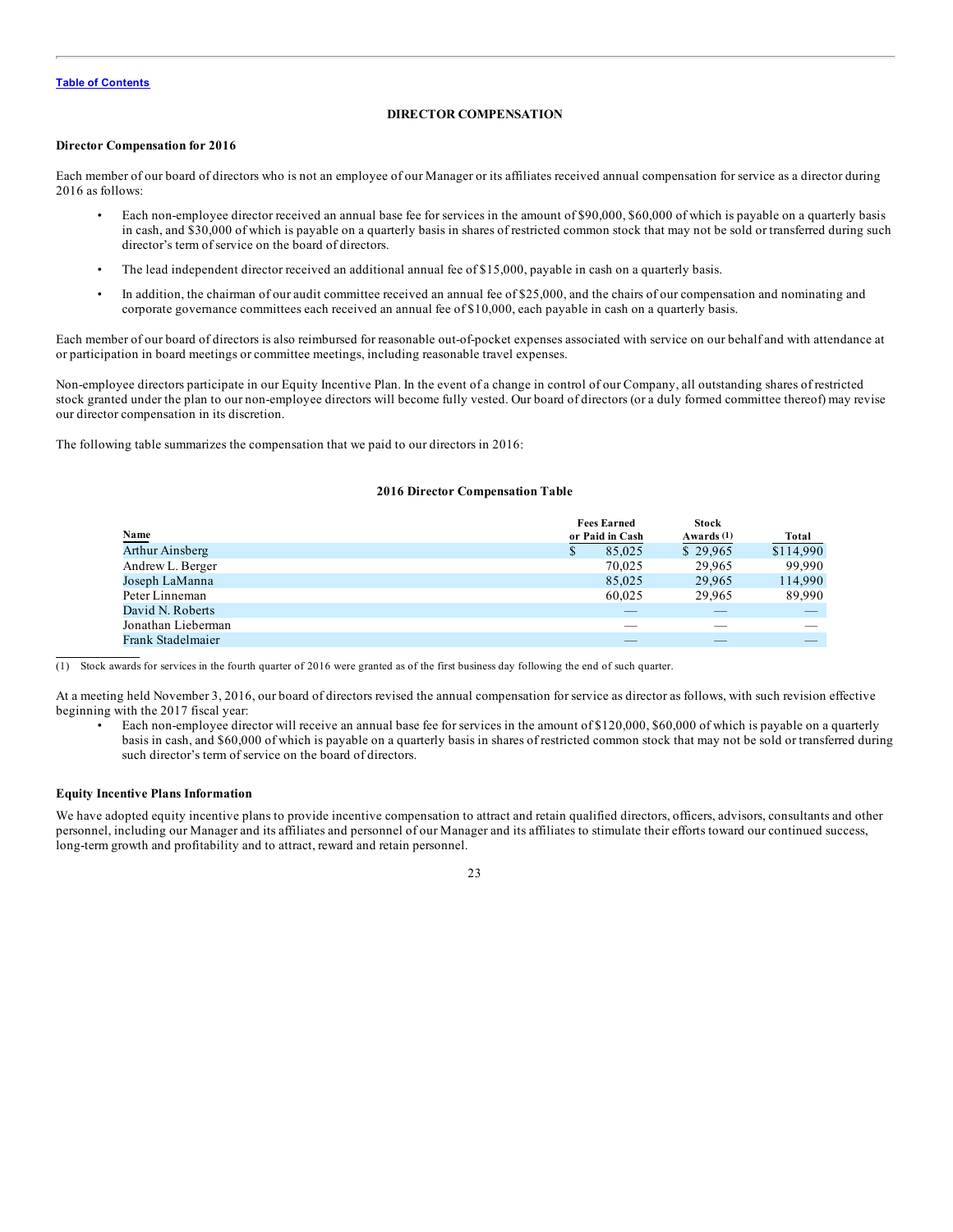The following table presents certain information about our equity incentive plans as of December 31, 2016:

| <b>Plan Category</b>                                      | Number of Securities to be<br><b>Issued upon Exercise of</b><br><b>Outstanding Options,</b><br>Warrants and Rights | Weighted Average Exercise<br>price of Outstanding Options,<br><b>Warrants and Rights</b> | <b>Number of Securities</b><br>Remaining Available for<br><b>Future Issuance under Equity</b><br><b>Incentive Plans (Excluding)</b><br><b>Securities Reflected in the First</b><br><b>Column of this Table)</b> |
|-----------------------------------------------------------|--------------------------------------------------------------------------------------------------------------------|------------------------------------------------------------------------------------------|-----------------------------------------------------------------------------------------------------------------------------------------------------------------------------------------------------------------|
| Equity Incentive Plans Approved by<br><b>Stockholders</b> |                                                                                                                    |                                                                                          | 133,590                                                                                                                                                                                                         |
| Equity Incentive Plans Not Approved<br>by Stockholders    |                                                                                                                    |                                                                                          |                                                                                                                                                                                                                 |
| Total                                                     |                                                                                                                    |                                                                                          | 133,590                                                                                                                                                                                                         |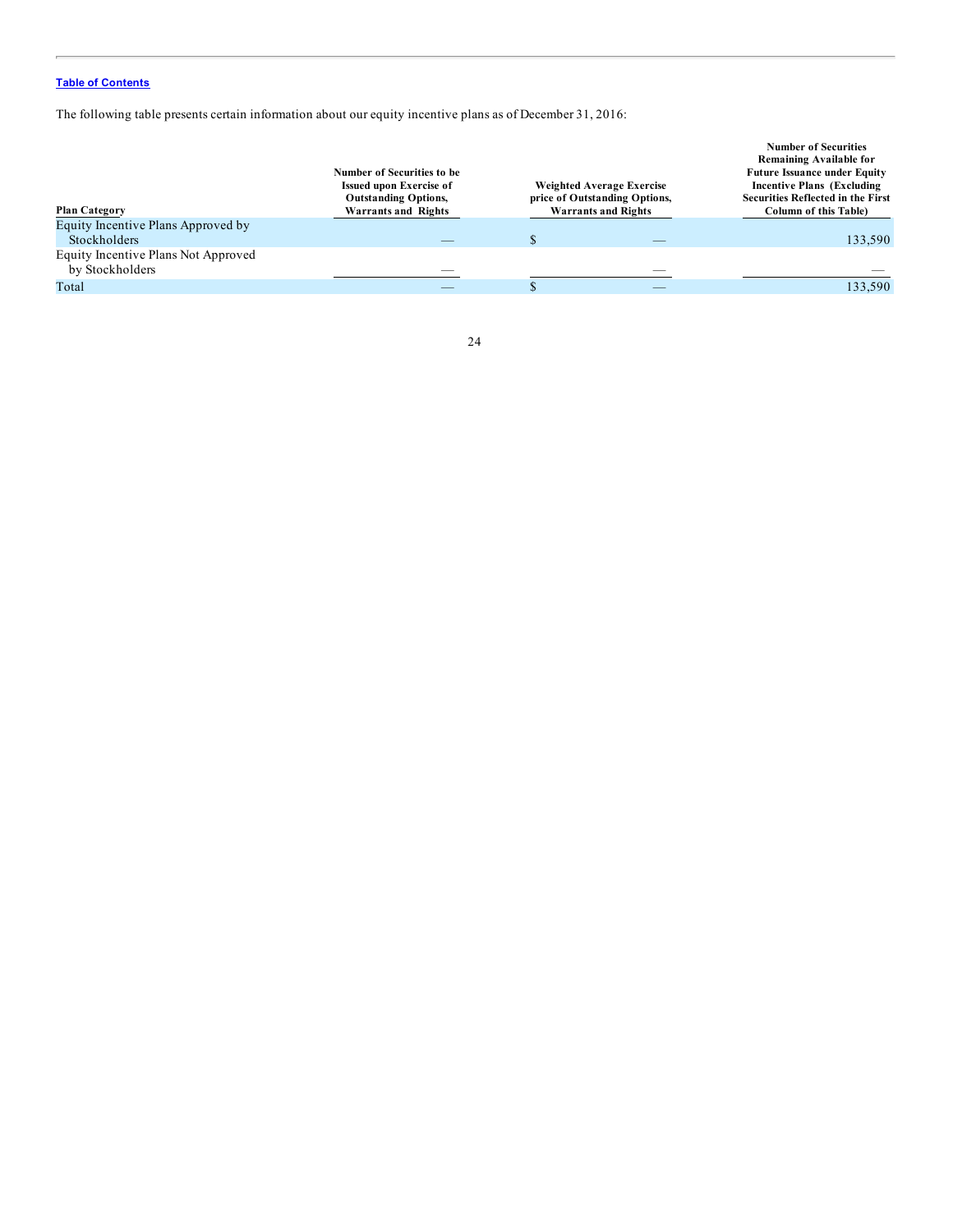### **COMMON STOCK OWNERSHIP OF OFFICERS, DIRECTORS AND SIGNIFICANT STOCKHOLDERS**

### <span id="page-29-0"></span>**Ownership of Common Stock by Directors and Executive Officers**

The following table sets forth, as of March 7, 2017, beneficial ownership of the Company's common stock by each executive officer, each director, and by all directors and executive officers as a group. Beneficial ownership reported in the below table has been presented in accordance with SEC rules. In computing the number of shares beneficially owned by a person under these rules, shares of common stock subject to warrants that are currently exercisable within 60 days after March 7, 2017 held by that person are deemed beneficially owned by that person. Unless otherwise indicated, all directors and executive officers have sole voting and investment power with respect to the shares shown, and the address of each beneficial owner reported in the below table is c/o AG Mortgage Investment Trust, Inc., 245 Park Avenue, 26th Floor, New York, New York 10167.

|                                                              |                                  | Percent of |
|--------------------------------------------------------------|----------------------------------|------------|
| <b>Name of Beneficial Owner</b>                              | <b>Shares Beneficially Owned</b> | Class(1)   |
| David N. Roberts                                             | 197.216                          |            |
| Jonathan Lieberman                                           | 137,939(2)                       |            |
| Frank Stadelmaier                                            | 6.000                            |            |
| Brian C. Sigman                                              | 30,633                           |            |
| Raul E. Moreno                                               | 704                              |            |
| <b>Andrew Parks</b>                                          |                                  |            |
| Arthur Ainsberg                                              | 7.263                            |            |
| Peter Linneman                                               | 13.038(3)                        |            |
| Andrew L. Berger                                             | 16.821                           |            |
| Joseph LaManna                                               | 25,821(4)                        | $\ast$     |
| All directors and executive officers as a group (10 persons) | 435,435                          | $1.57\%$   |
|                                                              |                                  |            |

\* Represents ownership of less than one percent.

(1) As of March 7, 2017, we had 27,701,902 shares of our common stock outstanding.

(2) Includes 15,000 shares owned by Jonathan Lieberman jointly with his spouse and 35,000 shares owned by a family foundation of which Jonathan Lieberman is a trustee.

(3) All shares owned by Peter Linneman are held jointly with his spouse.

(4) Includes 5,000 shares of common stock issuable in connection with warrants exercisable at \$20.50 per share.

### **Ownership of Common Stock by Certain Significant Stockholders**

As of March 7, 2017, unless otherwise indicated below, the following are beneficial owners of more than five percent of our outstanding common stock:

| Name and Address of Beneficial Owner                                   | <b>Shares Beneficially Owned</b> | Percent of<br>Class(1) |
|------------------------------------------------------------------------|----------------------------------|------------------------|
| BlackRock, Inc.                                                        |                                  |                        |
| 40 East 52nd Street                                                    |                                  |                        |
| New York, NY 10022                                                     | 2,605,021(2)                     | $9.4\%$                |
| Fuller & Thaler Asset Management, Inc.<br>411 Borel Avenue, Suite 3000 |                                  |                        |
| San Mateo, CA 94402                                                    | 2,415,745(3)                     | $8.7\%$                |
| The Vanguard Group Inc.<br>100 Vanguard Blvd.                          |                                  |                        |
| Malvern, PA 19355                                                      | 2,224,549(4)                     | $8.0\%$                |

(1) As of March 7, 2017, we had 27,701,902 shares of our common stock outstanding.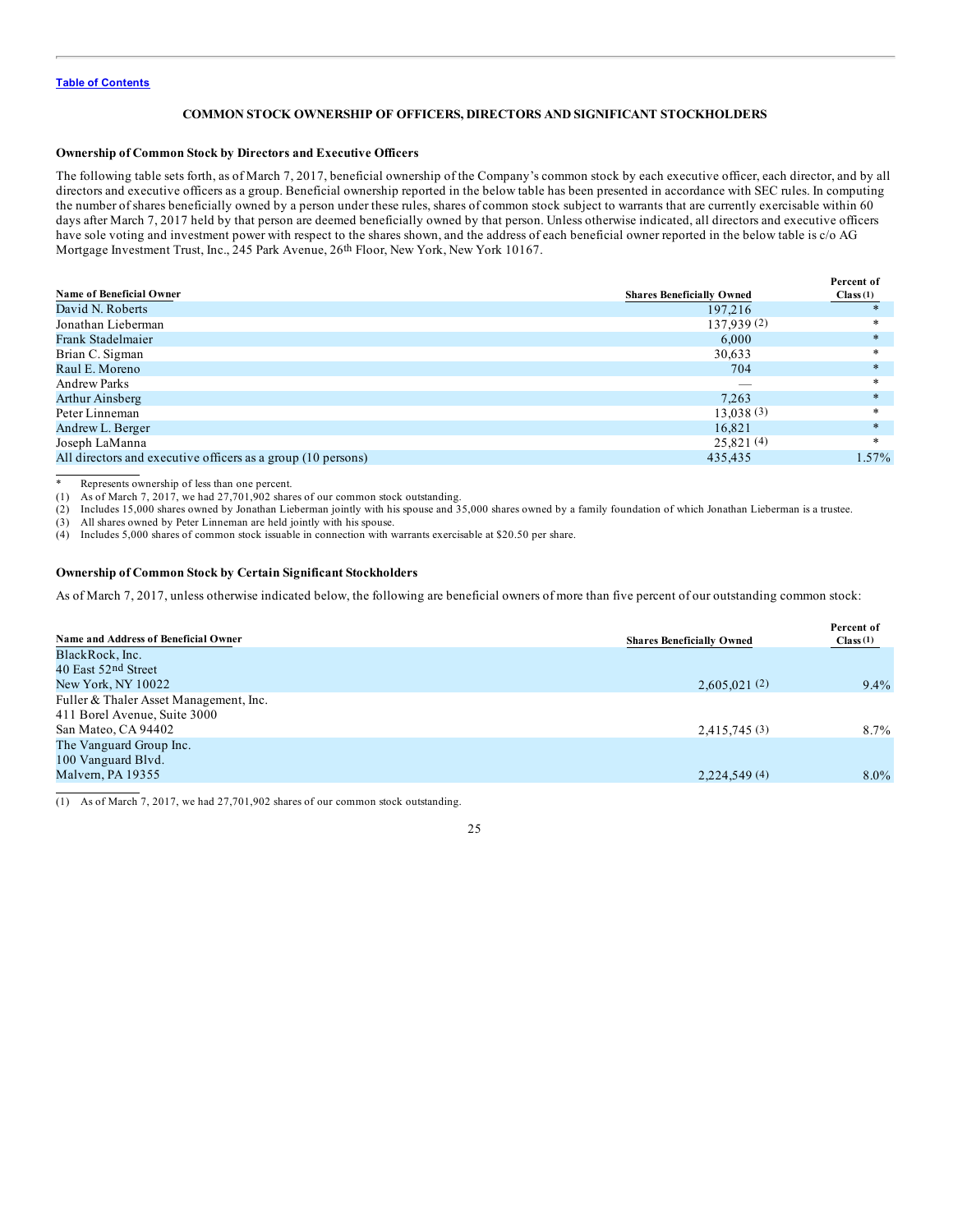- (2) Information obtained solely by reference to the amended Schedule 13G filed with the SEC on January 19, 2017 by BlackRock, Inc., or BlackRock. Of the reported shares, BlackRock reported that it has sole voting power for 2,529,127 shares and sole dispositive power for 2,605,021 shares.
- (3) Information obtained solely by reference to the amended Schedule 13G filed with the SEC on February 23, 2017 by Fuller & Thaler Asset Management, Inc., or Fuller & Thaler. Of the reported shares, Fuller & Thaler reported that it has sole voting power for 2,372,645 shares and sole dispositive power for 2,415,745 shares.
- (4) Information obtained solely by reference to the amended Schedule 13G filed with the SEC on February 9, 2017 by The Vanguard Group Inc., or Vanguard. Of the reported shares, Vanguard reported that it has sole voting power for 33,728 shares, shared voting power for 9,100 shares, sole dispositive power for 2,183,021 shares and shared dispositive power for 41,528 shares.

### **Section 16(a) Beneficial Ownership Reporting Compliance**

Section 16(a) of the Exchange Act, requires our directors, certain executive officers, and persons who own more than ten percent of our outstanding common stock to file reports of ownership and changes in ownership with the SEC. The SEC regulations require the Company to identify anyone who failed to file a required report or filed a late report during the most recent fiscal year. To the Company's knowledge, with respect to the fiscal year ended December 31, 2016, all applicable filings were timely filed.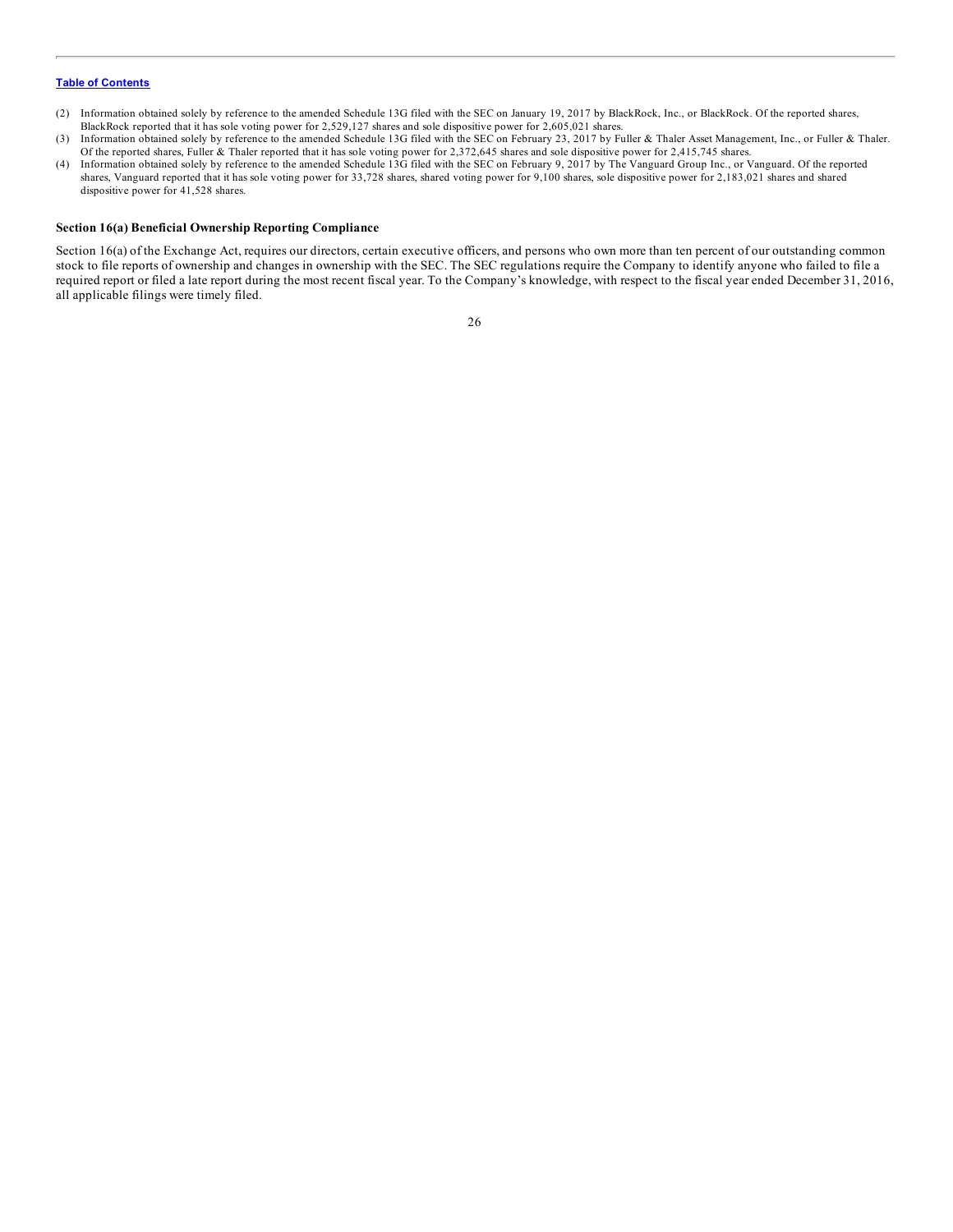### **PROPOSAL 4: AMENDMENT OF CHARTER**

<span id="page-31-0"></span>Pursuant to Article VIII of the Articles of Amendment and Restatement (the "Charter") of the Company, any amendment to the Charter is valid only if declared advisable by the board of directors and approved by the affirmative shareholder vote of a majority of all the votes entitled to be cast on the matter. In addition, pursuant to Section 2-604(c) of the Maryland General Corporation Law, the board of directors, when proposing an amendment to the Charter, must first declare the amendment advisable and then direct that the proposed amendment be submitted for consideration at either an annual or a special meeting of the stockholders.

At its February 28, 2017 meeting, the board of directors carefully reviewed, considered and adopted the Charter Amendment to Articles of Amendment and Restatement of the Company, attached hereto as **Annex I**, and determined that it is advisable and in the best interests of the Company to adopt the Charter Amendment.

In order to make effective the Charter Amendment, the Board hereby submits the Charter Amendment for consideration to the stockholders of the Company. A summary of the Charter Amendment is set forth below.

Currently, Section 5.9 of the Charter reads:

"The Board of Directors shall have the exclusive power to adopt, alter or repeal any Bylaws of the Corporation upon the affirmative vote of a majority of the Board of Directors."

The Charter Amendment deletes Section 5.9 in its entirety in order to remove the provision giving the board of directors the exclusive power to adopt, alter or repeal any Bylaws of the Company.

### **RECOMMENDATION OF THE BOARD:**

### **THE BOARD OF DIRECTORS UNANIMOUSLY RECOMMENDS A VOTE "FOR" THE APPROVAL OF THE CHARTER AMENDMENT.**

The voting requirements for this proposal are described above and in the "Questions and Answers" section.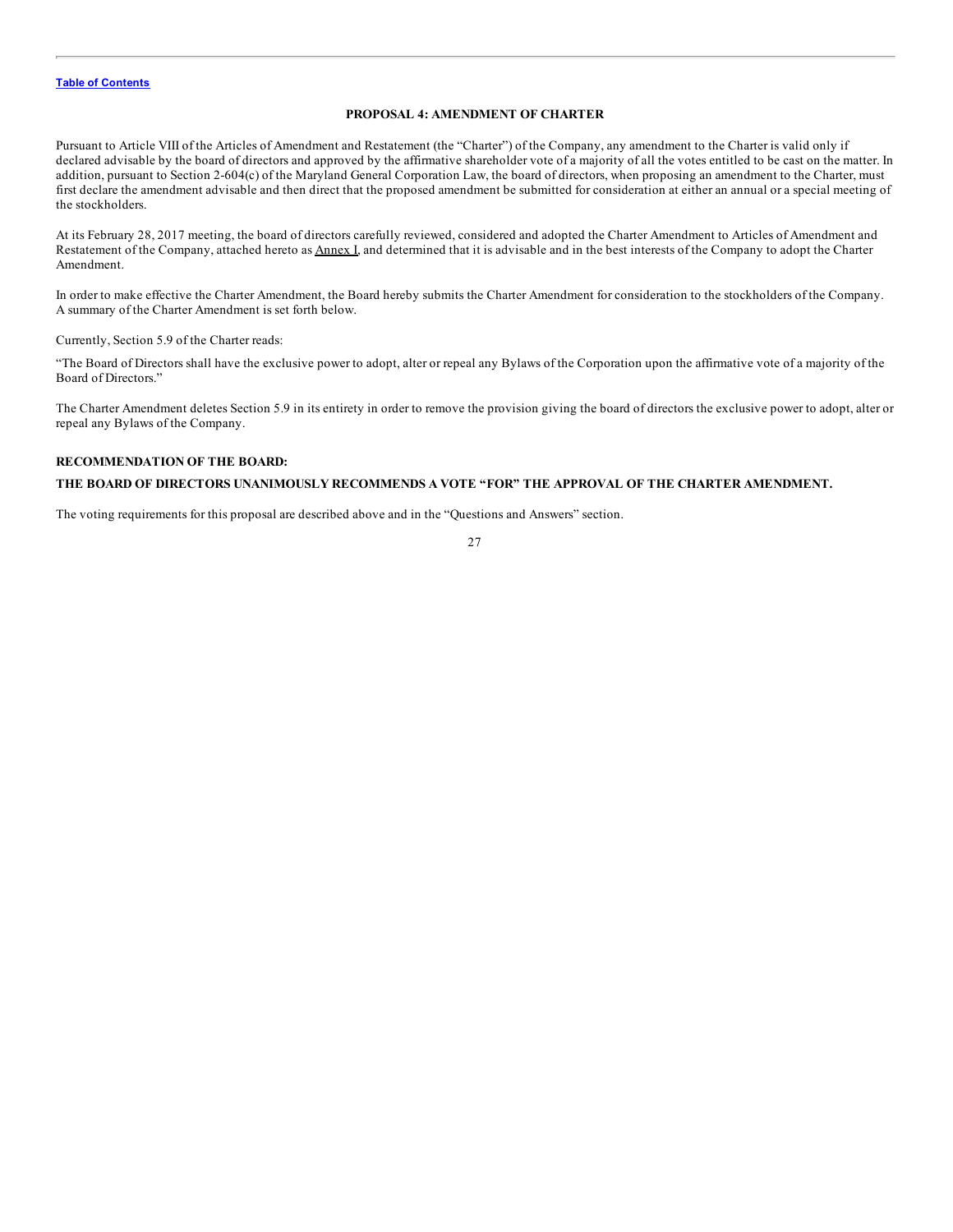#### **OTHER MATTERS**

### <span id="page-32-0"></span>**Certain Relationships and Related Transactions**

Our Manager is a subsidiary of Angelo, Gordon. Three of our directors, David Roberts, Jonathan Lieberman and Frank Stadelmaier, and all of our executive officers are employees of Angelo, Gordon or its affiliates.

To avoid any actual or perceived conflicts of interest with our Manager, our board of directors has approved investment guidelines and policies providing that an investment in any security structured or managed by our Manager and its affiliates, and any sale of our assets to our Manager and its affiliates or any entity managed by our Manager and its affiliates, will comply with all applicable law and the compliance policies of Angelo, Gordon and our Manager. Our independent directors have approved parameters within which our Manager and its affiliates may act as our counterparty and provide broker, dealer and lending services to us in order to enable transactions to occur in an orderly and timely manner. Angelo, Gordon and/or our Manager may in the future change then-existing, or adopt additional, conflicts of interest resolution policies and procedures. Our independent directors periodically review our Manager's and Angelo, Gordon's compliance with these conflicts of interest provisions.

#### *Related Person Transaction Policy*

Our board of directors has adopted a policy (the "Related Person Transaction Policy") regarding the approval of any "related person transaction," which is any transaction or series of transactions in which we or any of our subsidiaries is or are to be a participant, the amount involved exceeds \$120,000, and a "related person" (as defined under SEC rules) has a direct or indirect material interest. Under the Related Person Transaction Policy, a related person would need to promptly disclose to our Secretary or Assistant Secretary any related person transaction and all material facts about the transaction. Our Secretary or Assistant Secretary, in consultation with outside counsel, to the extent appropriate, would then assess and promptly communicate that information to the audit committee of our board of directors. Based on its consideration of all of the relevant facts and circumstances, the audit committee will review, approve or ratify such transactions as appropriate. The audit committee will not approve or ratify a related person transaction unless it shall have determined that such transaction is in, or is not inconsistent with, our best interests and does not create a conflict of interest. If we become aware of an existing related person transaction that has not been approved under this policy, the transaction will be referred to the audit committee which will evaluate all options available, including ratification, revision or termination of such transaction. Our Related Person Transaction Policy requires any director who may be interested in a related person transaction to recuse himself or herself from any consideration of such related person transaction.

#### *Af iliated Transactions Policy*

Our board of directors has also adopted a policy (the "Affiliated Transactions Policy") regarding the approval of any transactions with affiliates that are not "related persons," as that term is defined in the Related Person Transaction Policy. The Affiliated Transactions Policy is meant to supplement the existing policies and procedures of the Related Person Transaction Policy. The Affiliated Transactions Policy applies to all transactions between Angelo, Gordon, or any entity or account ultimately managed by Angelo, Gordon, and us (an "Affiliated Transaction"). All Affiliated Transactions must be permitted within our investment guidelines, comply with applicable law, satisfy the requirements of Angelo, Gordon's cross trade policy and comply with any other requirement deemed necessary by our General Counsel. On a quarterly basis, our management team delivers a complete list and appropriate supporting documentation of the Affiliated Transactions entered into during the quarter to the audit committee for its review. Based on its consideration of all the relevant facts and circumstances, the audit committee will confirm an Affiliated Transaction to our independent directors if, in its determination, such Affiliated Transaction is fair, reasonable and within the Affiliated Transactions Policy.

#### *Management Agreement*

We entered into a management agreement with AG REIT Management, LLC, our Manager, in connection with our initial public offering. Our management agreement with our Manager provides for the day-to-day management of our operations. Our Manager, pursuant to a delegation agreement dated as of June 29, 2011, has delegated to Angelo, Gordon the overall responsibility with respect to our Manager's day-to-day duties and obligations arising under our management agreement.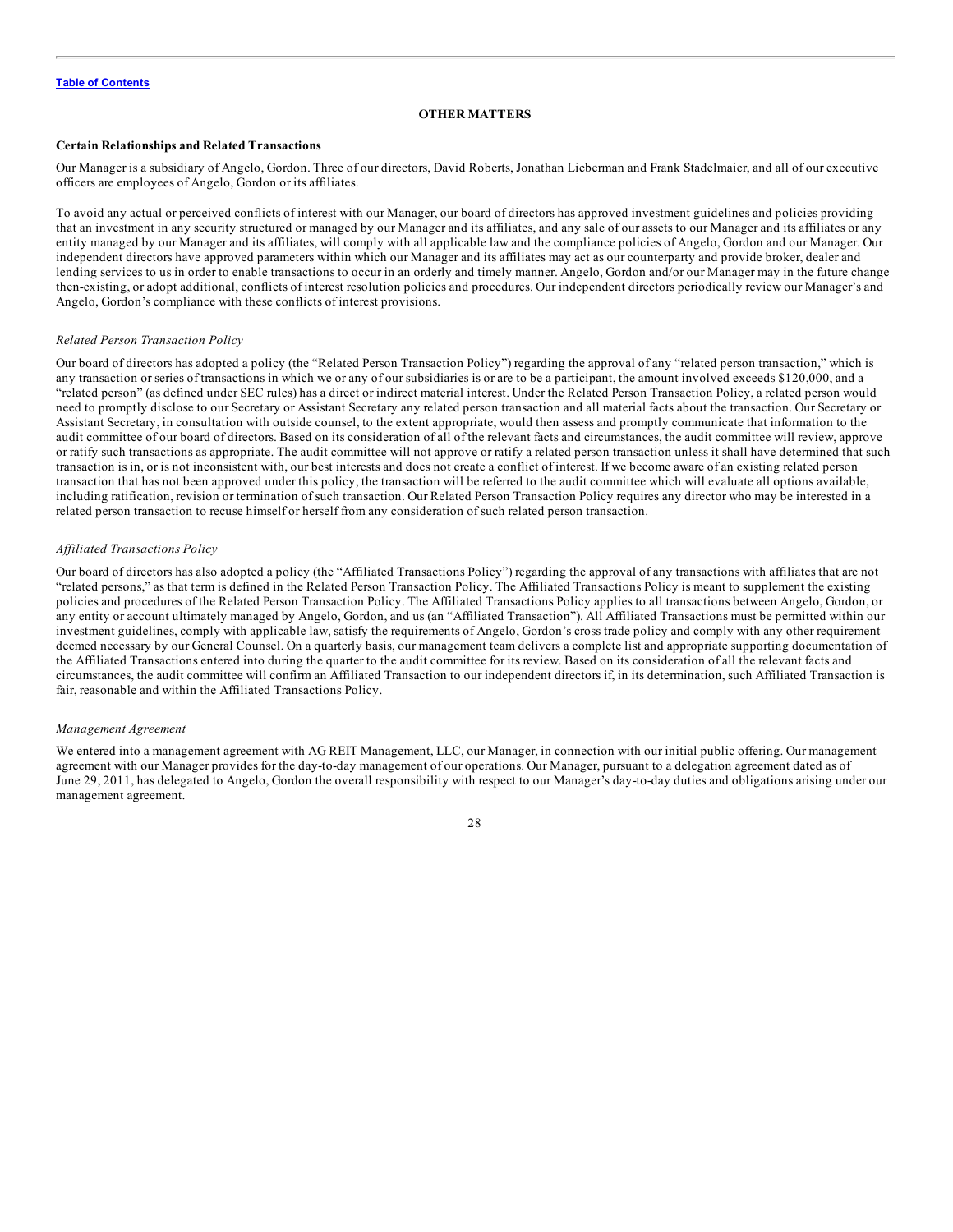The management agreement requires our Manager to manage our business affairs in conformity with the investment policies that are approved and monitored by our board of directors. Pursuant to the terms of our management agreement, our Manager is obligated to supply us with our management team, including a chief executive officer, chief financial officer and chief investment officer or similar positions, along with appropriate support personnel, to provide the management services to be provided by our Manager to us as described in the management agreement. Our Manager also provides personnel for service on the investment committee.

We are obligated to reimburse our Manager or its affiliates for the allocable share of the compensation, including, without limitation, annual base salary, bonus, any related withholding taxes and employee benefits paid to (1) our chief financial officer based on the percentage of his time spent on our affairs, (2) our general counsel based on the percentage of his time spent on our affairs, and (3) other corporate finance, tax, accounting, internal audit, legal risk management, operations, compliance and other non-investment personnel of our Manager and its affiliates who spend all or a portion of their time managing our affairs based upon the percentage of time devoted by such personnel to our affairs. In their capacities as officers or personnel of our Manager or its affiliates, they will devote such portion of their time to our affairs as is necessary to enable us to operate our business. For the year ended December 31, 2016, the Company recorded \$6.0 million of reimbursable expenses payable to the Manager.

The initial term of the management agreement was three years, and is deemed renewed automatically each year for an additional one-year period, unless we or the Manager exercise their respective termination rights. As of the date hereof, no event of termination has occurred. Our Manager is entitled to receive a termination fee from us should the Management Agreement be terminated under certain circumstances.

For the year ended December 31, 2016, our Manager earned management fees of \$9.8 million.

#### *Indemnification Agreements*

We have entered into customary indemnification agreements with each of our directors and executive officers that obligate us to indemnify them to the maximum extent permitted under Maryland law. The agreements require us to indemnify the director or officer, or the indemnitee, against all judgments, penalties, fines and amounts paid in settlement and all expenses actually and reasonably incurred by the indemnitee or on his or her behalf in connection with a proceeding other than one initiated by or on our behalf. In addition, each indemnification agreement requires us to indemnify the indemnitee against all amounts paid in settlement and all expenses actually and reasonably incurred by the indemnitee or on his or her behalf in connection with a proceeding that is brought by or on our behalf. In either case, the indemnitee will not be entitled to indemnification if it is established that one of the prohibitions against indemnification under Maryland law exists.

In addition, each indemnification agreement requires us to advance reasonable expenses incurred by the indemnitee within ten days of the receipt by us of a statement from the indemnitee requesting the advance, provided the statement evidences the expenses and is accompanied by:

- a written affirmation of the indemnitee's good faith belief that he or she has met the standard of conduct necessary for indemnification; and
- a written undertaking by or on behalf of the indemnitee to repay the amount if it is ultimately determined that the standard of conduct was not met.

Each indemnification agreement also provides for procedures for the determination of entitlement to indemnification, including requiring that such determination be made by independent counsel, after a change of control of us.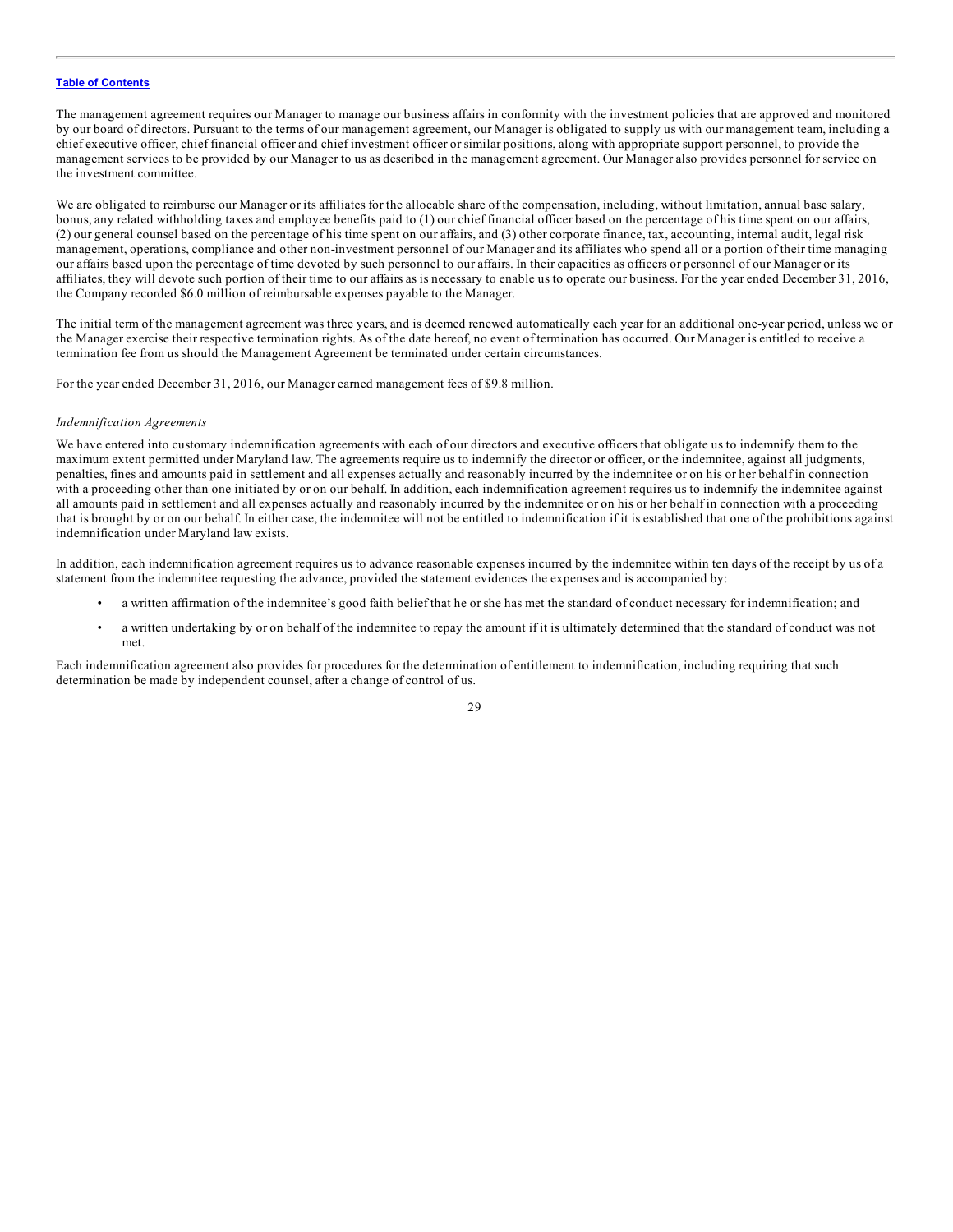#### *Asset Manager*

In connection with our investments in residential loans and securitized whole loans, we may engage asset managers to provide advisory, consultation, asset management and other services to formulate and implement strategic plans to manage, collect and dispose of loans in a manner that is reasonably expected to maximize the amount of proceeds from each loan. Beginning in November 2015, we engaged Red Creek Asset Management LLC ("Asset Manager"), an affiliate of the Manager and a direct subsidiary of Angelo, Gordon, as the asset manager for certain of our residential loans and securitized whole loans. The Asset Manager acknowledges that we will at all times have and retain ownership and control of all loans and that the Asset Manager will not acquire (i) title to any loan, (ii) any security interest in any loan, or (iii) any other rights or interests of any kind or any nature whatsoever in or to any loan. We pay separate arm's-length asset management fees (as assessed and confirmed by a third party valuation firm) for the Asset Manager's services related to non-performing loans and reperforming loans. For the year ended December 31, 2016, the fees paid by us to the Asset Manager totaled \$0.3 million.

#### *Arc Home*

On December 9, 2015, we, alongside private funds under the management of Angelo, Gordon, through AG Arc LLC, one of our indirect subsidiaries ("AG Arc"), entered into the Amended and Restated Limited Liability Company Agreement of Arc Home LLC ("Arc Home"), a Delaware limited liability company. Arc Home, through its subsidiary, originates conforming, Government, Jumbo and other non-conforming residential mortgage loans and retains the associated mortgage servicing rights, as well as purchases additional mortgage servicing rights from third-party sellers and is led by an external management team (the "Management Team"). The Board of Managers of Arc Home consists of three members appointed by us and affiliates of our Manager and two members appointed by the Management Team. Our investment in Arc Home had a fair value of \$12.9 million on December 31, 2016.

On March 8, 2016, an affiliate of the Manager ("the Affiliate") became a member of AG Arc. The Affiliate acquired an ownership interest in AG Arc which resulted in our ownership interest being reduced on a pro-rata basis. As a result of the Affiliate becoming a member of AG Arc, our overall commitment to Arc Home was reduced to \$13.4 million. We have funded all of this commitment as of December 31, 2016.

Arc Home may sell loans that it originates to third parties or to affiliates of our Manager and may also enter into agreements with third parties or affiliates of our Manager to sell rights to receive the excess servicing spread related to its MSRs. In September and October of 2016, Arc Home entered into agreements with an affiliate of our Manager to sell MSRs at fair value for approximately \$10.7 million. For the year ended December 31, 2016, the fees received by Arc Home from affiliates of our Manager totaled less than \$120,000.

### *Restricted Stock and Restricted Stock Units*

As of December 31, 2016, we have granted an aggregate of 43,660 and 40,250 shares of restricted common stock to our independent directors and Manager, respectively, and 60,000 shares of restricted stock units to our Manager under our equity incentive plans. As of December 31, 2016, all the shares of restricted common stock granted to our Manager and independent directors have vested and approximately 40,000 restricted stock units granted to our Manager have vested.

#### *Other transactions with af iliates*

In May 2015, we completed an arm's-length securitization with other investors managed by an affiliate of the Manager (the "Related Parties") by combining the assets of a prior private securitization, in which we held a 10.0% ownership interest, with the assets of another private securitization held entirely by the Related Parties. Our investment in this securitization had a fair value of \$3.1 million as of the date of the securitization. We completed another similar arm'slength securitization in July 2015 with the Related Parties by combining the assets of a private securitization, in which we held a 7.5% ownership interest, with the assets of another private securitization held entirely by the Related Parties. Our investment in this securitization had a fair value of \$5.1 million as of the date of the securitization. Each securitization was backed by collateral consisting of seasoned NPLs and RPLs. We obtained third party pricing for each transaction.

In July 2015, we completed an arm's-length investment purchase at fair value. Certain entities managed by an affiliate of our Manager ("Related Entities") had previously formed a joint venture ("Joint Venture") with an unaffiliated third party. The Joint Venture owns certain multi-family properties for which the mortgages partly collateralize a securitization wherein we purchased certain bond tranches. To ensure an arm's-length transaction, the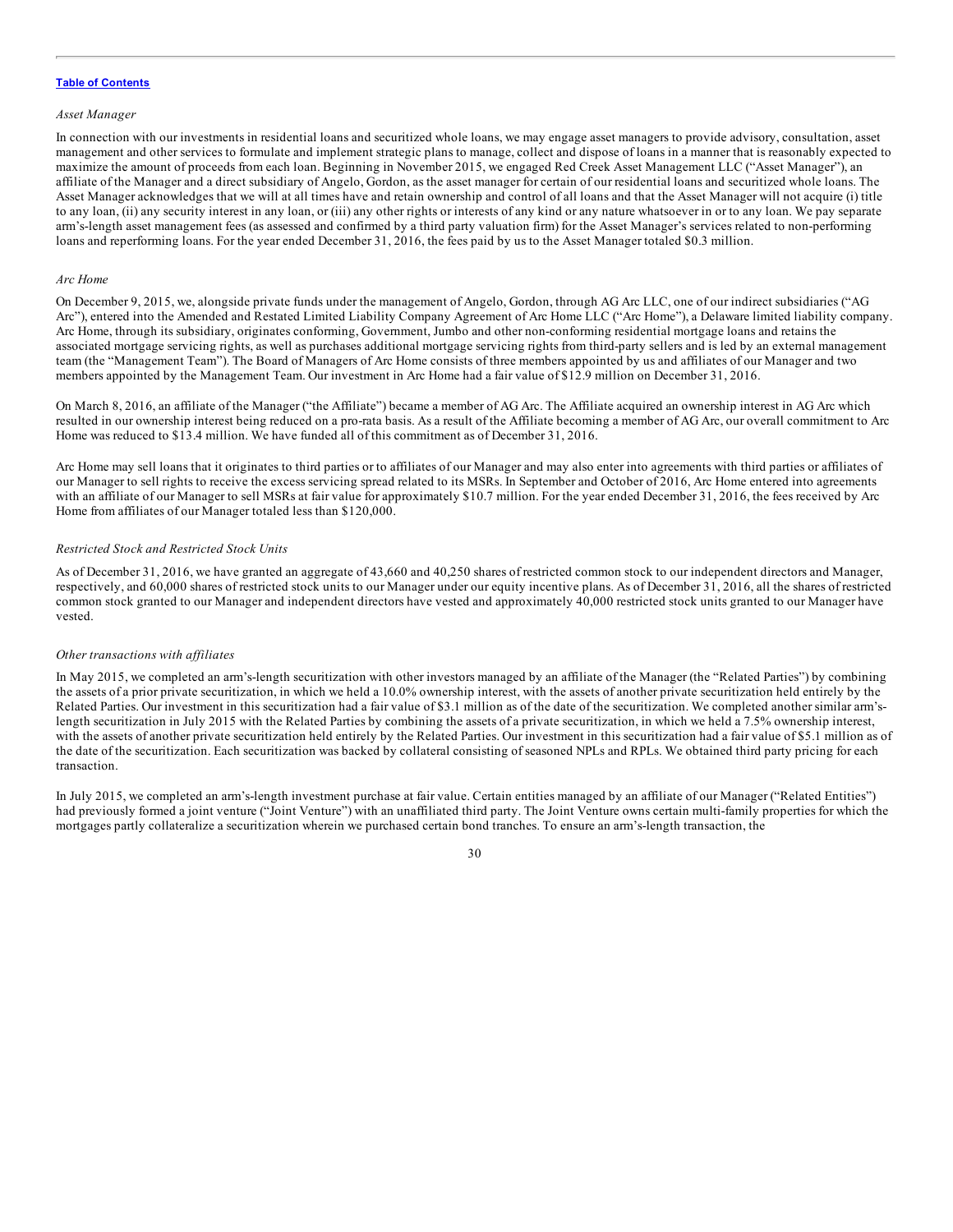Manager delegated its decision making rights with respect to the securitization to a third party servicer. In addition, the members of the Joint Venture agreed to cease sharing material non-public information with our investment team regarding the collateral. Our investment in these bond tranches had a combined fair value of \$7.1 million as of the date of purchase.

In June 2016, in accordance with our Affiliated Transactions Policy, we executed two trades whereby we acquired real estate securities from two separate affiliates of the Manager (the "Selling Affiliates"). As of the date of the trades, the securities acquired from the Selling Affiliates had a total fair value of \$6.9 million. In each case, the Selling Affiliates sold the real estate securities through a BWIC (Bids Wanted in Competition). Prior to the submission of the BWIC by the Selling Affiliates, we submitted our bid for the real estate securities to the Selling Affiliates. The pre-submission of our bid allowed us to confirm thirdparty market pricing and best execution.

### **Stockholder Proposals**

Any stockholder intending to present a proposal at our 2018 annual meeting of stockholders and have the proposal included in the proxy statement for such meeting must, in addition to complying with the applicable laws and regulations governing submissions of such proposals, submit the proposal in writing to us no later than November 22, 2017. To be included in the Proxy Statement, the proposal must comply with the requirements as to form and substance established by the SEC and our bylaws, and must be a proper subject for stockholder action under Maryland law.

Pursuant to our current bylaws, any stockholder intending to nominate a director or present a proposal at an annual meeting of our stockholders without seeking to have such a nomination or proposal included in the proxy statement for such annual meeting, must notify us in writing not less than 120 days nor more than 150 days prior to the first anniversary of the date of the proxy statement for the preceding year's annual meeting. Accordingly, any stockholder who intends to submit such a nomination or proposal at our 2018 annual meeting of stockholders must notify us in writing of such proposal by November 22, 2017, but in no event earlier than October 23, 2017.

Any such nomination or proposal should be sent to AG Mortgage Investment Trust, Inc., 245 Park Avenue, 26th Floor, New York, New York 10167, Attn: Secretary, and, to the extent applicable, must include the information required by our bylaws.

### **Access to SEC Reports**

A copy of the Company's Annual Report, including financial statements, is being furnished concurrently herewith to all stockholders as of the Record Date. Please read it carefully.

Stockholders may obtain a copy of the Annual Report or proxy statement, without charge, by visiting the Company's Web Site at *http://www.agmit.com* or by writing AG Mortgage Investment Trust, Inc., 245 Park Avenue, 26th Floor, New York, New York 10167, Attn: Secretary. These materials are also available at *http://www.proxyvote.com*. Upon request to our Secretary, the exhibits set forth on the exhibit index of the Company's Annual Report may be made available at a reasonable charge (which will be limited to our reasonable expenses in furnishing such exhibits).

### **"Householding" of Proxy Statement and Annual Report**

The SEC rules allow for the delivery of a single copy of the Notice or set of proxy materials to any household at which two or more stockholders reside, if it is believed the stockholders are members of the same family. This delivery method, known as "householding," will save us printing and mailing costs. Duplicate account mailings will be eliminated by allowing stockholders to consent to such elimination, or through implied consent, if a stockholder does not request continuation of duplicate mailings. Brokers, dealers, banks or other nominees or fiduciaries that hold shares of our common stock in "street" name for beneficial owners of our common stock and that distribute proxy materials and the Notice they receive to beneficial owners may be householding. Depending upon the practices of your broker, bank or other nominee or fiduciary, you may need to contact them directly to discontinue duplicate mailings to your household. If you wish to revoke your consent to householding, you must contact your broker, bank or other nominee or fiduciary.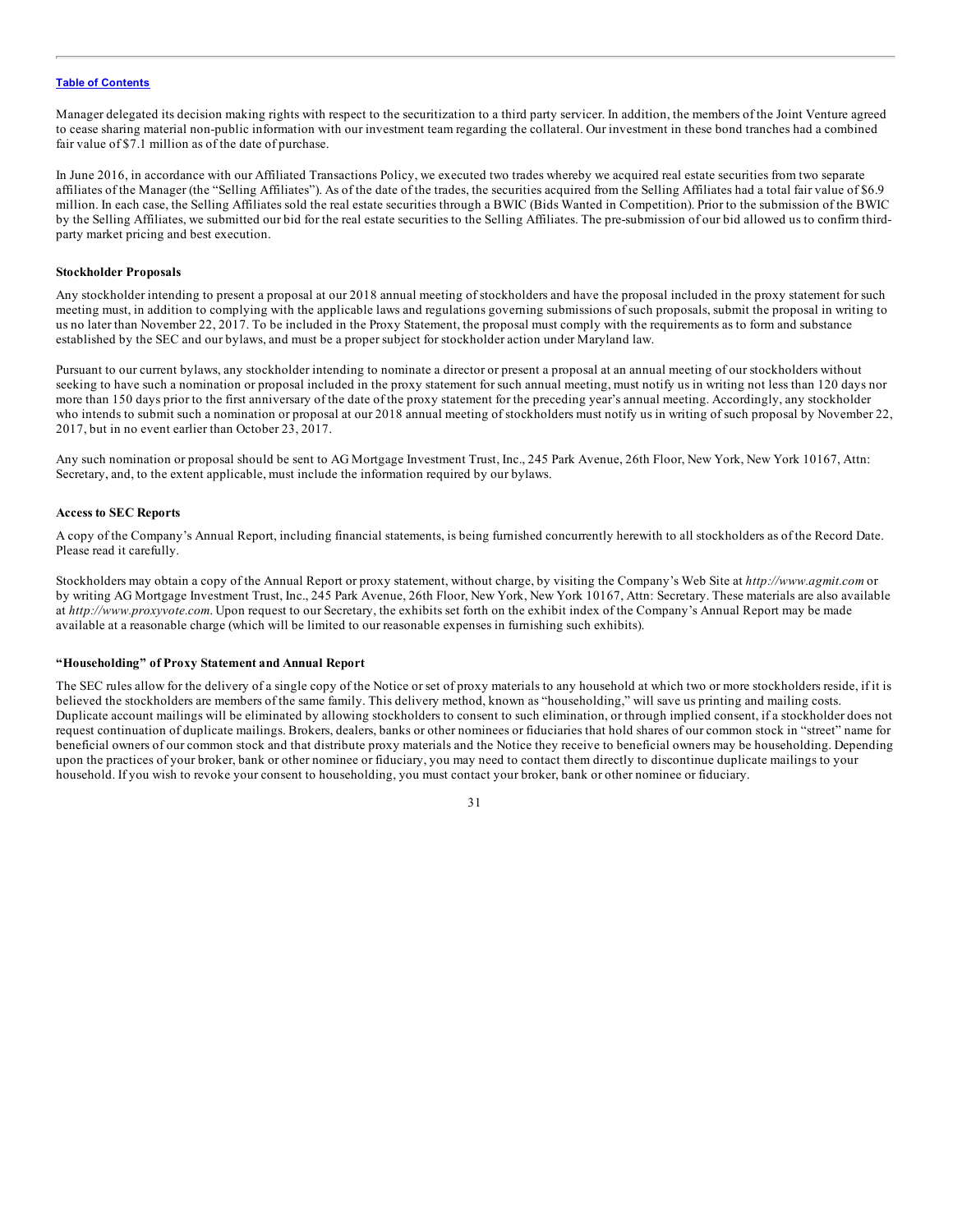If you hold shares of our common stock in your own name as a holder of record, householding will not apply to your shares. Also, if you own shares of our common stock in more than one account, such as individually and also jointly with your spouse, you may receive more than one set of our proxy statements and annual reports to stockholders. To assist us in saving money and to provide you with better stockholder services, we encourage registered holders of our stock to have all of your accounts registered in the same name and address. You may do this by contacting the Company's transfer agent, American Stock Transfer & Trust Company, LLC, by telephone at (800) 937-5449 or in writing at American Stock Transfer & Trust Company, LLC, 6201 15th Avenue, Brooklyn, New York 11219.

If you wish to request extra copies free of charge of any annual report to stockholders or proxy statement, please send your request to AG Mortgage Investment Trust, Inc., 245 Park Avenue, New York, New York, 10167, Attn: Secretary, or contact our Secretary via telephone at (212) 692-2000. You can also refer to the Company's Web Site at *www.agmit.com*. Information at, or connected to, the Company's Web Site is not and should not be considered part of this proxy statement.

BY ORDER OF THE BOARD OF DIRECTORS,

Raul E. Moreno General Counsel and Secretary

New York, New York March 22, 2017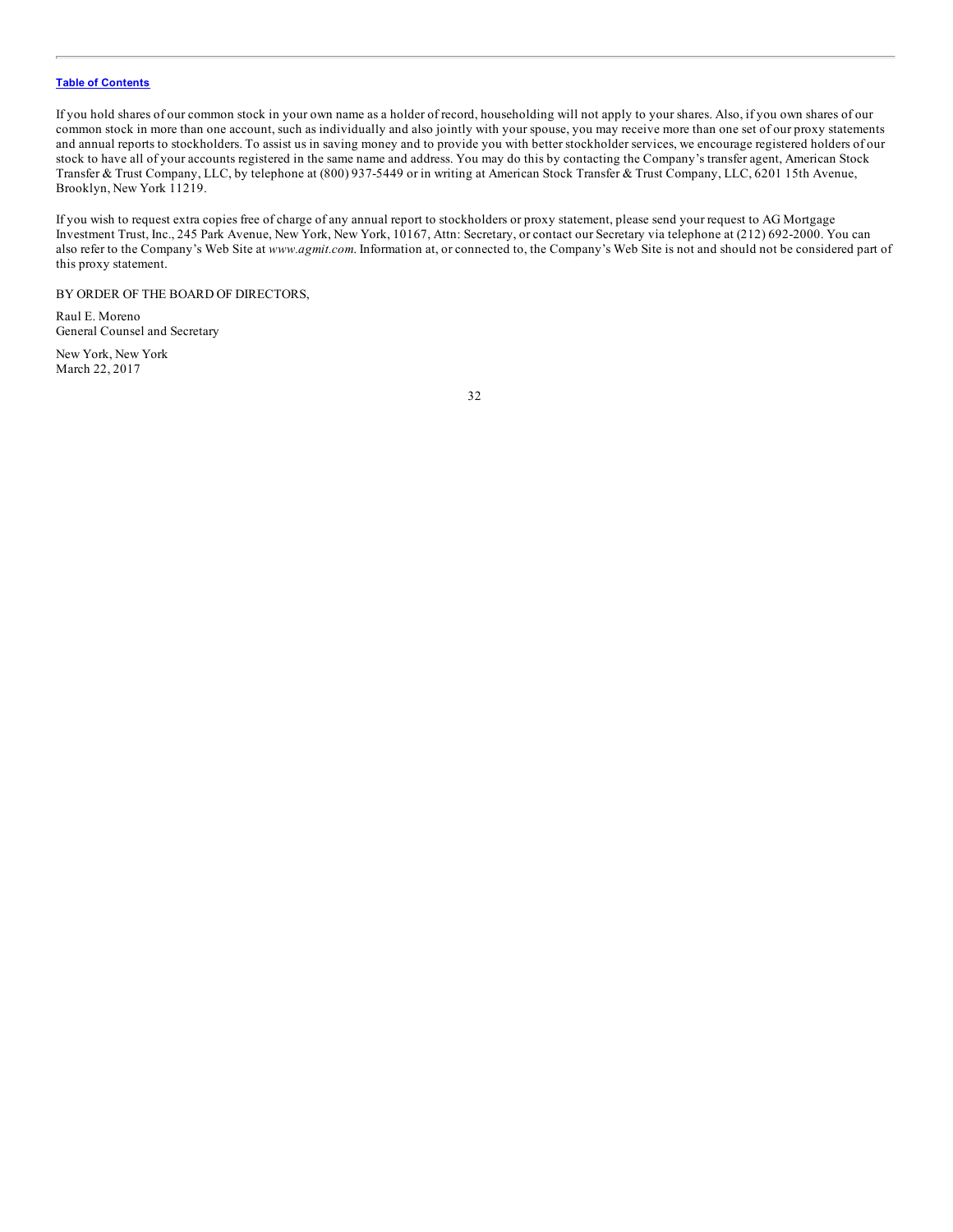Annex I

### ARTICLES OF AMENDMENT TO ARTICLES OF AMENDMENT AND RESTATEMENT OF AG MORTGAGE INVESTMENT TRUST, INC.

AG Mortgage Investment Trust, Inc., a Maryland corporation (the "Corporation), desiring to amend its charter as currently amended and restated and in effect (the "Charter"), hereby certifies to the State Department of Assessments and Taxation of Maryland as follows:

FIRST: The Corporation's Charter is hereby amended by deleting Section 5.9 in its entirety.

SECOND: The amendment to the Charter of the Corporation as set forth above has been duly advised, adopted and approved by the Board of Directors and approved by the stockholders of the Corporation as required by law.

THIRD: There has been no increase in the authorized stock of the Corporation effected by the amendment to the charter of the Corporation as set forth above.

FOURTH: The undersigned Chief Executive Officer of the Corporation acknowledges these Articles of Amendment to be the corporate act of the Corporation and as to all matters of facts required to be verified under oath, the undersigned Chief Executive Officer acknowledges that, to the best of his knowledge, information and belief, these matters and facts are true in all material respects and that this statement is made under penalties for perjury.

### [SIGNATURE PAGE FOLLOWS]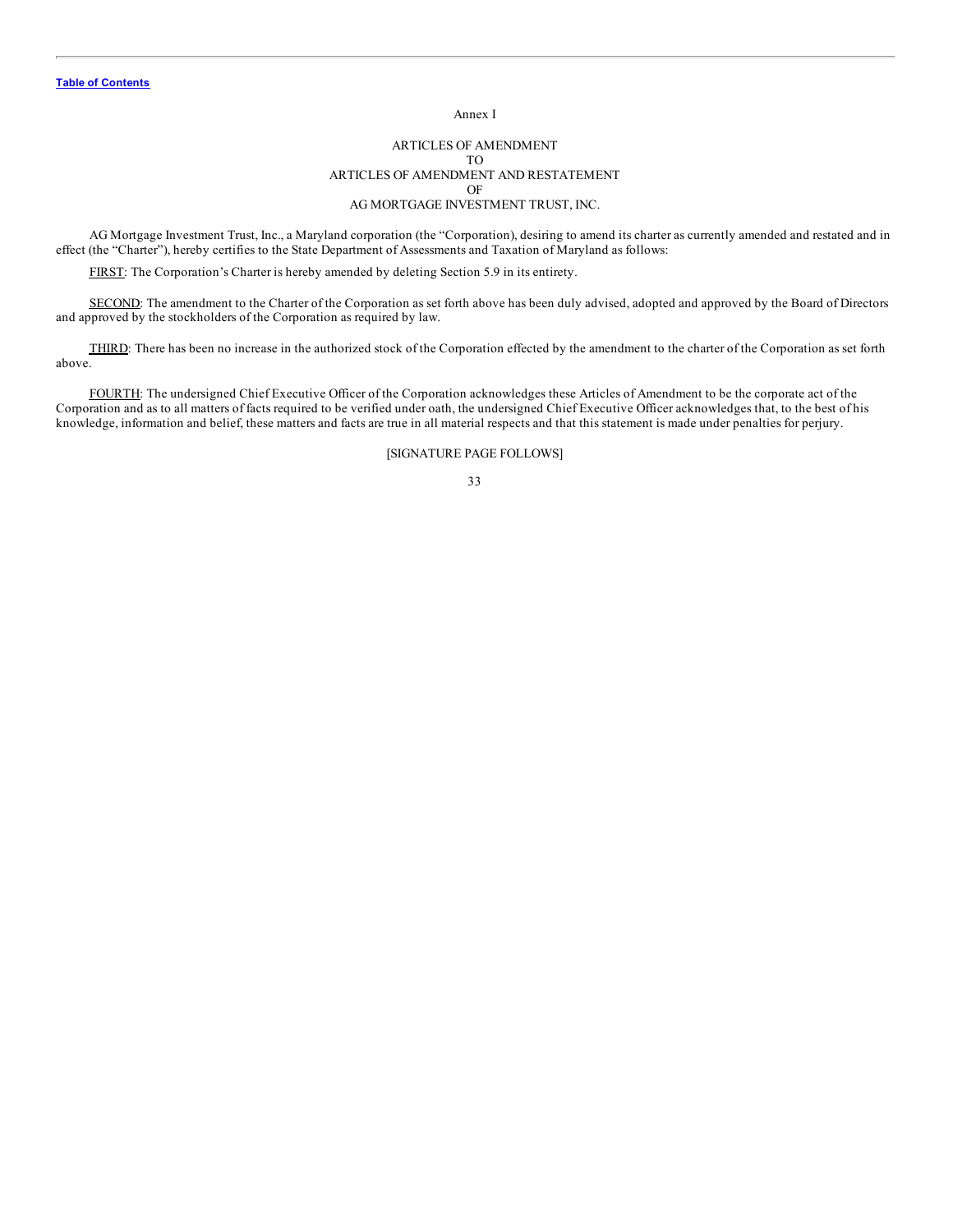IN WITNESS WHEREOF, the Corporation has caused these Articles of Amendment to be signed in its name and on its behalf by its Chief Executive Officer and attested to by its Secretary on this \_\_\_ day of May, 2017.

 $\mathbf{B}$ y:  $\mathbf{B}$ y: By:<br>
Name: Raul E. Moreno By:<br>
Title: Secretary Title: Chief Executive Raul E. Moreno Name: David Roberts<br>
Title: Chief Executive Raul E. Moreno

AG MORTGAGE INVESTMENT TRUST, INC.

Title: Chief Executive Officer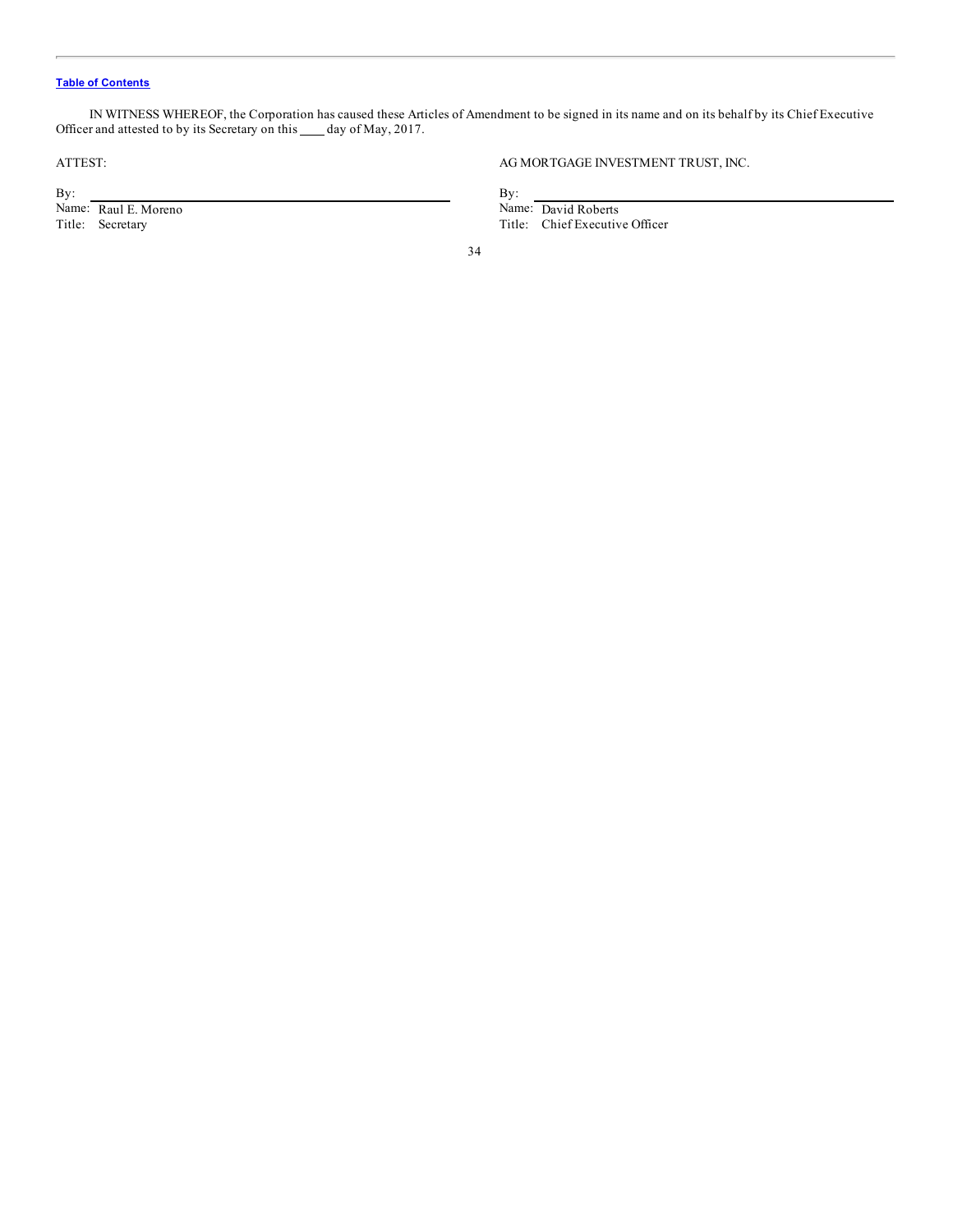*AG MORTGAGE INVESTMENT TRUST, INC. 245 PARK AVE., 26TH FL. NEW YORK, NY 10167*

## **VOTE BY INTERNET - www.proxyvote.com**

Use the Internet to transmit your voting instructions and for electronic delivery of information up until 11:59 P.M. Eastern Time the day before the cut-off date or meeting date. Have your proxy card in hand when you access the web site and follow the instructions to obtain your records and to create an electronic voting instruction form.

### **ELECTRONIC DELIVERY OF FUTURE PROXY MATERIALS**

If you would like to reduce the costs incurred by our company in mailing proxy materials, you can consent to receiving all future proxy statements, proxy cards and annual reports electronically via e-mail or the Internet. To sign up for electronic delivery, please follow the instructions above to vote using the Internet and, when prompted, indicate that you agree to receive or access proxy materials electronically in future years.

### **VOTE BY PHONE - 1-800-690-6903**

Use any touch-tone telephone to transmit your voting instructions up until 11:59 P.M. Eastern Time the day before the cut-off date or meeting date. Have your proxy card in hand when you call and then follow the instructions.

### **VOTE BY MAIL**

Mark, sign and date your proxy card and return it in the postage-paid envelope we have provided or return it to Vote Processing, c/o Broadridge, 51 Mercedes Way, Edgewood, NY 11717.

TO VOTE, MARK BLOCKS BELOW IN BLUE OR BLACK INK AS FOLLOWS: KEEP THIS PORTION FOR YOUR RECORDS

|                                                                                                                                                                                                                                                                                                                                                   | For               |                                   |        | THIS PROXY CARD IS VALID ONLY WHEN SIGNED AND DATED.                                                                                                                |        |        |                 |
|---------------------------------------------------------------------------------------------------------------------------------------------------------------------------------------------------------------------------------------------------------------------------------------------------------------------------------------------------|-------------------|-----------------------------------|--------|---------------------------------------------------------------------------------------------------------------------------------------------------------------------|--------|--------|-----------------|
| The board of directors recommends you vote<br>FOR all of the Nominees listed in Proposal 1.<br>Election of Directors<br>1.                                                                                                                                                                                                                        |                   | Withhold For All<br>All<br>$\Box$ | $\Box$ | <b>Except</b> To withhold authority to vote for any individual nominee(s),<br>mark "For All Except" and write the number(s) of the<br>nominee(s) on the line below. |        |        |                 |
| <b>Nominees</b>                                                                                                                                                                                                                                                                                                                                   |                   |                                   |        |                                                                                                                                                                     |        |        |                 |
| Arthur Ainsberg<br>02 Andrew L. Berger<br>01<br>07 Frank Stadelmaier<br>David N. Roberts<br>06                                                                                                                                                                                                                                                    | 03 Joseph LaManna |                                   | 04     | 05 Peter Linneman<br>Jonathan Lieberman                                                                                                                             |        |        |                 |
| The board of directors recommends you vote FOR Proposals 2, 3 and 4.                                                                                                                                                                                                                                                                              |                   |                                   |        |                                                                                                                                                                     | For    |        | Against Abstain |
| Ratification of the appointment of PricewaterhouseCoopers LLP as our independent registered public accounting firm for the year ending<br>2.<br>December 31, 2017;                                                                                                                                                                                |                   |                                   |        |                                                                                                                                                                     | $\Box$ | п      | □               |
| Approval, on an advisory basis, of our executive compensation; and<br>3.                                                                                                                                                                                                                                                                          |                   |                                   |        |                                                                                                                                                                     | □      | $\Box$ | □               |
| Approval of the Articles of Amendment to the Company's Articles of Amendment and Restatement.<br>4.                                                                                                                                                                                                                                               |                   |                                   |        |                                                                                                                                                                     | $\Box$ | $\Box$ | $\Box$          |
| For address change/comments, mark here.<br>(see reverse for instructions)                                                                                                                                                                                                                                                                         |                   |                                   | П      |                                                                                                                                                                     |        |        |                 |
| Please sign exactly as your name(s) appear(s) hereon. When signing as attorney, executor,<br>administrator, or other fiduciary, please give full title as such. Joint owners should each<br>sign personally. All holders must sign. If a corporation or partnership, please sign in full<br>corporate or partnership name, by authorized officer. |                   |                                   |        |                                                                                                                                                                     |        |        |                 |
|                                                                                                                                                                                                                                                                                                                                                   |                   |                                   |        |                                                                                                                                                                     |        |        |                 |
| Signature [PLEASE SIGN WITHIN BOX]                                                                                                                                                                                                                                                                                                                | Date              |                                   |        | Signature (Joint Owners)                                                                                                                                            | Date   |        |                 |

— — — — — — — — — — — — — — — — — — — — — — — — — — — — — — — — — — — — — — — — — — —